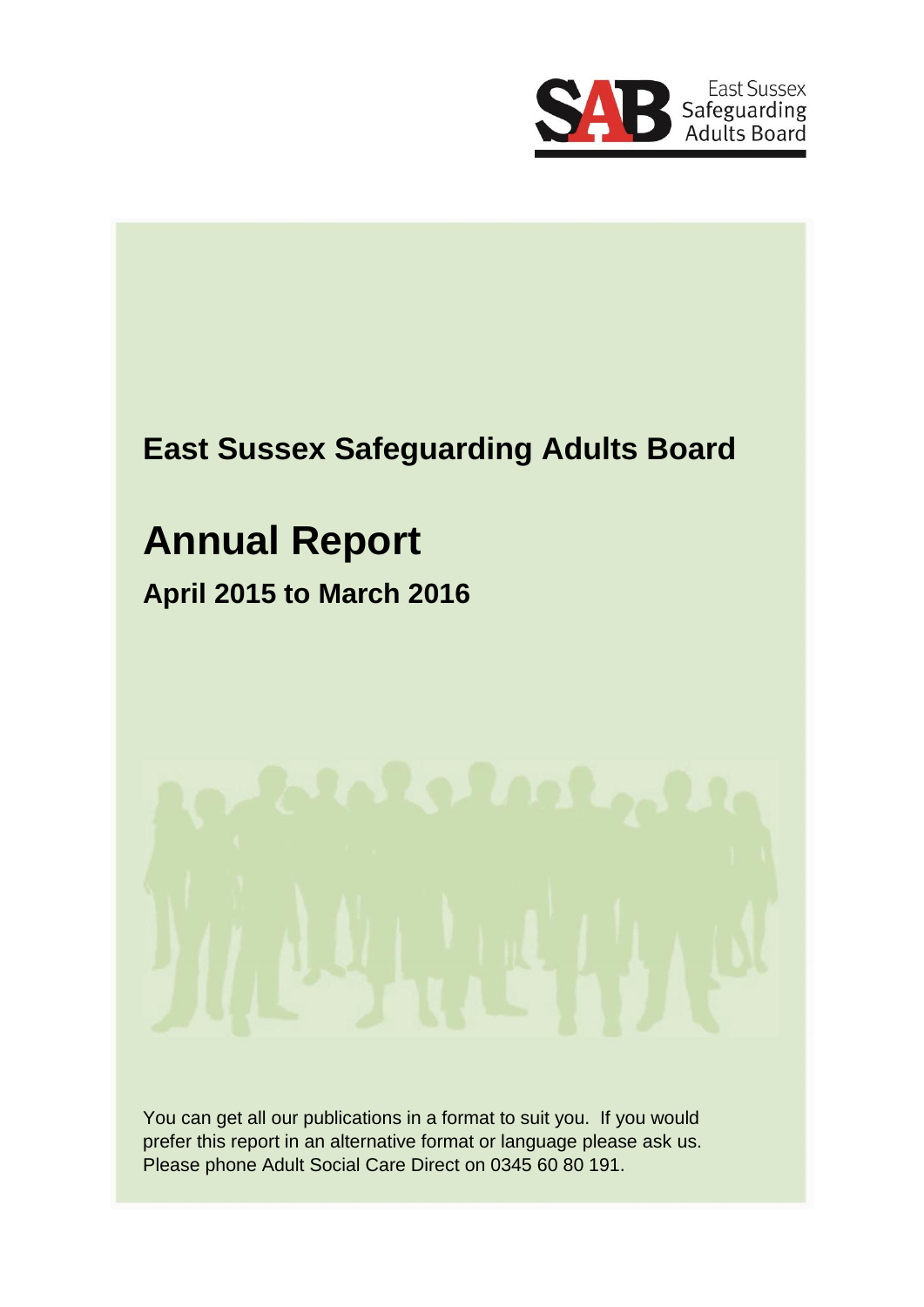# **Contents**

| 1.1 Ensure the effectiveness and transparency of the SAB to oversee and                                                                 |
|-----------------------------------------------------------------------------------------------------------------------------------------|
| 2.1 Ensure Section 42 safeguarding arrangements are in place under the<br>Care Act, with appropriate feedback and review arrangements11 |
| 2.2 Develop clear mechanisms for responding to and monitoring quality                                                                   |
| 3.1 Focus on personalising, defining and measuring safeguarding<br>outcomes that bring safety and people's wishes together17            |
| 4.1 Allow the voice of clients, carers, and the local community to be heard                                                             |
| 4.2 Ensure that people are aware of safeguarding and know what to do if                                                                 |
| 5.1 Ensure that all people involved in safeguarding have the appropriate                                                                |
|                                                                                                                                         |
|                                                                                                                                         |
|                                                                                                                                         |
|                                                                                                                                         |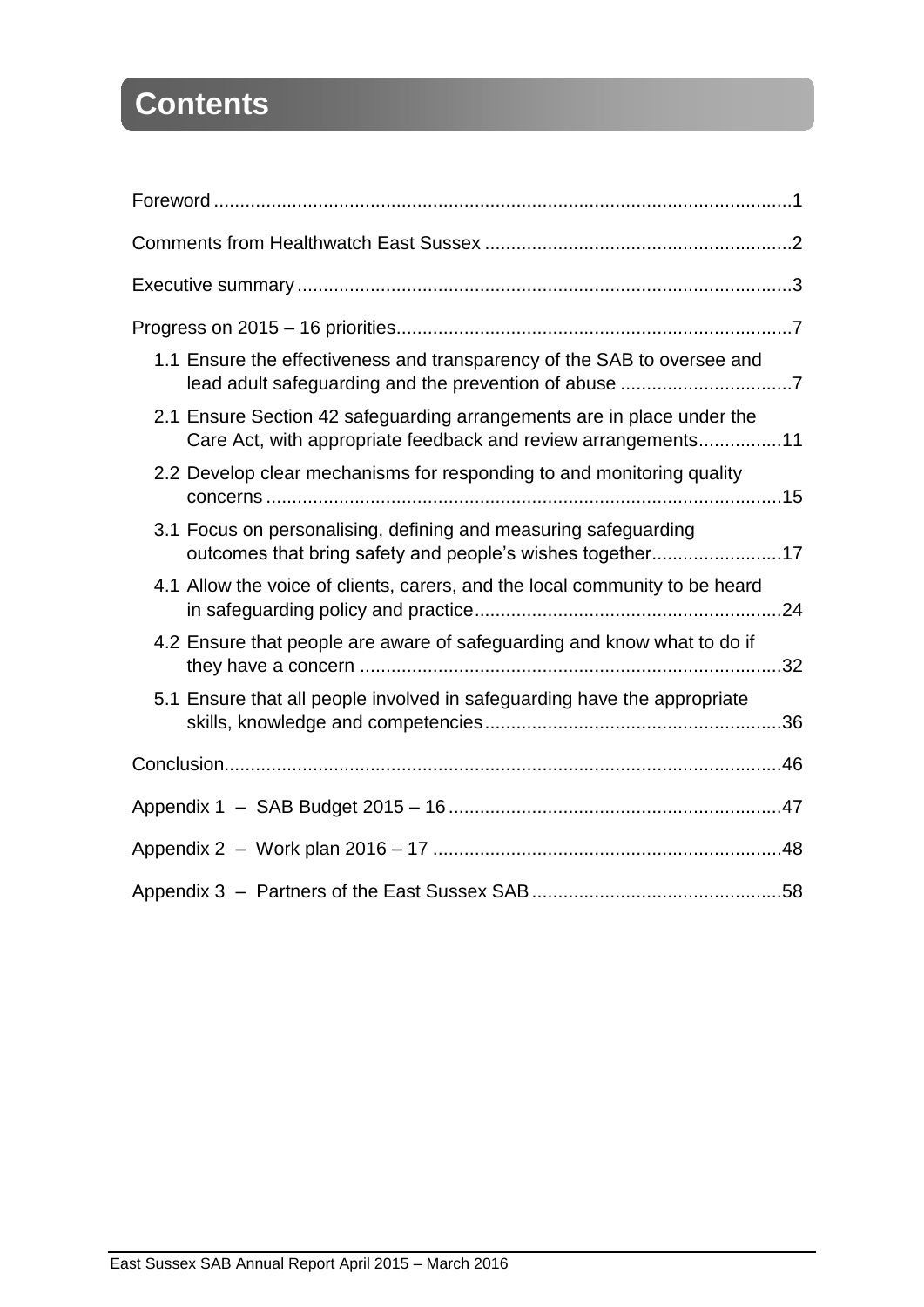## **Foreword**



Welcome to the East Sussex Safeguarding Adults Board Annual Report 2015 – 16, my first as Independent Chair having been appointed to the role in July 2015.

The Safeguarding Adults Board (SAB) oversees work to protect vulnerable people, and ensures that we have safeguarding arrangements that are working well and improving.

I would like to thank all partner agencies and members

of the SAB for welcoming me to this role, and for their continuing commitment and work within the safeguarding arena.

This year saw the introduction of the Care Act 2014, placing adult safeguarding and the work of SABs across the country on a statutory footing for the first time. It has been a period of significant change for all agencies, as will be highlighted throughout this report, and the effort of all to ensure the best outcome for adults in East Sussex during this transition is acknowledged and appreciated.

The SAB has a clear plan in place to ensure it meets its new responsibilities, responds to the needs and feedback from clients, carers and the local community, and holds all relevant agencies to account. We hope you find this report interesting and useful and are reassured that the East Sussex SAB is committed to continual improvement and decisive action when things go wrong. By working in partnership, I am confident that organisations will continue to develop and improve their safeguarding practice.

<u> Fa</u>a

**Graham Bartlett** Independent Chair, East Sussex Safeguarding Adults Board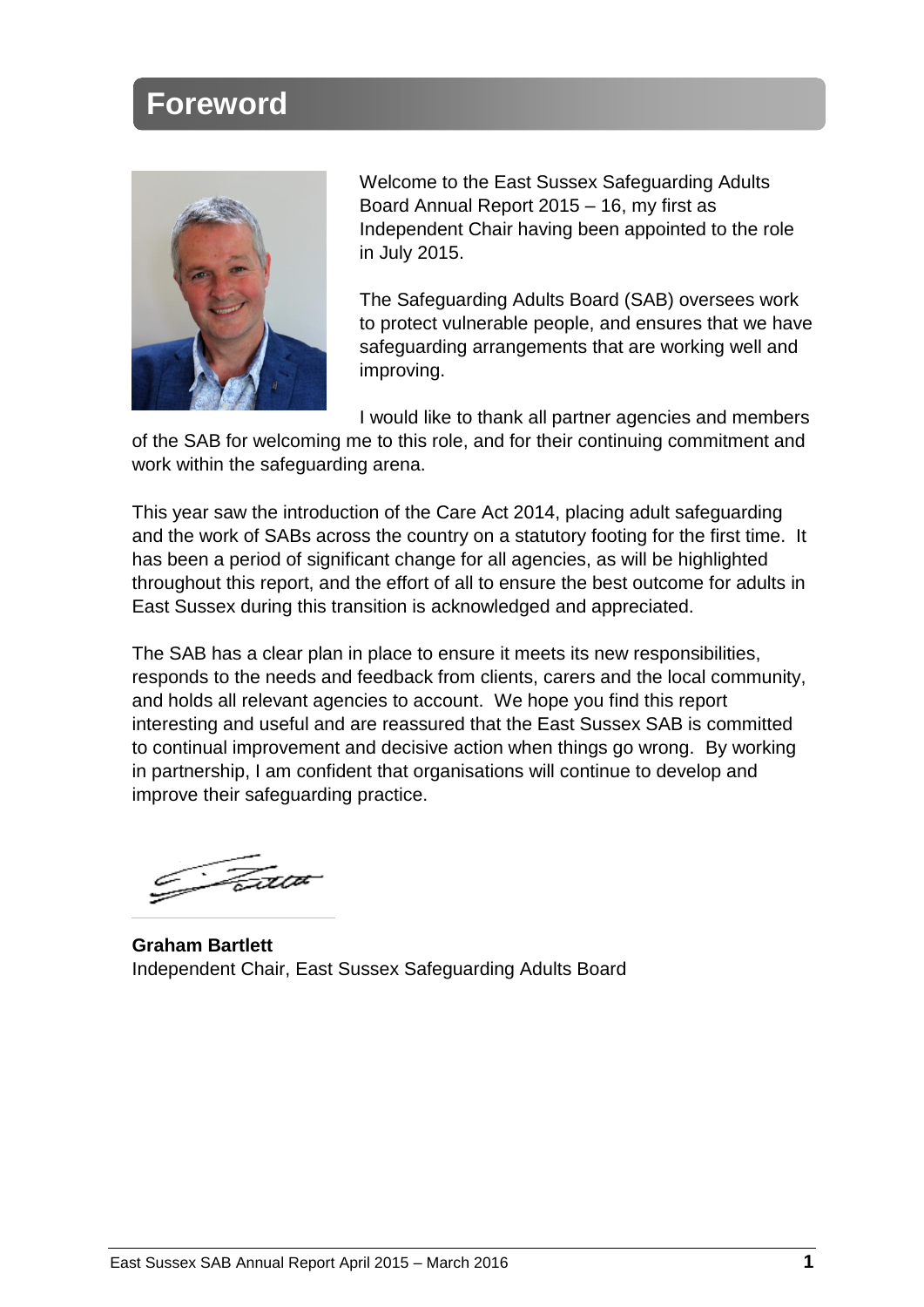# **Comments from Healthwatch East Sussex**



This annual report reflects the continued commitment in East Sussex to collaborative working between agencies to safeguard adults from abuse and neglect. The report also demonstrates the Safeguarding Adults Board's commitment to ensuring the views of people who use care and support services, and their carers, are taken into account when developing safeguarding policy and practice.

I have continued in my role as Chair of the Clients and Carers Safeguarding Advisory Network, which provides a

key mechanism to consult with the local community. I am delighted to have been involved in the recruitment process this year for the first lay member to the Safeguarding Adults Board. Alongside this, I remain encouraged to see the role of Healthwatch develop within the safeguarding arena by seeking the views of those who use care and support services.

I look forward to the coming year, and being able to contribute to the task of further strengthening the voice of residents in East Sussex.

#### **Elizabeth Mackie**

Volunteer & Community Liaison Manager, Healthwatch East Sussex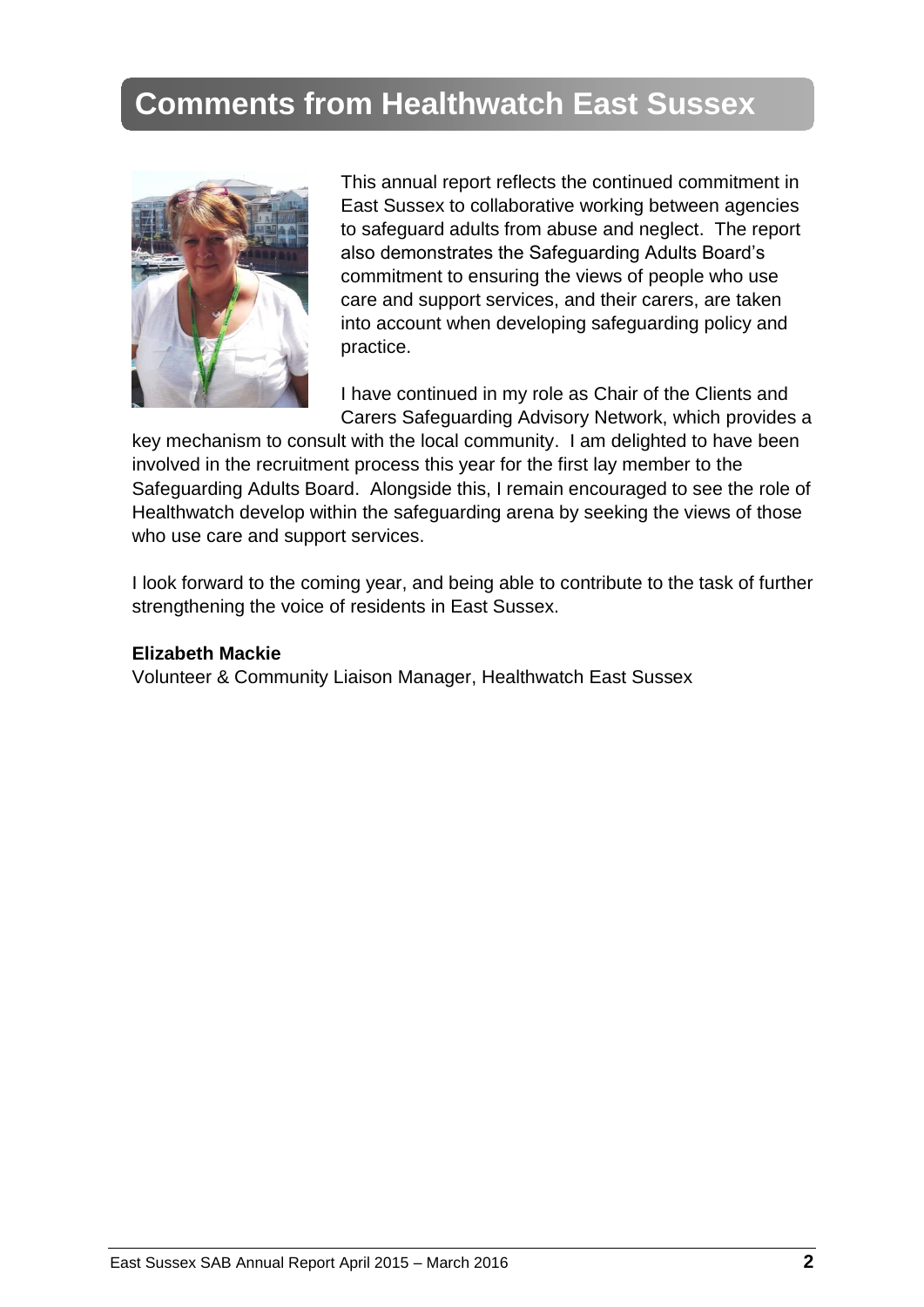## **Executive summary**

This annual report outlines safeguarding activity and performance in East Sussex between April 2015 and March 2016, as well as some of the main developments that have been put in place to prevent abuse from occurring.

Highlights contained in the report are as follows:

#### **Priority 1.1: Ensure the effectiveness and transparency of the Safeguarding Adults Board to oversee and lead adult safeguarding and the prevention of abuse**

- Independent Chair in line with Care Act recommendations, the East Sussex Safeguarding Adults Board (SAB) recruited Graham Bartlett as Independent Chair in July 2015. The Independent Chair ensures there is an effective framework for governance and assurance as each organisation should have effective systems in place to safeguard adults at risk of abuse and neglect.
- A SAB budget was set up for the first time in this period, consisting of financial contributions from Adult Social Care (ASC), Clinical Commissioning Groups (CCGs), Sussex Police and East Sussex Healthcare NHS Trust. This budget enabled the recruitment of the Independent Chair, the commissioning of an external reviewer and author for a multi-agency case review, as well as covering the costs of a learning event on modern slavery and primary care safeguarding training.
- To ensure the Board's continued effectiveness and increased involvement of partners of the SAB, the structure of the SAB and its sub-groups was kept under review, with Sussex Police taking up responsibility for chairing the Performance, Quality and Audit (PQA) sub-group. The Sussex-wide policy and procedures review group also expanded to include representation from the CCGs and Sussex Police as well as ASC.
- A lay member was appointed to the SAB for the first time as one mechanism to increase community links and involvement, and ensure the transparency of the SAB's strategies and plans.

#### **Priority 2.1: Ensure Section 42 safeguarding arrangements are in place under the Care Act, with appropriate feedback and review arrangements**

 An event for external stakeholders was held in April 2015 to launch the updated safeguarding policy and procedures, highlighting the new Section 42 duties. Over 120 delegates were in attendance, including homecare and residential care staff.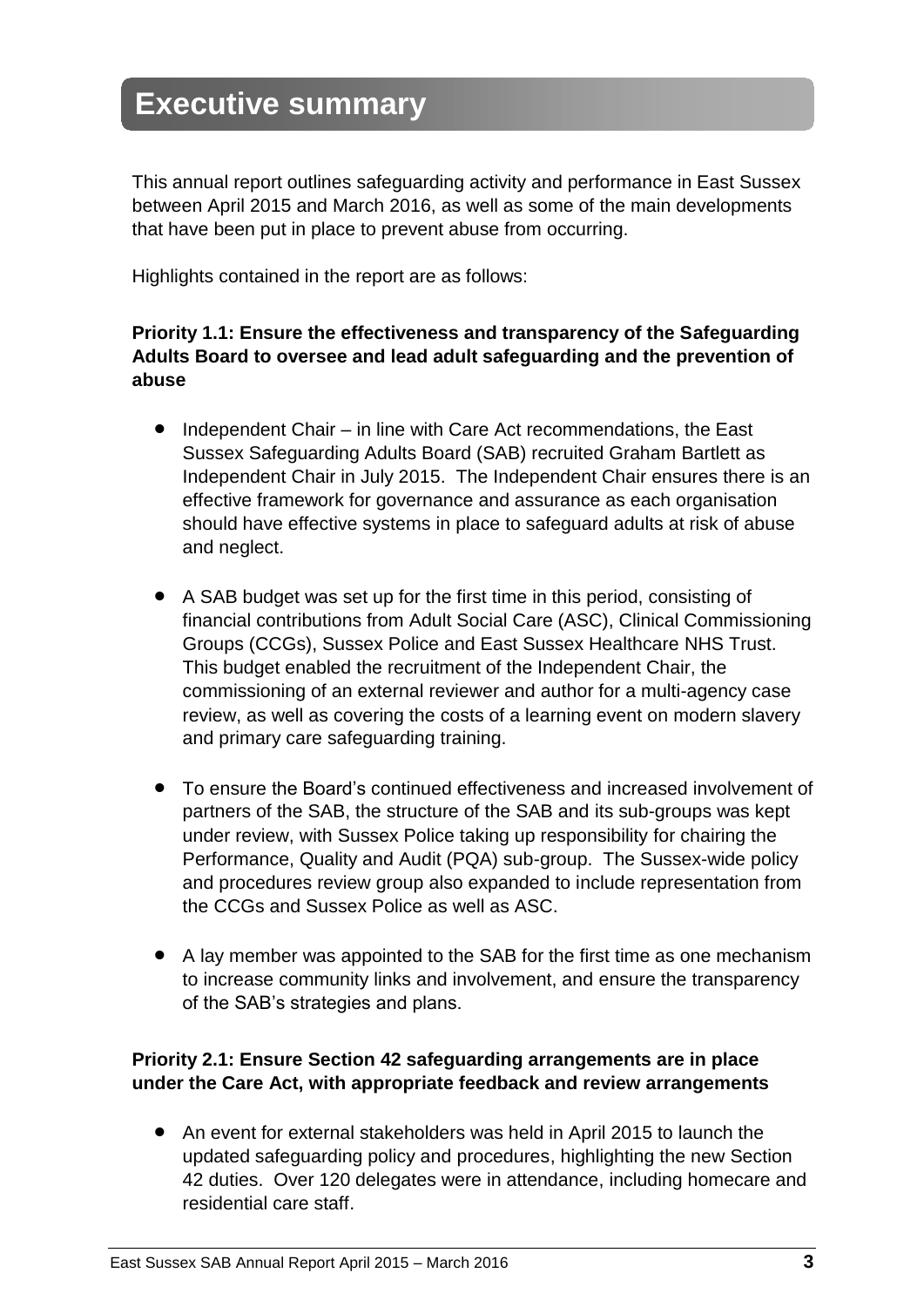- A multi-agency safeguarding case audit was undertaken again this year by several representatives of the SAB, with the main focus on the new safeguarding Section 42 duties and how well these were embedding into practice. Good information sharing at the start of enquiries was evidenced, as well as the three key tests being applied well in most cases, and the desired outcomes of the adult and / or their representative being considered. Development areas included: ensuring referrals for formal advocacy are considered earlier, a greater understanding of the Multi-Agency Risk Assessment Conference (MARAC) process, and keeping communication channels open between ASC and the police throughout safeguarding enquiries.
- Formerly known as serious case reviews, safeguarding adults reviews (SARs) became a statutory requirement for SABs under the Care Act. No SARs were undertaken in this period. One referral was made but this did not meet the criteria, however, a multi-agency review (MAR) was undertaken for this case, and learning events have taken place across agencies.

#### **Priority 2.2: Develop clear mechanisms for responding to and monitoring quality concerns**

- A multi-agency safeguarding adults / quality workshop was held on the 26th November 2015 to focus on areas such as the changes needed to safeguarding arrangements across the partnership.
- Multi-agency work will continue on how to respond to safeguarding enquiries where there are concerns about the quality of care.

#### **Priority 3.1: Focus on personalising, defining and measuring safeguarding outcomes that bring safety and people's wishes together**

- Key safeguarding data shows a 43% increase in the number of safeguarding concerns received by ASC compared with last year. This reflects three new categories of abuse and neglect being included in safeguarding legislation (domestic abuse, modern slavery and self-neglect) as well as the introduction of the three key tests.
- Neglect, financial and physical abuse remain the most common types of abuse. Neglect is still the most common form of abuse, however physical abuse is now the second most common whereas previously it was financial abuse. Proportionately there has been little change for neglect and physical abuse compared with last year, however, there has been a reduction of 6% in enquiries concerning financial abuse.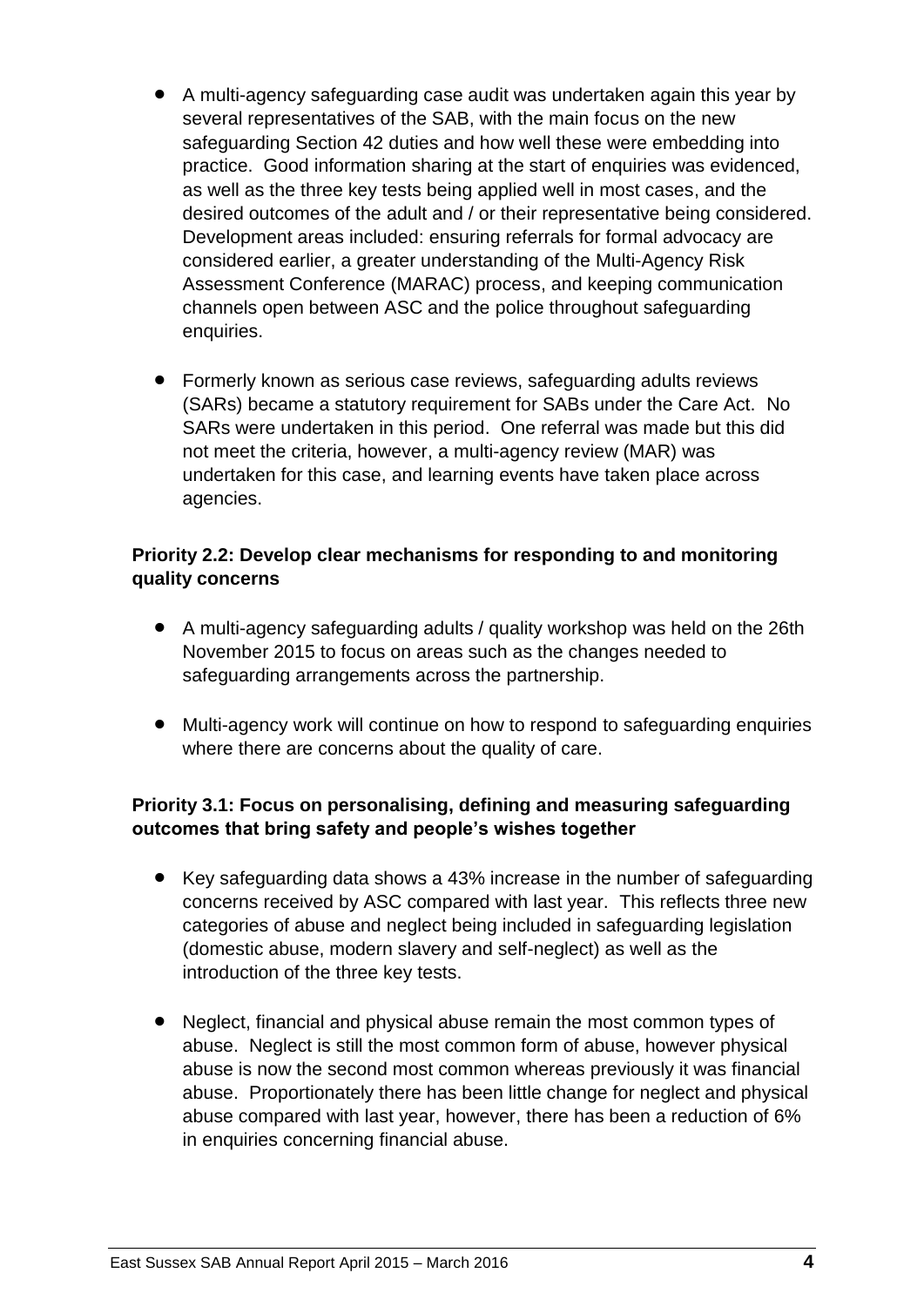- There has been an increase in the number of enquiries resulting from concerns raised by Sussex Police, from 72 in 2014 – 15 to 91 in 2015 – 16, attributed to the improved referral form from Sussex Police introduced part way through the previous year along with continued awareness raising within this staffing group. There has also been a significant increase in the number of enquiries resulting from concerns raised by homecare from just 12 in 2014 – 15 to 74 in 2015 – 16, following the successful awareness raising campaign with this staffing group last year, together with homecare now being represented on the SAB.
- Six more enquiries were completed this year than last as a result of concerns raised by primary care (40 up from 34). However, proportionately, this is a 1% drop to 3% of all enquiries from 4% last year. Safeguarding awareness training with primary care began in this period, but remains a priority for 2016 – 17.

#### **Priority 4.1: Allow the voice of clients, carers, and the local community to be heard in safeguarding policy and practice**

- In 86% of cases where there was on-going action under safeguarding arrangements, risk was reduced or removed. This is a slight drop from 93% in 2014 – 15, however, this reflects the nature of the additional types of abuse and neglect now included under the Care Act 2014, where there is an increased likelihood of decisions being made that balance risk factors against other quality of life decisions, such as maintaining contact with a family member who was the source of the risk.
- In this period, the proportion of people receiving support from an advocate, family member or friend where they lacked capacity was 92%. This is up from 86% the previous year, and compares favourably to the national average of 61% for 2014 – 15.

#### **Priority 4.2: Ensure that people are aware of safeguarding and know what to do if they have a concern**

• In March 2016, in partnership with the Local Safeguarding Children's Board (LSCB) and the East Sussex Safer Communities Partnership, the SAB hosted a conference on 'Missing People, Modern Slavery and Human Trafficking'. Over 130 delegates attended representing a broad range of agencies supporting vulnerable adults and children. The conference was a partnership event in recognition that these issues can affect all ages and family units. The event was timed to tie in with National Safeguarding Day (29th February) and was part of a week long programme of activities to raise awareness. Events targeting the public were held in shopping centres and libraries. A total of 457 contacts were made with the public during these events.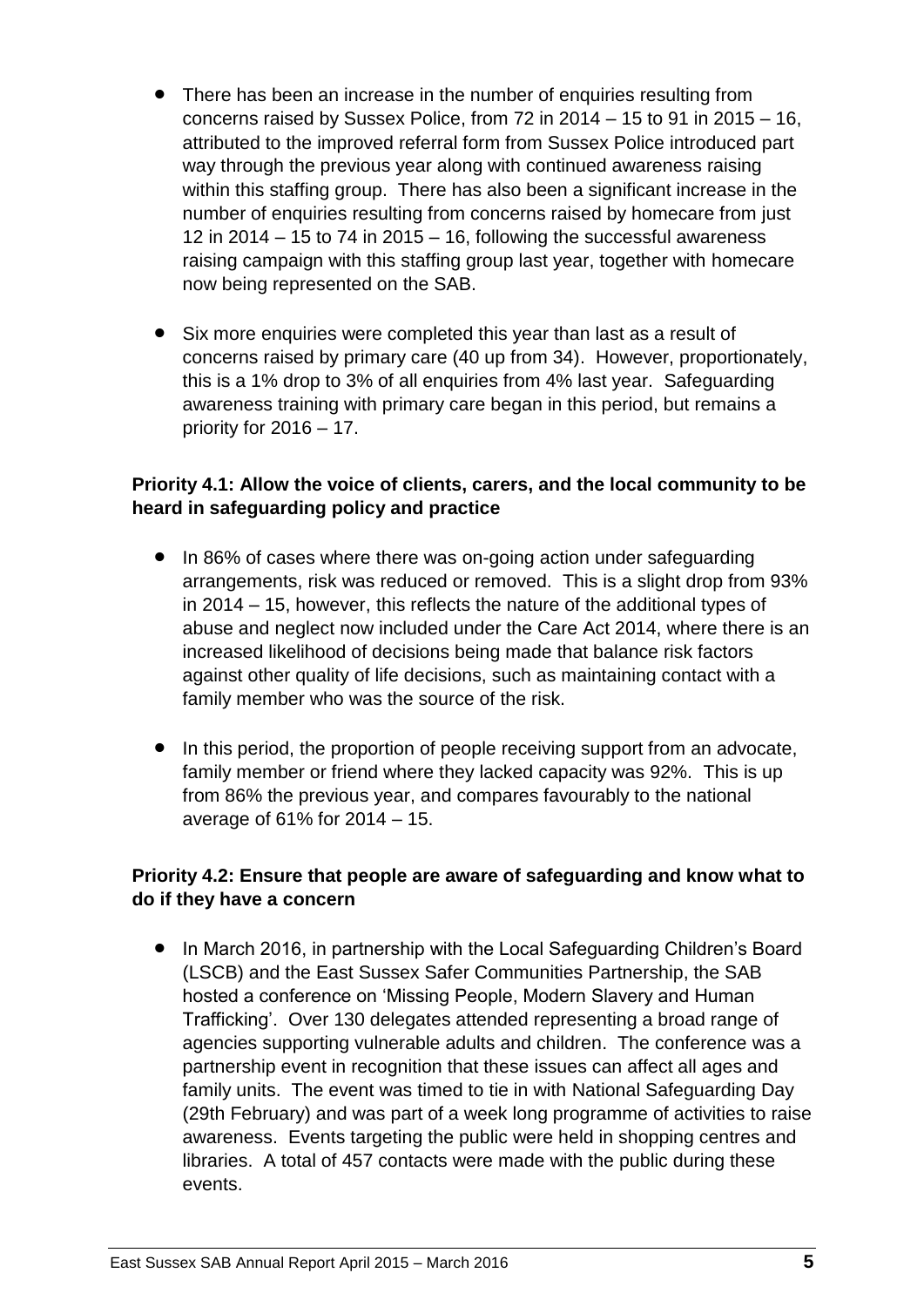- Trading Standards have been tackling the social exclusion that often encourages the vulnerable to engage with fraudsters. There have been a number of strategies for this:
	- Encouraging the victim to become a Mail Marshall. Instead of responding to scam mail victims are ask to collect it. It is then collected by a Trading Standards Officer who can further engage with the victims.
	- $-$  Installing free call blockers.
	- Training carers, care home managers and other related service provider volunteers to recognise and report scams.

#### **Priority 5.1: Ensure that all people involved in safeguarding have the appropriate skills, knowledge and competencies**

- Operation Signature (scam mail fraud) and Operation Edisto (courier fraud) continued as Sussex Police's operational response to identify and support vulnerable, and often elderly, victims of these types of fraud within Sussex.
- There has been a particular focus on domestic abuse training alongside harmful practices and modern slavery.

#### **Conclusion**

The annual report shows significant progress in adult safeguarding activity in all organisations, and has demonstrated the Making Safeguarding Personal principles to put adults and their representatives at the centre of decisions and interventions made are starting to embed into practice.

The Care Act implemented in April 2015 brought many changes to safeguarding practice, including making enquiries statutory under Section 42 of the Act, as well as introducing new duties in relation to advocacy. Safeguarding adults reviews (SARs) have also become a statutory duty under Section 44 of the Act. The SAB will continue to focus on ensuring the new duties are understood and applied effectively in the coming year, and will launch a website for greater accessibility of information for the public and professionals alike.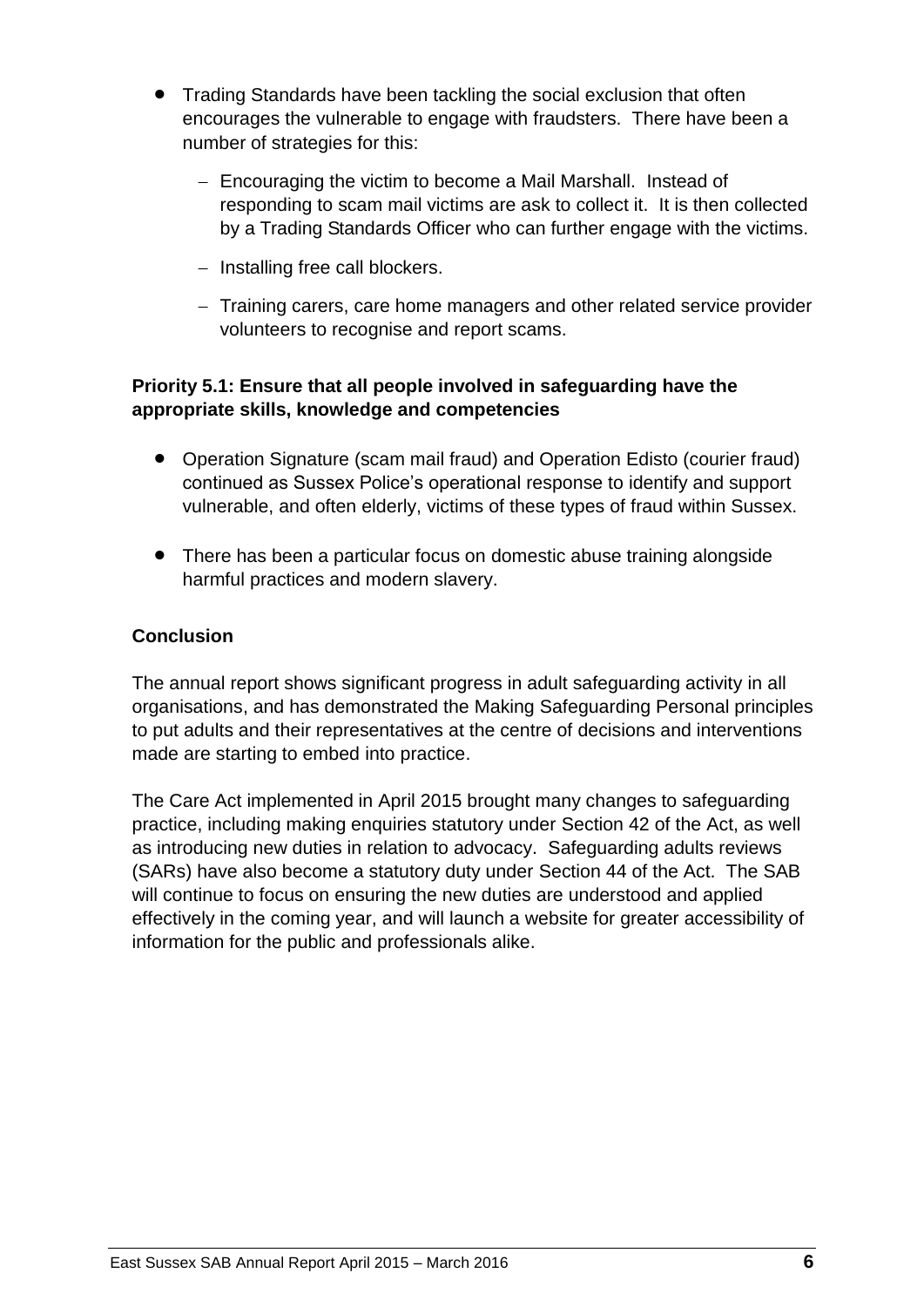**1.1 Ensure the effectiveness and transparency of the SAB to oversee and lead adult safeguarding and the prevention of abuse**

### **Independent Chair**

In line with Care Act recommendations, the East Sussex SAB recruited Graham Bartlett as Independent Chair in July 2015.

The chair has a key role to lead collaboratively, give advice, support and encouragement and to offer constructive challenge and hold partner agencies to account.

Graham Bartlett also chairs both the Local Safeguarding Children's Board and Safeguarding Adults Board for Brighton & Hove and brings substantial experience at both an operational and strategic level, previously holding the position of Chief Superintendent (Divisional Commander Brighton & Hove) Sussex Police.

The chair is accountable to the East Sussex Strategic Partnership through the Health and Wellbeing Board and regular meetings with the local authority Chief Executive. The chair also meets regularly with the Director of Adult Social Care & Health and the Head of Adult Safeguarding.

The Care Act 2014 requires adult safeguarding to operate within a statutory framework. The Independent Chair ensures an effective framework for governance and assurance as each organisation should have effective systems in place to safeguard adults at risk of abuse and neglect.

### **SAB budget**

The SAB set up a budget for 2015 – 16 for the first time, consisting of financial contributions from the core partners of the SAB, namely Adult Social Care (ASC), Sussex Police and the Clinical Commissioning Groups (CCGs). East Sussex Healthcare NHS Trust (ESHT) also contributed financially to the working of the Board.

The following areas were identified for the budget to support the SAB in what is required of it under the Care Act, and to inform future business planning:

- Independent Chair
- SAB Development Manager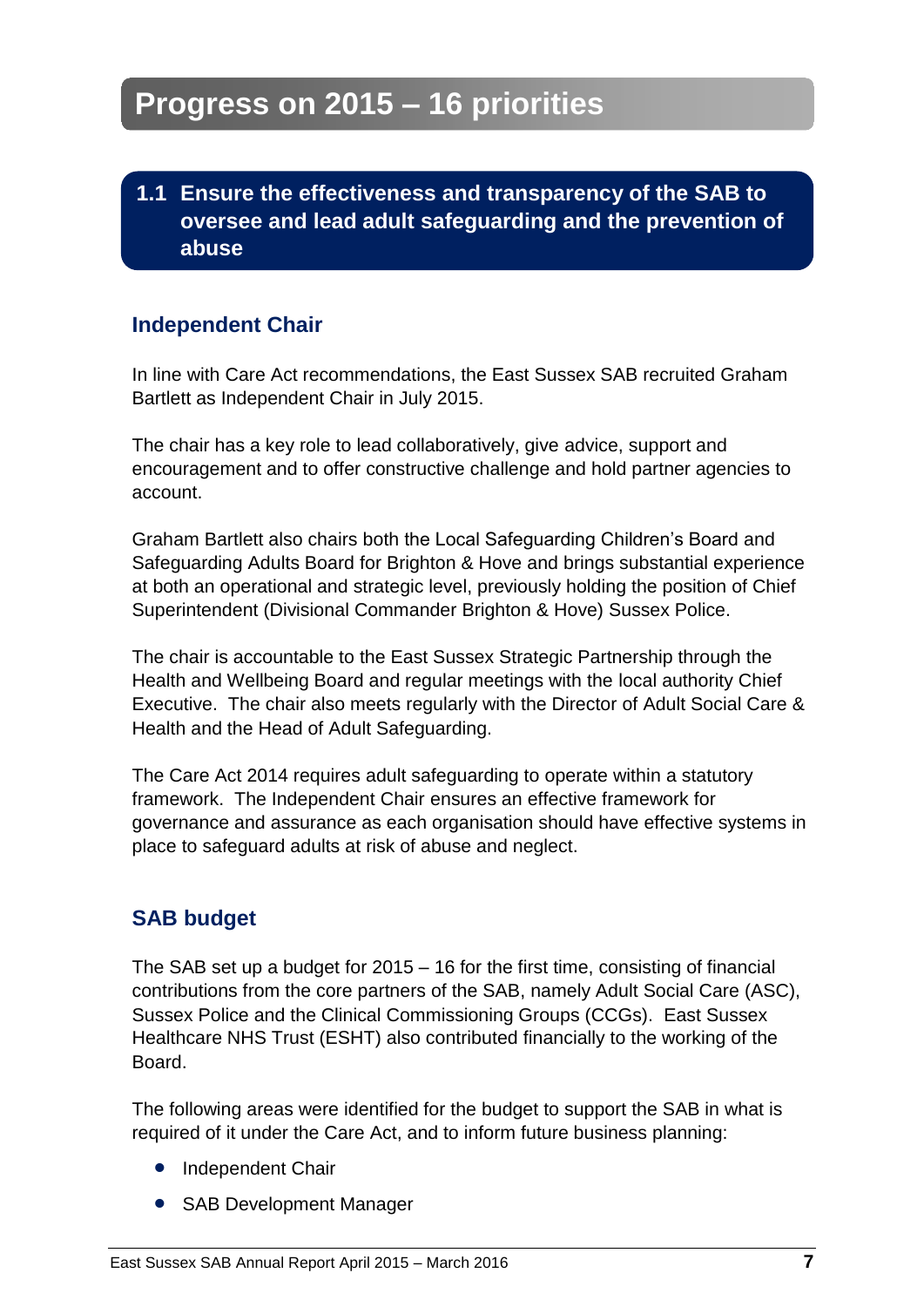- SAB Administrator (0.5 FTE)
- Multi-agency training and safeguarding promotions / awareness
- Safeguarding policy and procedures
- SAB website
- Safeguarding adult reviews / other case reviews

Please see Appendix 1 for more details on the end of year budget.

#### **Governance and structure of the SAB**

To ensure continued effectiveness, and to allow for wider partner involvement, the governance and structure of the SAB is kept under regular review. During 2015 – 2016, Sussex Police stepped into the role of Chair of the Performance, Quality and Audit sub-group, a multi-agency training sub-group was established in light of recommendations contained in the Care Act for opportunities of multi-agency learning, and Healthwatch have continued to chair the sub-group aimed at raising the voice of client and carers in safeguarding practice.

Closer links were established with the SABs of Brighton & Hove and West Sussex, and a Sussex policy and procedures review group was set up with membership of the statutory SAB partners across these localities with the purpose of updating the safeguarding procedures in line with legal and policy updates.

The diagram and descriptions below give further information on the role and make up of these sub-groups and workstreams.

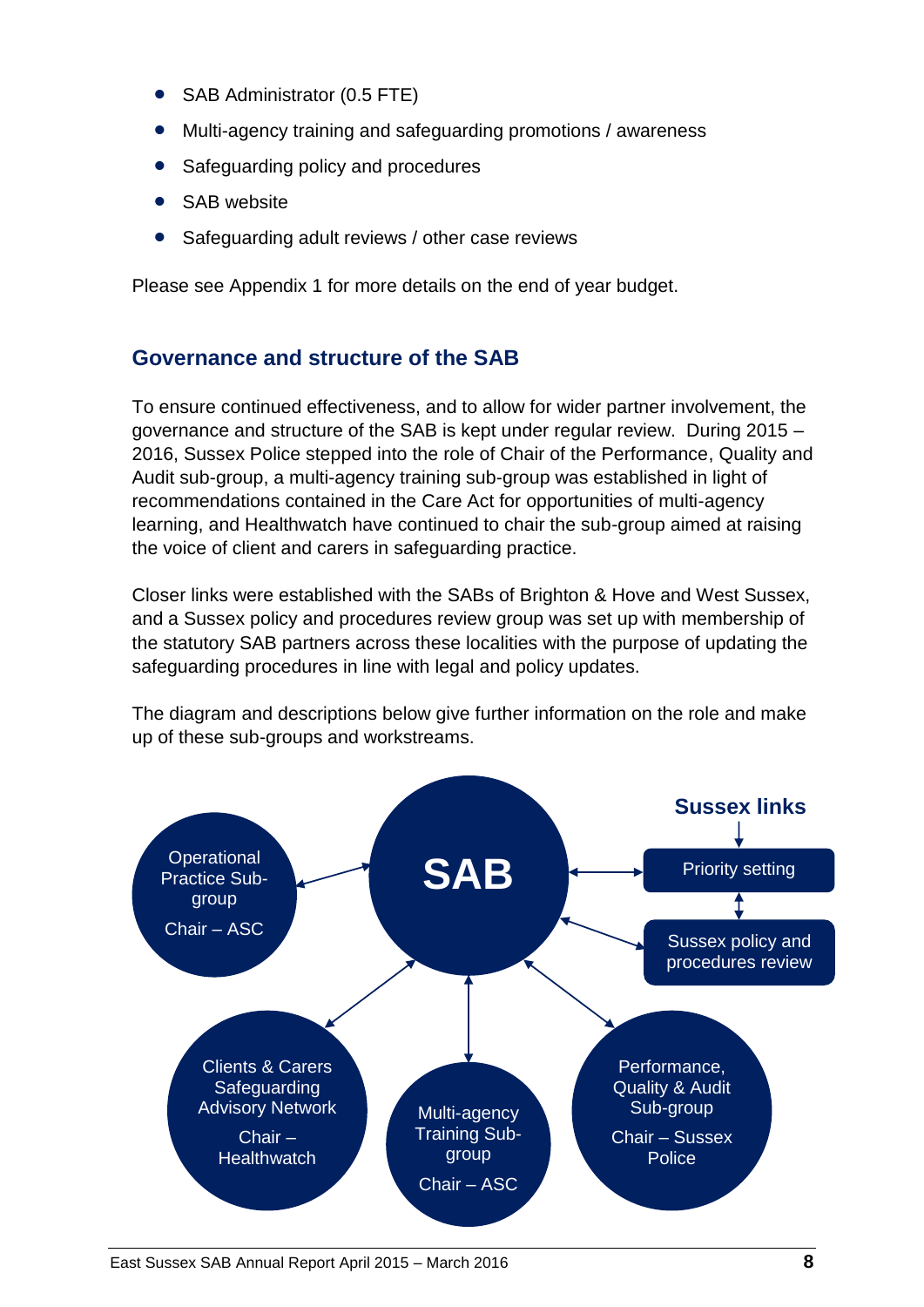**Operational Practice Sub-group** This group co-ordinates local safeguarding work, and ensures the priorities of the SAB are put into place operationally. Currently, its particular focus is to ensure an outcomes-focused approach is embedded in safeguarding practice, as well as ensuring advocacy provision will meet the Care Act duties.

**Performance, Quality & Audit Sub-group** This group establishes effective systems for monitoring, reporting and evaluating performance across agencies, and links annual reporting to improvement planning. The group highlights staffing groups or service areas that require further awareness or training.

**Multi-agency Training Sub-group** This group is responsible for delivering the objectives of the training strategy 2015 – 18, and overseeing training opportunities in key safeguarding matters affecting a number of agencies. Currently, the group is focused on developing multi-agency self-neglect training.

**Sussex Policy and Procedures Review Group** This consists of the statutory partners of the SABs across Sussex, with the purpose of reviewing and updating the safeguarding procedures in line with any policy and legal updates.

**Clients & Carers Safeguarding Advisory Network** This network enables twoway communication and exchange of information between the SAB and clients and carers to improve safeguarding experiences and inform policy development.

The network has expanded its membership to include organisations that support and represent people with disabilities, mental ill health and learning disabilities, together with older adults and carers.

#### **Learning events**

To ensure all partner agencies learn from cases where improvements could be made, two multi-agency learning events were held in relation to the experience of domestic abuse among older people. These learning events were externally facilitated and were reflective in nature to allow all participants the chance to participate. Following these events, the SAB now has an action plan that includes tasks to ensure that domestic abuse within the older age population is better understood and responded to in a similar fashion to how it would be within the working age population. The action plan is to be overseen by the Performance, Quality & Audit sub-group.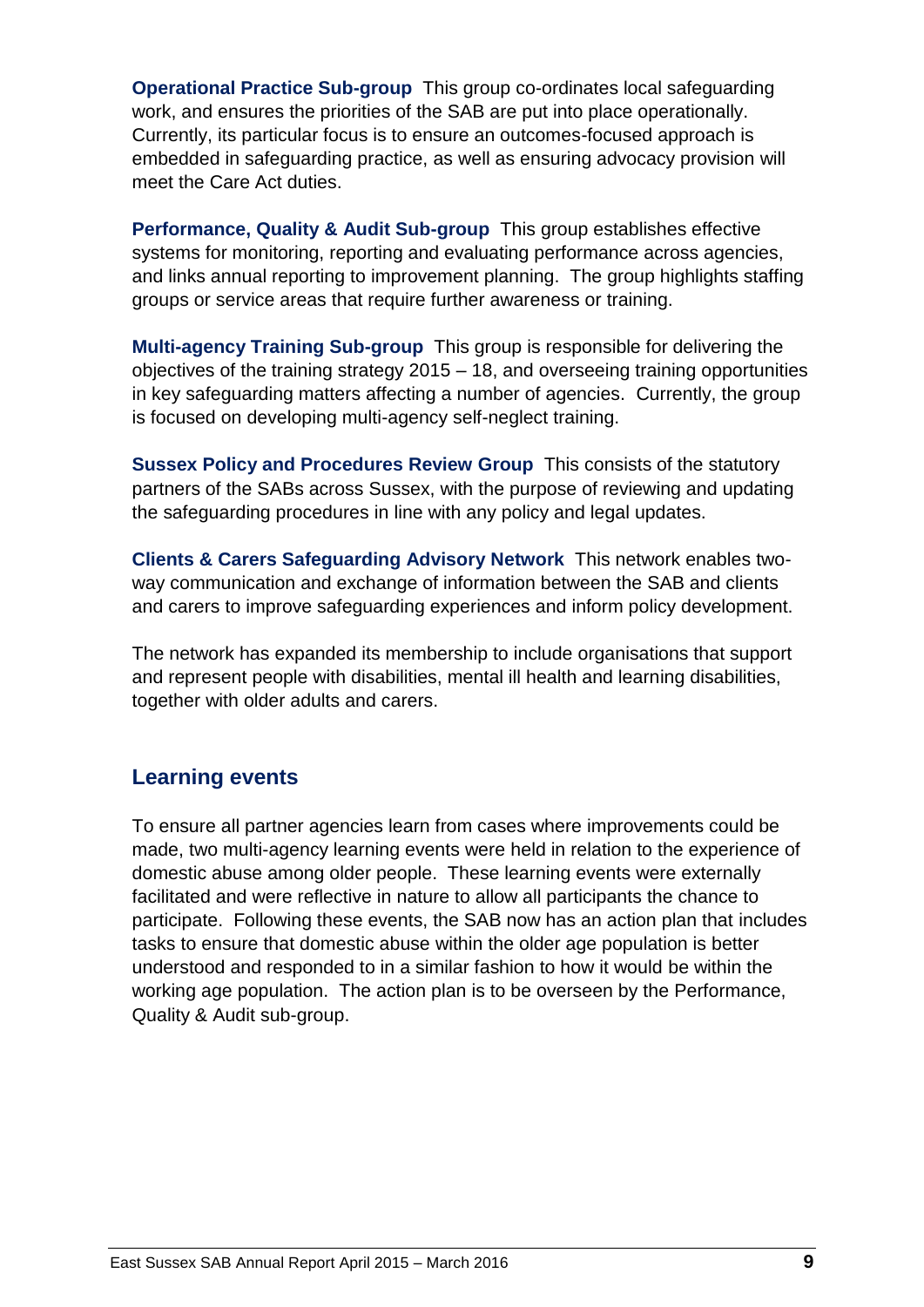### **Future plans**

- SAB website to be up and running by May 2016, and will include annual reports, strategic plan and other relevant documents, for transparency amongst professionals and the public alike.
- Learning briefings to continue following any safeguarding adult review or multi-agency review, and consideration to be made of academic research and evaluation that could be utilised.

CCG Designated Nurse will highlight domestic abuse affecting older people, and ensure lessons are shared across the health economy.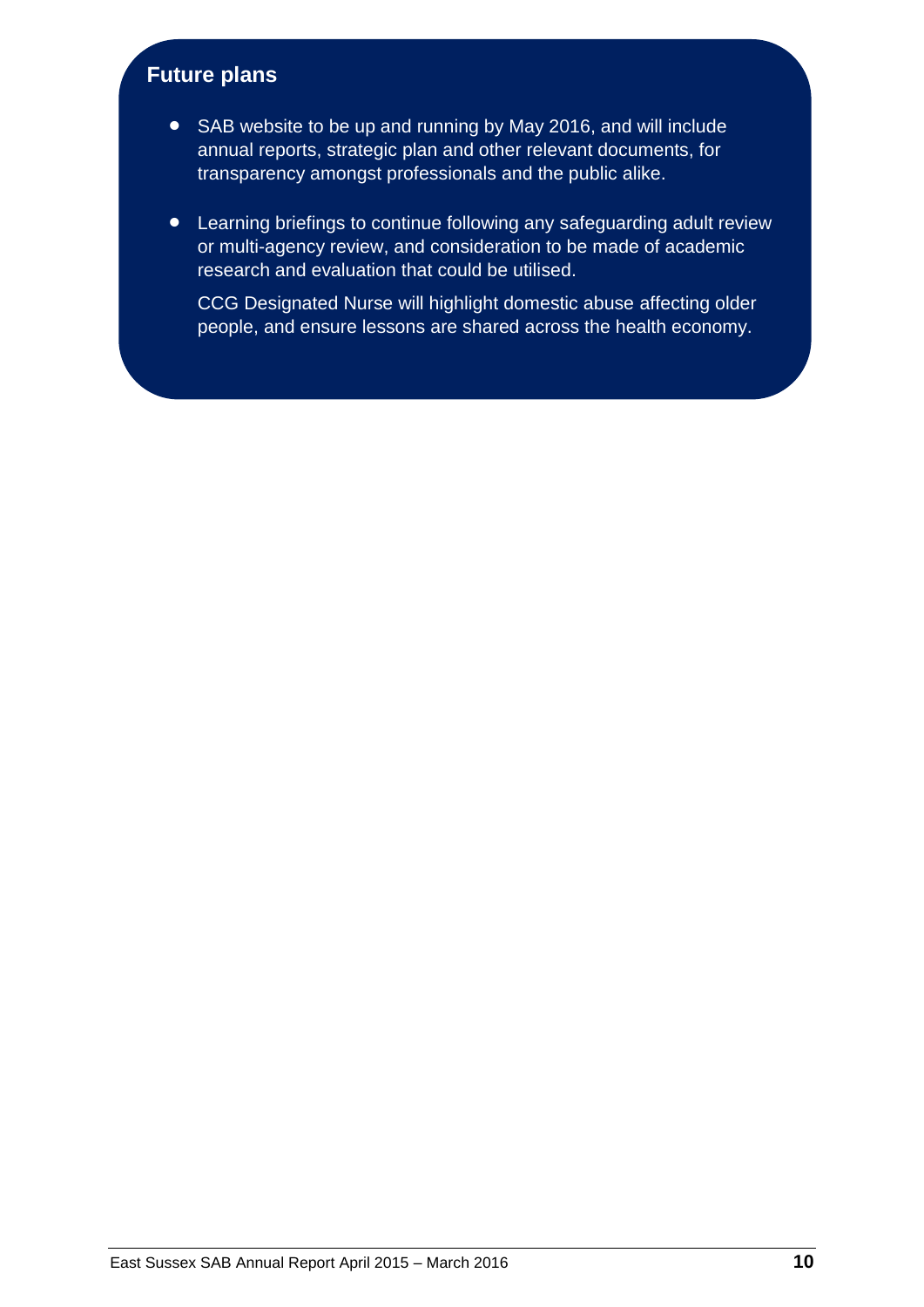### **2.1 Ensure Section 42 safeguarding arrangements are in place under the Care Act, with appropriate feedback and review arrangements**

### **Care Act 2014 duties**

An event for external stakeholders, including home care and care home providers, took place in Eastbourne to launch the [Sussex Safeguarding Adults Policy and](http://sussexsafeguardingadults.procedures.org.uk/)  [Procedures.](http://sussexsafeguardingadults.procedures.org.uk/) Attendees received a presentation outlining the new safeguarding Care Act duties and an overview of the Making Safeguarding Personal approach. Over 120 stakeholders attended and had an opportunity to ask questions and network with other professionals.

The work of SABs is now directed by legislation – the Care Act 2014 which became law on 1st April 2015. The Act sets out the core purpose of the Board as ensuring that local safeguarding arrangements are effective and take account of the views of the local community.

The definition of adults within the Care Act which the Board seeks to protect is any person aged 18 years or over who:

- has needs for care and support (whether or not the local authority is meeting any of those needs), and
- is experiencing, or at risk of, abuse or neglect, and
- as a result of those care and support needs is unable to protect themselves from either the risk of, or the experience of, abuse or neglect.

These three criteria are referred to as the 'three key tests'.

The Care Act places statutory duties on SABs as follows:

- It **must** publish a strategic plan for each year that sets out how it will meet its objectives. In developing this plan the SAB **must** consult Healthwatch and the local community.
- **It must** publish an annual report.
- It **must** develop policies and procedures, promote multi-agency training and develop preventative strategies.
- **It must** conduct any safeguarding adults reviews.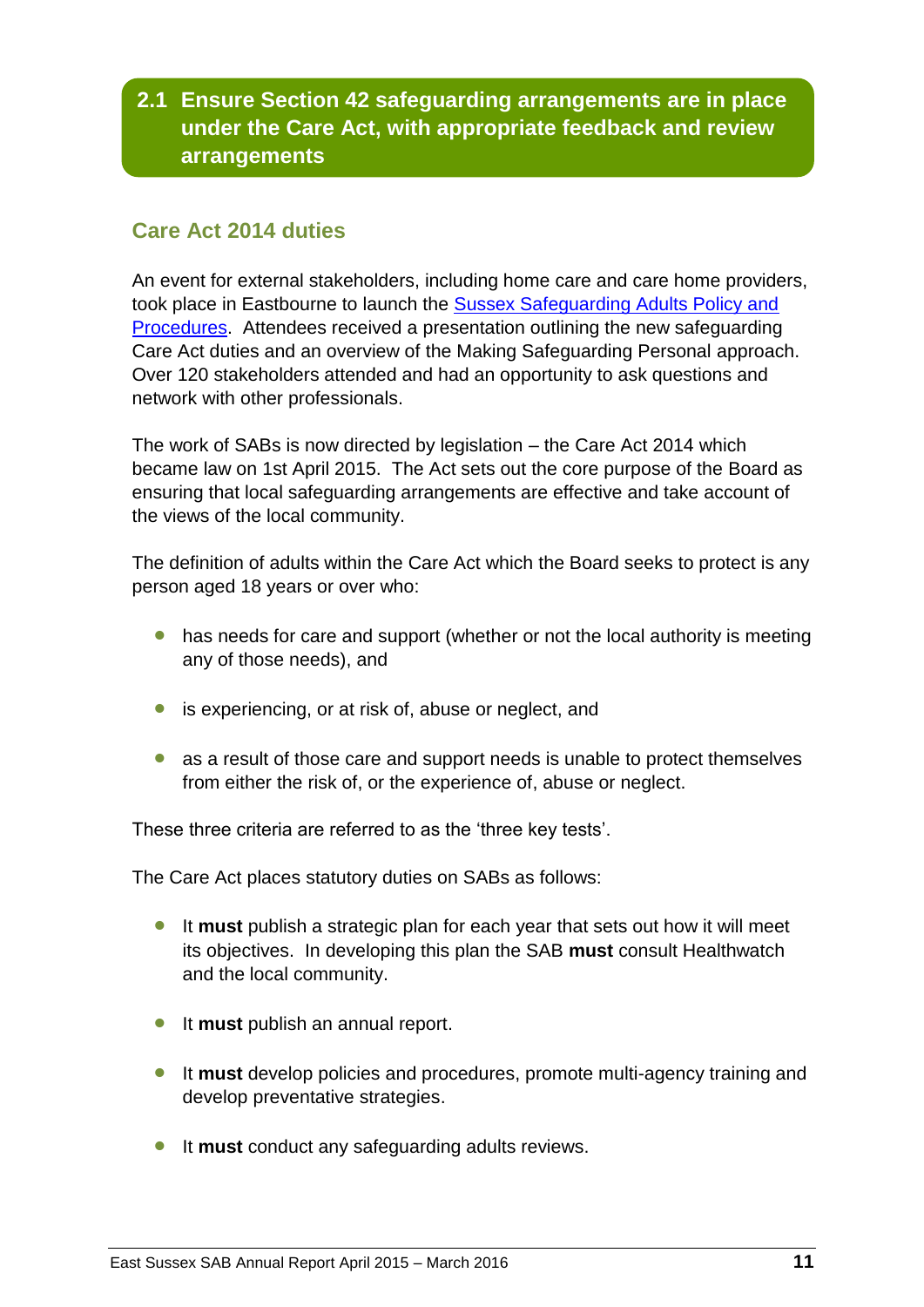#### **Fire safety and prevention**

East Sussex Fire and Rescue Service (ESFRS) introduced a 12 month pilot scheme called 'Safe and Well'. The scheme offers a visit to members of the community providing essential home fire safety advice, as well as advice regarding social isolation and health issues.

Safe and Well targets rural areas where distance from services, including fire stations, poses a challenge to residents and increases their vulnerability. The scheme draws together voluntary and statutory agencies and provides clients with a greater knowledge of local services and voluntary organisations to keep them safer within their community.

ESFRS liaises with village agents employed by Action in Rural Sussex (AiRS) to identify the areas in which the scheme will operate, and receives referrals from the village agents for vulnerable people that ESFRS is unaware of through its usual referral process.

Safe and Well has identified approximately 34,000 people aged 80+ who have never had a home safety visit from ESFRS.

ESFRS has also continued to work with 3VA to deliver Health and Wellbeing visits to vulnerable people. During these visits, residents are offered fire safety advice tailored to their situation as well as signposting to relevant sources of help, as appropriate. A total of 2,453 Home Safety Visits were made as a result of the partnership working with Adult Social Care to identify those in greatest need of such a visit.

#### **Next steps**

- The Safe and Well scheme will be rolled-out to clients considered to be at medium risk but who may become high risk without support.
- ESFRS Community Volunteers will deliver all the elements of a Safe and Well visit, including fitting smoke alarms where required.

#### **Multi-agency safeguarding audit 2015 – 2016**

The SAB undertakes an annual audit of cases requiring multi-agency involvement to promote continuous improvement in safeguarding practice.

This year's audit focussed on the implementation of the Section 42 Care Act safeguarding duties, risk and decision making and relevant and timely information sharing between agencies. The audit was undertaken by representatives from Adult Social Care, Clinical Commissioning Groups, East Sussex Healthcare NHS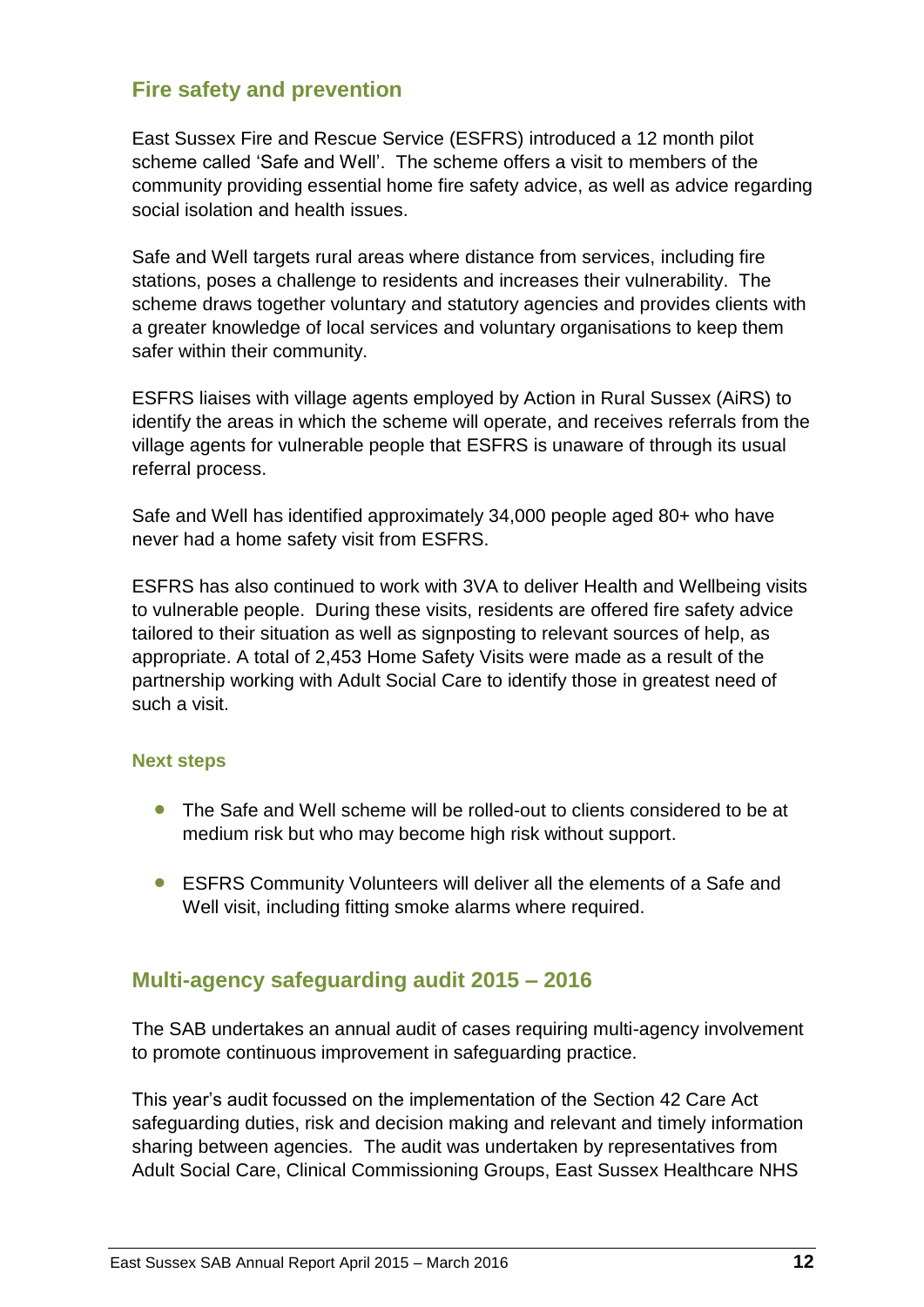Trust, Sussex Partnership NHS Foundation Trust, South East Coast Ambulance Service and Sussex Police.

The key findings were as follows:

#### **Strengths**

- Good information sharing at the start of enquiries between the relevant agencies involved.
- Overall, the three key tests were applied well.
- The desired outcomes of the adult and / or their representatives were considered in the majority of cases, in line with the Making Safeguarding Personal approach.
- **Improvements were noted in mental capacity assessments in terms of** timeliness of completion, and in the majority of cases adults had representation if required.
- In line with the Care Act, one case caused others to undertake the enquiry, and the process undertaken by the provider usefully fed into the Section 42 enquiry.
- In the two cases where domestic abuse was explicitly identified, appropriate risk assessments were undertaken.

#### **Areas for development and learning**

- Formal advocacy provision ensuring earlier referrals are considered in all relevant cases.
- Ensuring safeguarding matters are not responded to in isolation for example, financial abuse and indicators within this of domestic abuse.
- There needs to be a greater understanding of the Multi-Agency Risk Assessment Conference (MARAC) process in terms of the need to refer cases for greater multi-agency information sharing, in cases of domestic abuse.
- Keeping effective communication channels open between ASC and the police towards the end of the enquiry process in cases where a criminal investigation is running alongside the ASC Section 42 enquiry.

In light of these development areas, the SAB has agreed the following actions to be implemented in 2016 – 17: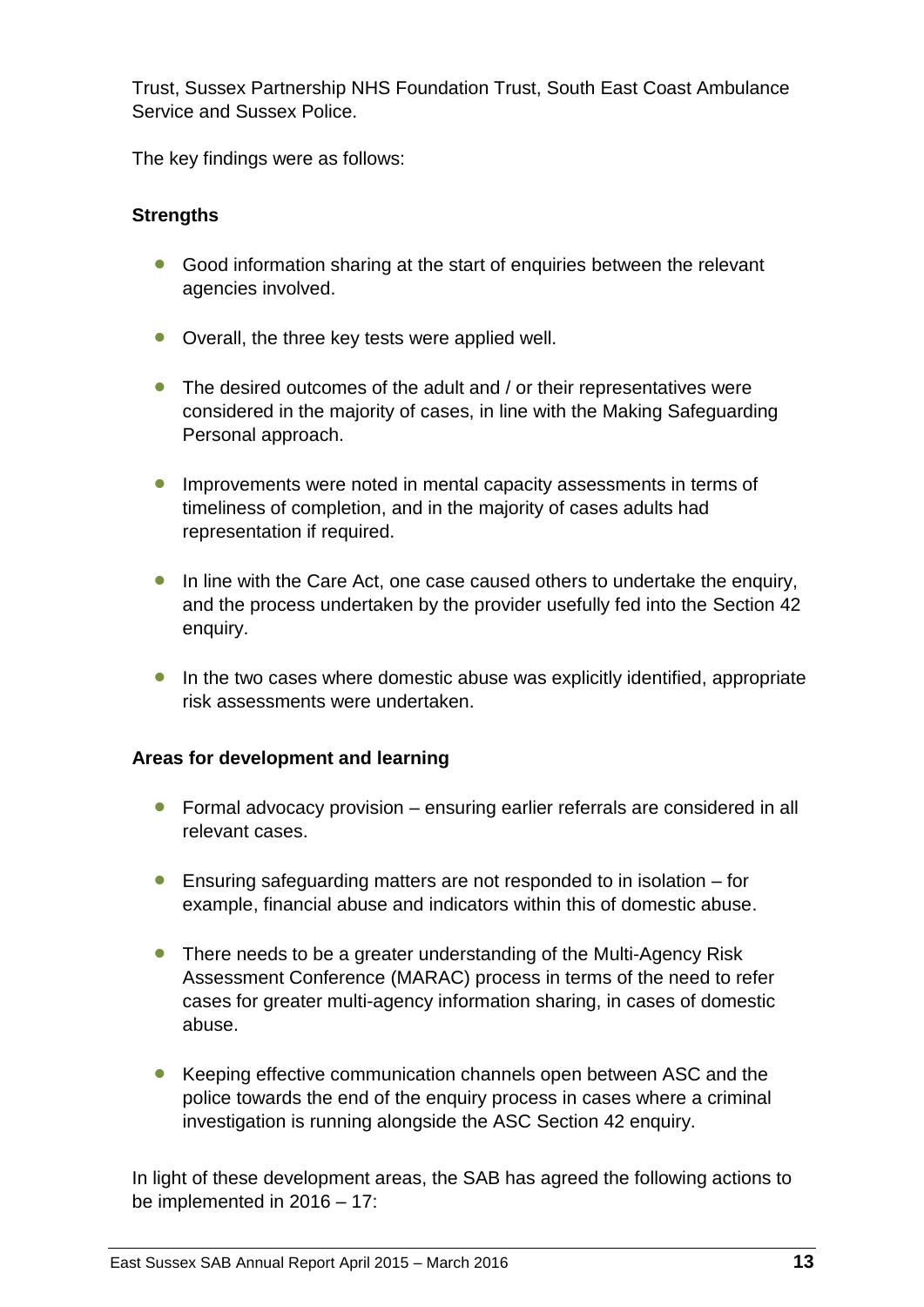- Continued emphasis on the Mental Capacity Act, including training, to ensure appropriate application of the Act, decision-specific assessments and providing clear rationales on decisions made.
- Ensuring staff are aware of the new protocol outlining referral routes for formal advocacy – both Care Act and Independent Mental Capacity Advocate (IMCA) in safeguarding enquiries.
- Ensuring greater numbers of staff are aware of and have undertaken training on the MARAC process.
- The SAB to advocate for a GP adult safeguarding lead to facilitate information sharing and involvement of primary care at early stages of safeguarding enquiries.
- Continued emphasis on having a named contact for information updates and sharing between ASC and the police especially towards the end of the enquiry process.

### **Safeguarding adults reviews**

Safeguarding Adults Boards now have a statutory duty under the Care Act to undertake safeguarding adults reviews (SARs) – formerly known as serious case reviews. This is when:

- An adult dies as a result of abuse or neglect, whether known or suspected, and there is concern that partner agencies could have worked more effectively to protect the adult.
- An adult is still alive but has experienced serious abuse or neglect and there is concern that partner agencies could have worked more effectively to protect the adult.

The criteria and procedure for undertaking a review have been updated to reflect the change to SARs in the Care Act.

No SARs have taken place this year. One referral was made but this did not meet the criteria. However, a multi-agency review (MAR) was undertaken for this case, and learning events have since taken place across agencies.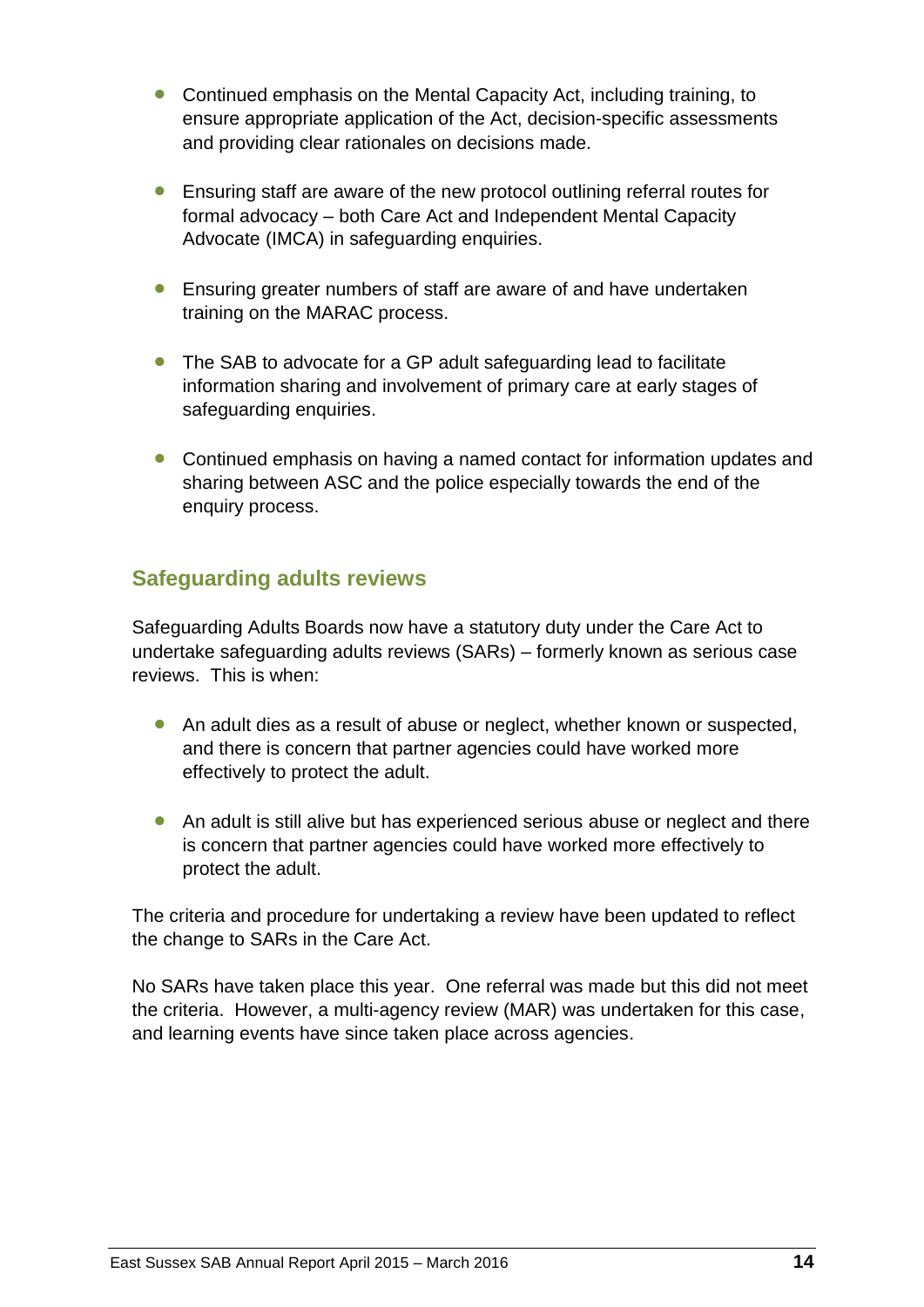### **2.2 Develop clear mechanisms for responding to and monitoring quality concerns**

When referring to the quality of service provision, the Care Act guidance notes that safeguarding is not a substitute for:

- **•** providers' responsibilities to provide safe and high quality care and support,
- **•** commissioners regularly assuring themselves of the safety and effectiveness of services that are commissioned,
- the Care Quality Commission ensuring that regulated providers comply with the fundamental standard of care.

In order to achieve these aims, local authorities must clarify how they respond to safeguarding concerns deriving from the poor quality and inadequacy of service provision, including patient safety in the health sector.

A multi-agency safeguarding adults / quality workshop was held on the  $26<sup>th</sup>$ November 2015 to focus on the changes needed to safeguarding arrangements across the partnership.

### **Sussex Clinical Commissioning Groups safeguarding standards assurance tool**

The safeguarding standards assurance tool has been jointly developed by adult and child Clinical Commissioning Group (CCG) safeguarding professionals across Sussex. CCGs have implemented this tool within providers of CCG-commissioned services. This self-audit tool helps to assure the CCG of the safeguarding standards within providers across the health economy.

An exception report completed by provider services informs bi-monthly safeguarding up-date reports to the CCG Quality and Governance Committee.

Quality visits are planned to all providers to gain an overview of adherence to, and application of, safeguarding policy in practice.

#### **Transforming Care Programme**

Work in East Sussex continues in line with the national Transforming Care Programme (TCP) to improve health and social outcomes for people with learning disabilities.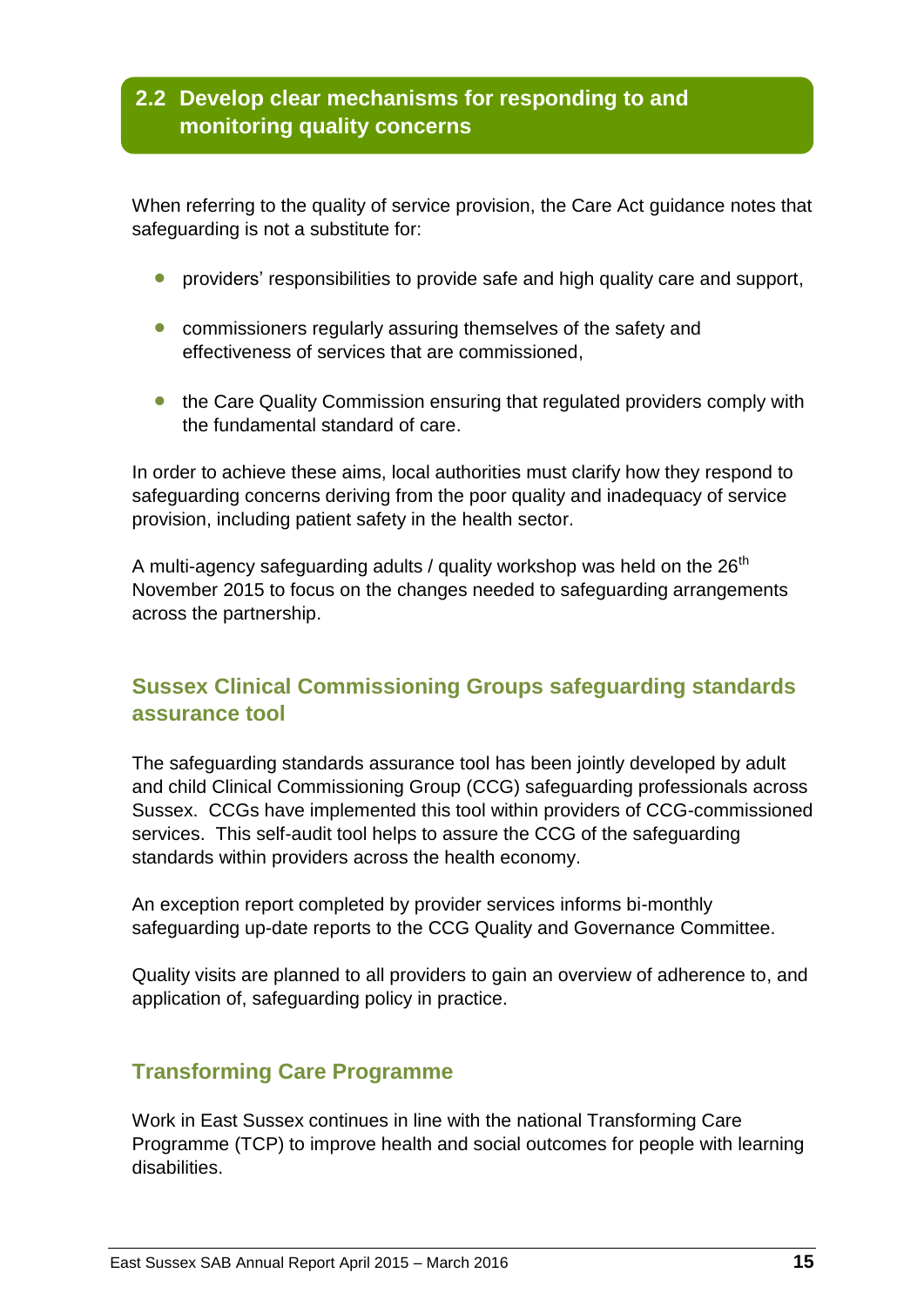In order to ensure people with learning disabilities are supported effectively in the most appropriate setting to meet their needs, the following measures have been implemented:

- Care and Treatment Review and Blue Light processes have been rolled out and embedded in practice.
- Registers of people at risk of admission continue to develop. This is also being looked at jointly from a Sussex-wide perspective.
- **•** Inpatient placements are only utilised when absolutely necessary to meet an individual's needs, and the person is supported to move to an appropriate community setting as soon as possible following assessment and treatment.

#### **Future plans**

 Multi-agency work will continue on how to respond to safeguarding enquiries where there are concerns about the quality of care.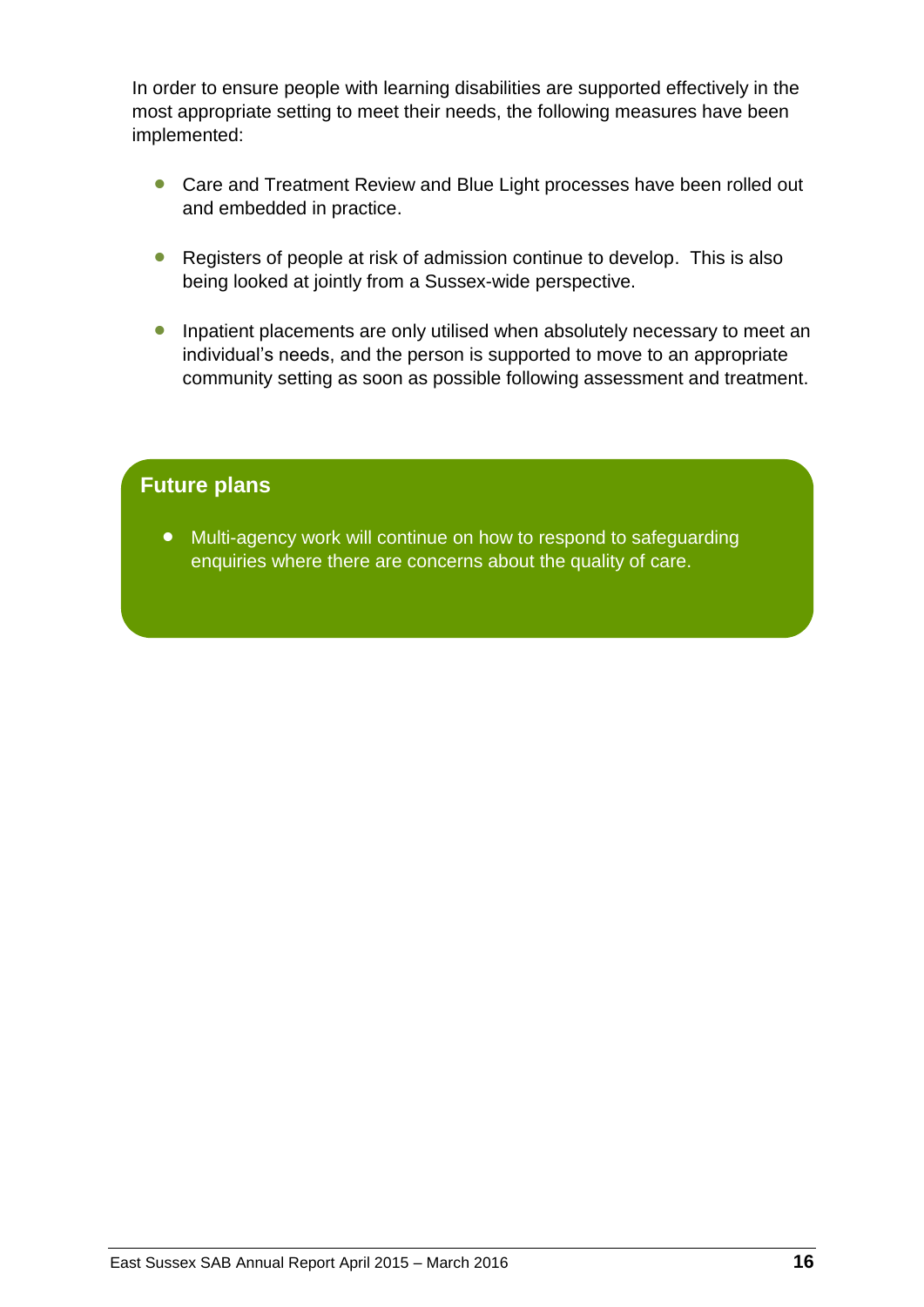### **3.1 Focus on personalising, defining and measuring safeguarding outcomes that bring safety and people's wishes together**

#### **Domestic abuse**

2015 – 16 saw a number of significant developments in relation to this area of work.

The Joint Domestic, Sexual Violence and Abuse and Violence against Women and Girls (VAWG) Unit was launched, leading on the procurement of a new specialist domestic and sexual abuse service across East Sussex and Brighton & Hove known as 'The Portal'. The focus has been to redesign local provision to make sure people receive the best help, in the right way, when they need it, while also ensuring the most effective use of resources. The key offer of the service is a single point of access to make it easier for people to get help and support.

Victims of domestic and sexual abuse benefited from additional investment from the Sussex Police and Crime Commissioner, specifically to better support victims and witnesses by sustaining and / or developing capacity locally that seeks to achieve the outcomes in the partnership business plan and action plan.

#### **Prevent and hate crime**

The Prevent duty, which came into force on  $1<sup>st</sup>$  July 2015 and was introduced as part of the Counter-Terrorism and Security Act 2015, requires schools, councils, prisons, police, health bodies, colleges and universities to have due regard to preventing people from being drawn into terrorism.

A countywide Prevent plan has been drawn up by the Prevent Board. This action plan has been developed by the board to effectively manage local risk, threat and vulnerability.

The Safer East Sussex Team has worked alongside Children's Services and the Organisational Development Team to produce a Prevent e-learning course. This module has been designed to give a basic understanding of Prevent and an awareness of how staff and organisations can safeguard vulnerable individuals. It is available on the new East Sussex Learning Portal to all ESCC staff, partner organisations and the voluntary sector in East Sussex.

Training sessions have been delivered to frontline staff and many schools have had whole school staff briefings on the Prevent duties for schools. The Independent Schools Safeguarding Group has also been given an overview of the duties and resources available to them. The Safer East Sussex Team has delivered Prevent presentations to the regional Children and Family Court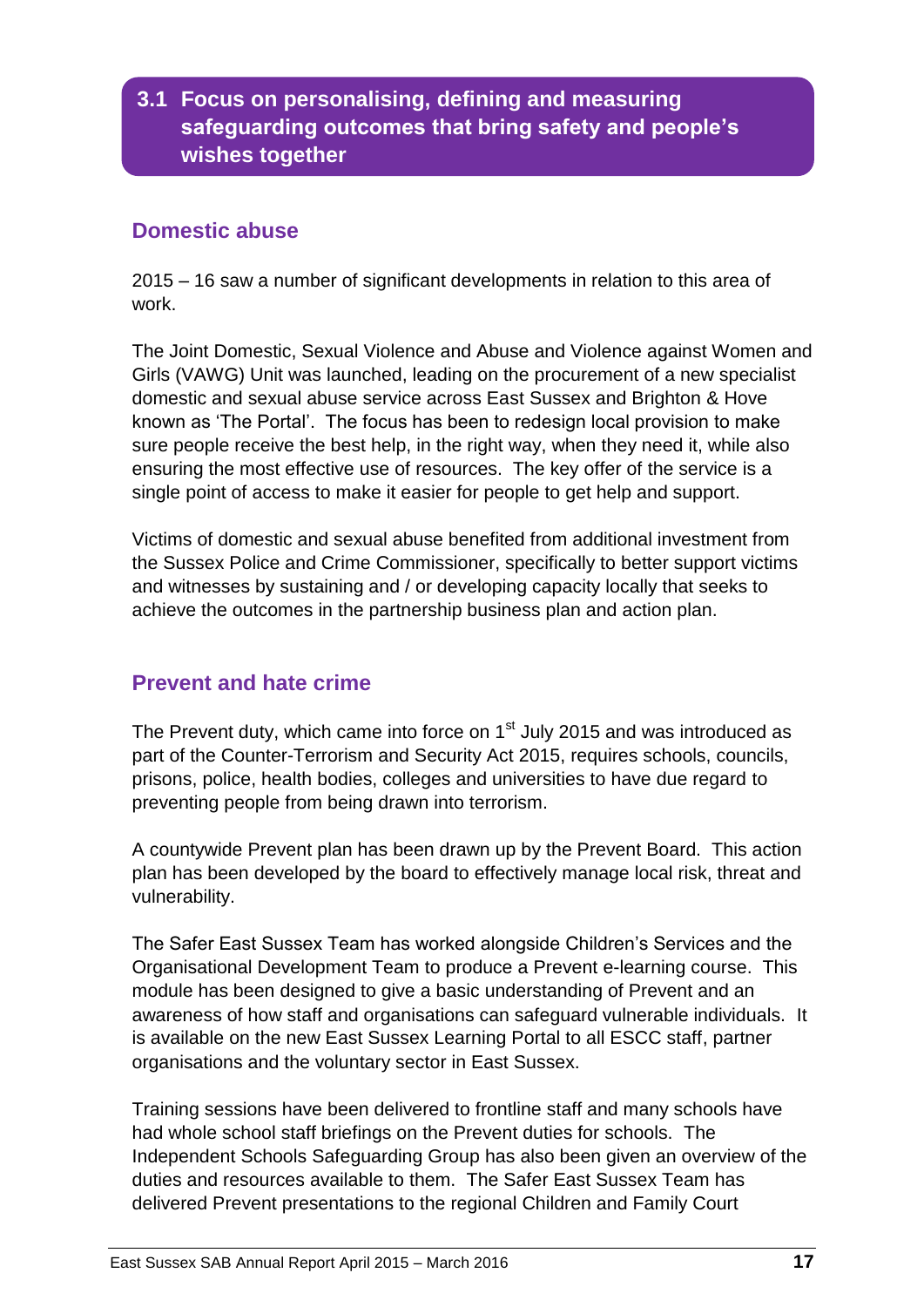Advisory and Support Service (CAFCASS) staff training day, the Home Care Team, the Local Safeguarding Children's Board and SpeakUp Forum.

In relation to hate crime, all Citizens Advice offices in East Sussex have been trained as Third Party Reporting Centres and the local authority's customer service teams will also be encouraged and supported to become Third Party Reporting Centres.

There will be further development and delivery of hate crime awareness in primary and secondary schools, as well as further and higher education establishments across the county.

### **Serious organised crime (vulnerable elderly)**

There are a range of frauds impacting on East Sussex, primarily targeting vulnerable elderly victims. These offences are likely to be committed by organised crime groups that are regional or national in their scope, making joint working with other forces, regional units, trading standards, third sector organisations and the National Crime Agency (NCA) of particular importance.

Work is on-going in building the partnership network in order to ensure a collaborative approach is taken to address the issues. The Safer East Sussex Team held an engagement event with partners from Trading Standards, National Scams Team, Sussex Police, Neighbourhood Watch, Adult Social Care and East Sussex Fire & Rescue Service to identify gaps and potential work streams.

Going forward, the team will continue to explore ways of raising awareness of current risks, as well as looking at support mechanisms that are in place for vulnerable victims, drawing on and developing links with statutory and voluntary services.

#### **Street communities**

The Safer East Sussex Team has created a partnership action plan that seeks to address some of the key issues including housing, substance misuse, offending and physical and mental health. Opportunities have been taken to meet with partner agencies to help formulate the plan, and where other partners are leading on a key area then this has been referenced to avoid duplication of work.

In partnership with Public Health and Homeless Link, the Safer East Sussex Team carried out a health needs audit of the single homeless population across East Sussex to understand more about the health inequalities experienced by the homeless population and to feed this into planning future services. The team received 285 completed audits from a broad range of agencies and also supported some local services in completing the surveys with clients.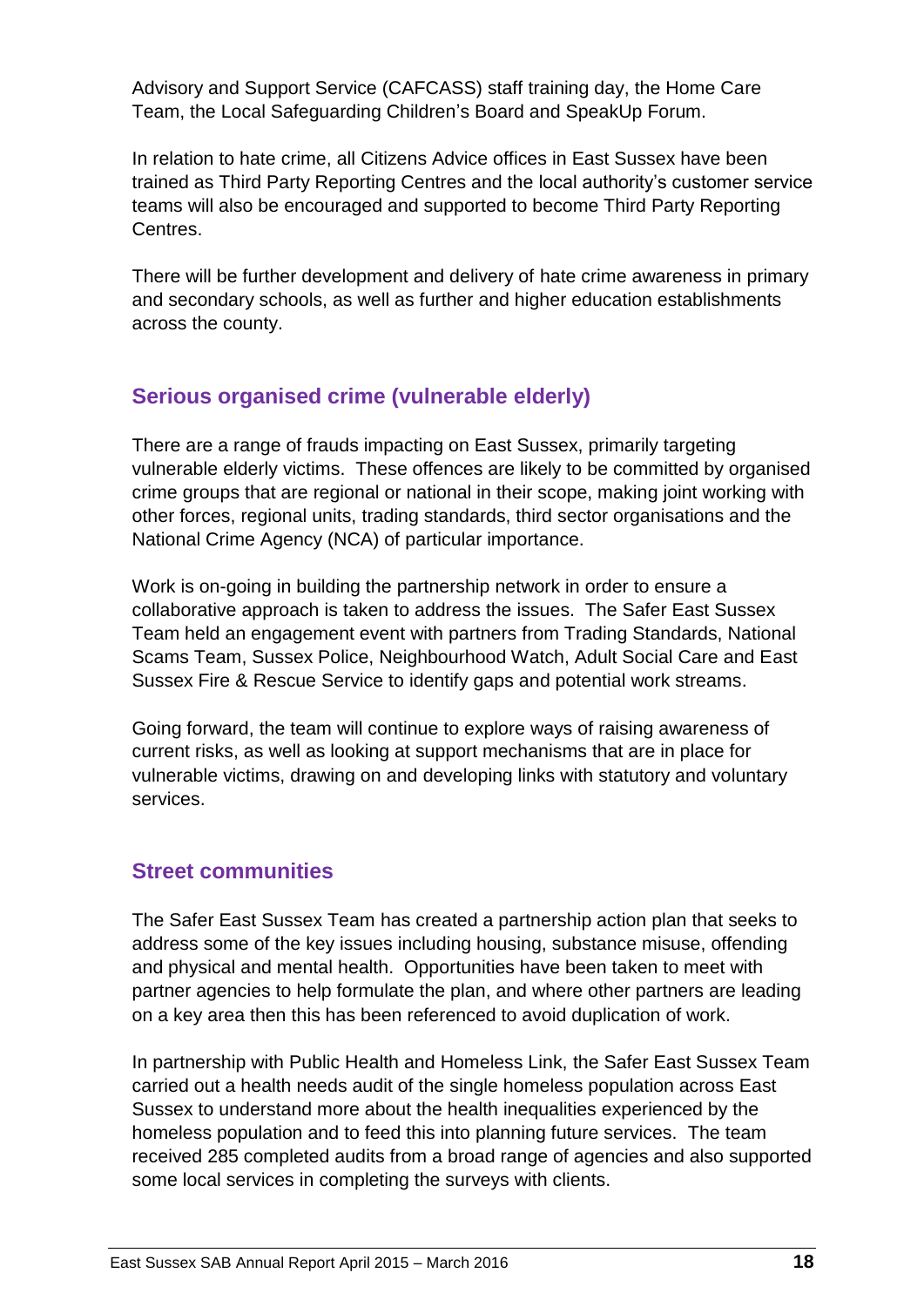A housing and health sub-group is now part of the 'East Sussex Better Together' programme, and the findings from the audit and key recommendations will be facilitated through this group.

### **Deprivation of liberty safeguards (DoLS)**

In March 2014, the Supreme Court passed a judgement defining deprivation of liberty (the 'acid test'). As a result of this judgement, there has been a 20-fold increase in DoLS referrals to local authorities nationally. This is reflected in the figures for East Sussex for the last three years:

| Year        | No. of referrals % of referrals<br>received | assessed |
|-------------|---------------------------------------------|----------|
| $2013 - 14$ | 166                                         | 100%     |
| $2014 - 15$ | 1,493                                       | 42%      |
| $2015 - 16$ | 2,643                                       | 42%      |

It is expected that referral rates will continue to rise during 2016 – 17, and Adult Social Care (ASC) has considerably increased its resources to complete DoLS assessments:

- The DoLS Team has been reorganised to maximise its use of the additional resources allocated to the team.
- One-off funding was agreed at the end of 2015 16 to employ independent Best Interest Assessors (BIAs) to meet demand. During 2016, Brighton University will be offering additional training courses for BIAs, and Adult Social Care will increase the number of BIAs both in the DoLS Team and in other ASC teams.
- The increased number of assessments has resulted in greater demand for Independent Mental Capacity Advocates (IMCAs), and ASC has funded an increase in capacity in this service.
- ASC appointed more Authorisers during 2015 16 to meet demand.

Although this year's comparator data has not yet been released, last year East Sussex achieved a higher rate of completion than 13 of the 16 authorities in the ESCC comparator group, and this performance is likely to be maintained this year.

Although the increase in activity has proved challenging, referrals are risk assessed to ensure those in distress or who are actively seeking to leave their placement are given priority.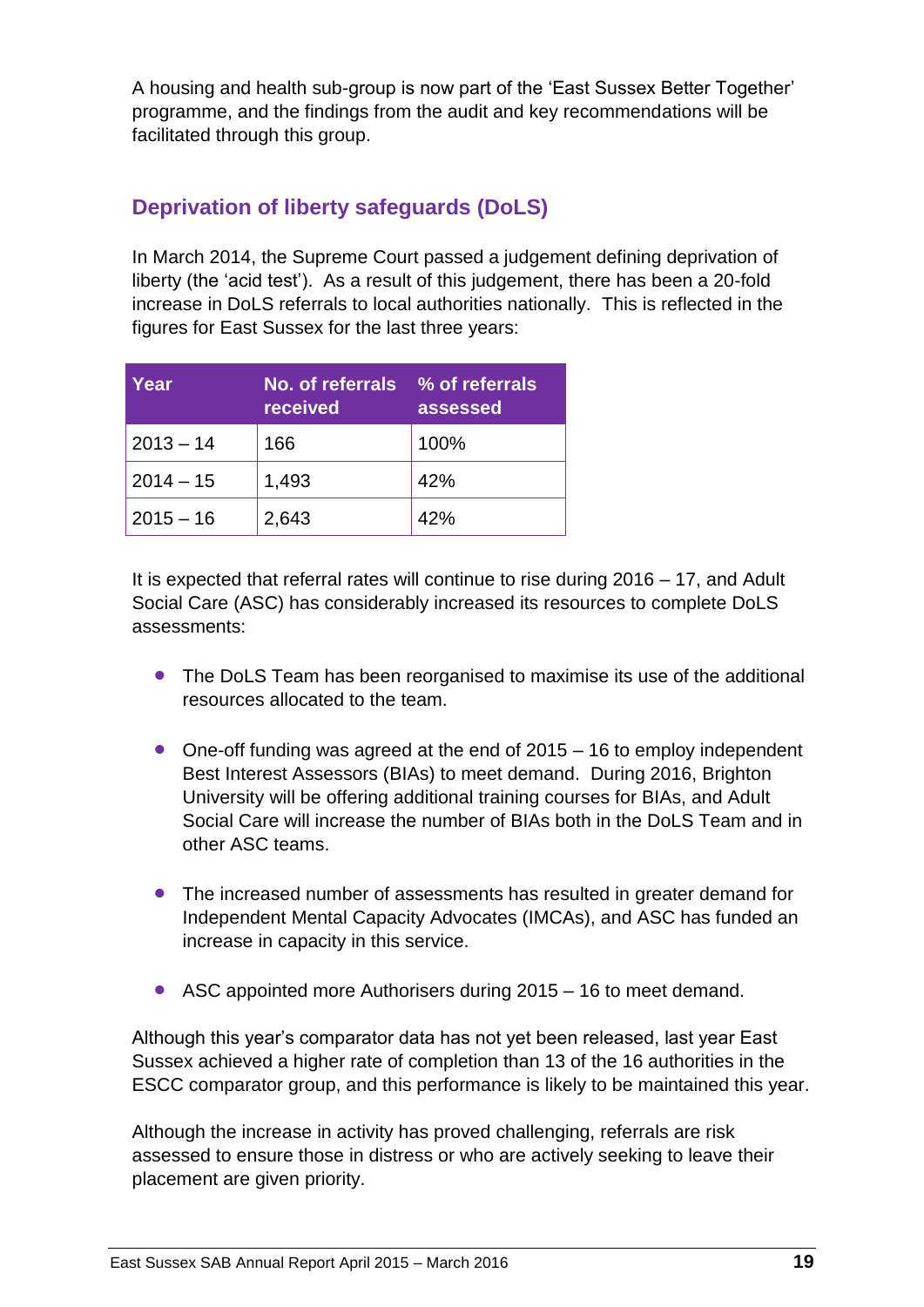ASC has not identified any cases where people have been put at risk due to delays in authorising DoLS, eg. by letting someone clearly at risk leave a care home. Neither have any safeguarding concerns directly attributable to delays in assessment been identified.

There has been a small increase in cases referred to the Court of Protection and although none have resulted in significant criticism of East Sussex, nationally there have been a small number of cases where local authorities have been criticised, and East Sussex is reviewing its referral processes to ensure any issues are picked up at the earliest opportunity.

#### **Next steps**

The Law Society has launched a two year DoLS consultation process.

The initial response to this consultation includes a recommendation to streamline the current process, and introduce changes to the systems for authorising deprivations in hospitals. In addition, it recommends the creation of a specialist Approved Mental Capacity Act Professional and extension of the law to include supported accommodation as well as registered homes.

Although these proposals are welcomed, they explicitly state that there will not be a proposal to change the 'acid test' and in combination with the extension of responsibilities to supported accommodation it is unlikely that the final proposals will reduce the demand on local authorities.

### **Analysing safeguarding activity**

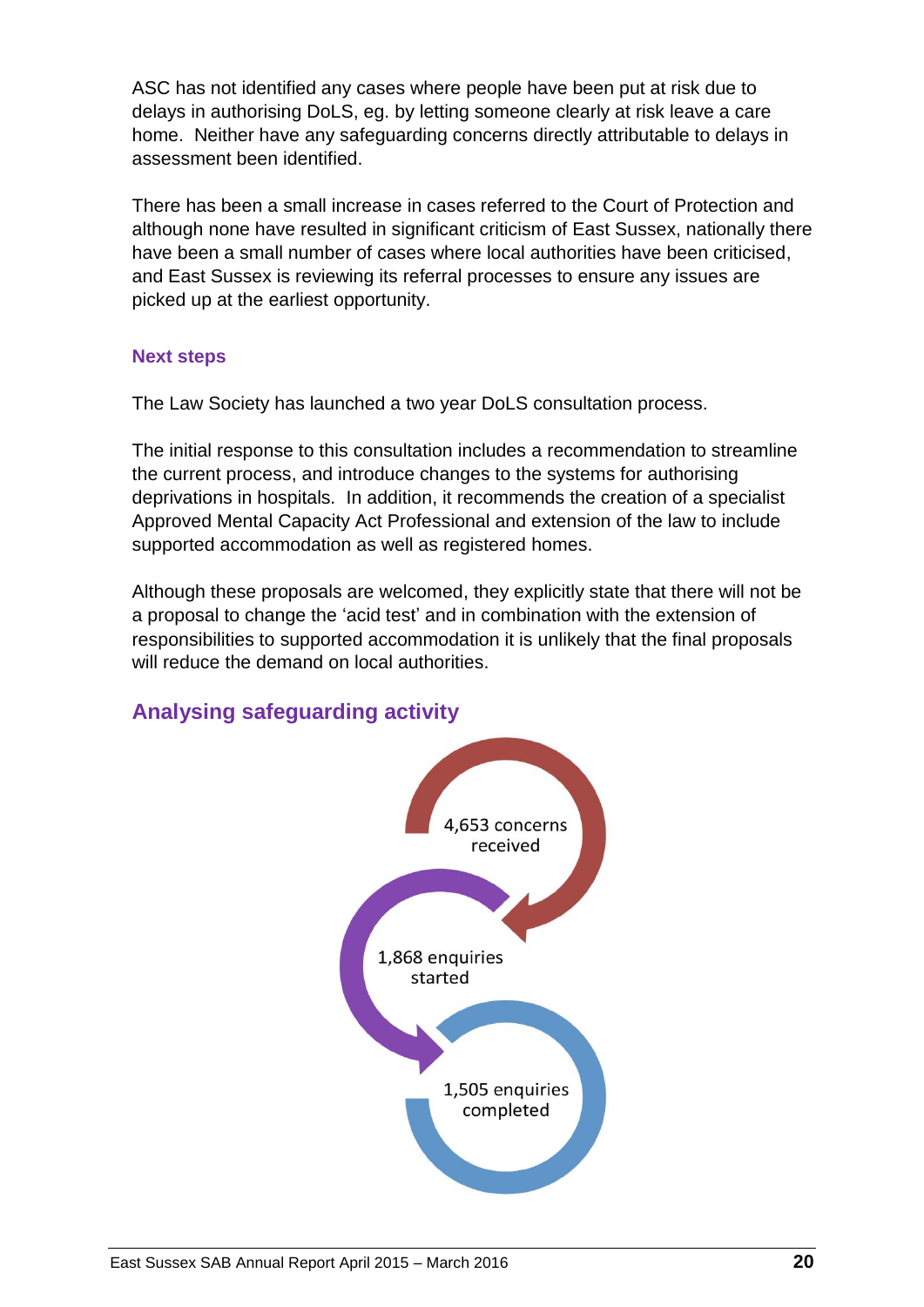Following the introduction of the Care Act, there has been a **43%** increase in the number of safeguarding concerns raised with ESCC. This reflects three new categories of abuse included in the Act, that is, domestic abuse, modern slavery and self-neglect.



#### **Types of abuse investigated in 2015 – 16**<sup>1</sup>

Note The numbers of each type of abuse will exceed the total completed enquiries as some enquiries involve multiple types of abuse.

As in 2014 – 15, the three most common types of abuse that resulted in enquiries were neglect, physical abuse and financial abuse. Neglect is still the most common form of abuse however physical abuse is now the second most common whereas it was previously financial abuse. Proportionately there has been little change for neglect and physical abuse compared with last year, however, there has been a reduction of **6%** in enquiries into financial abuse.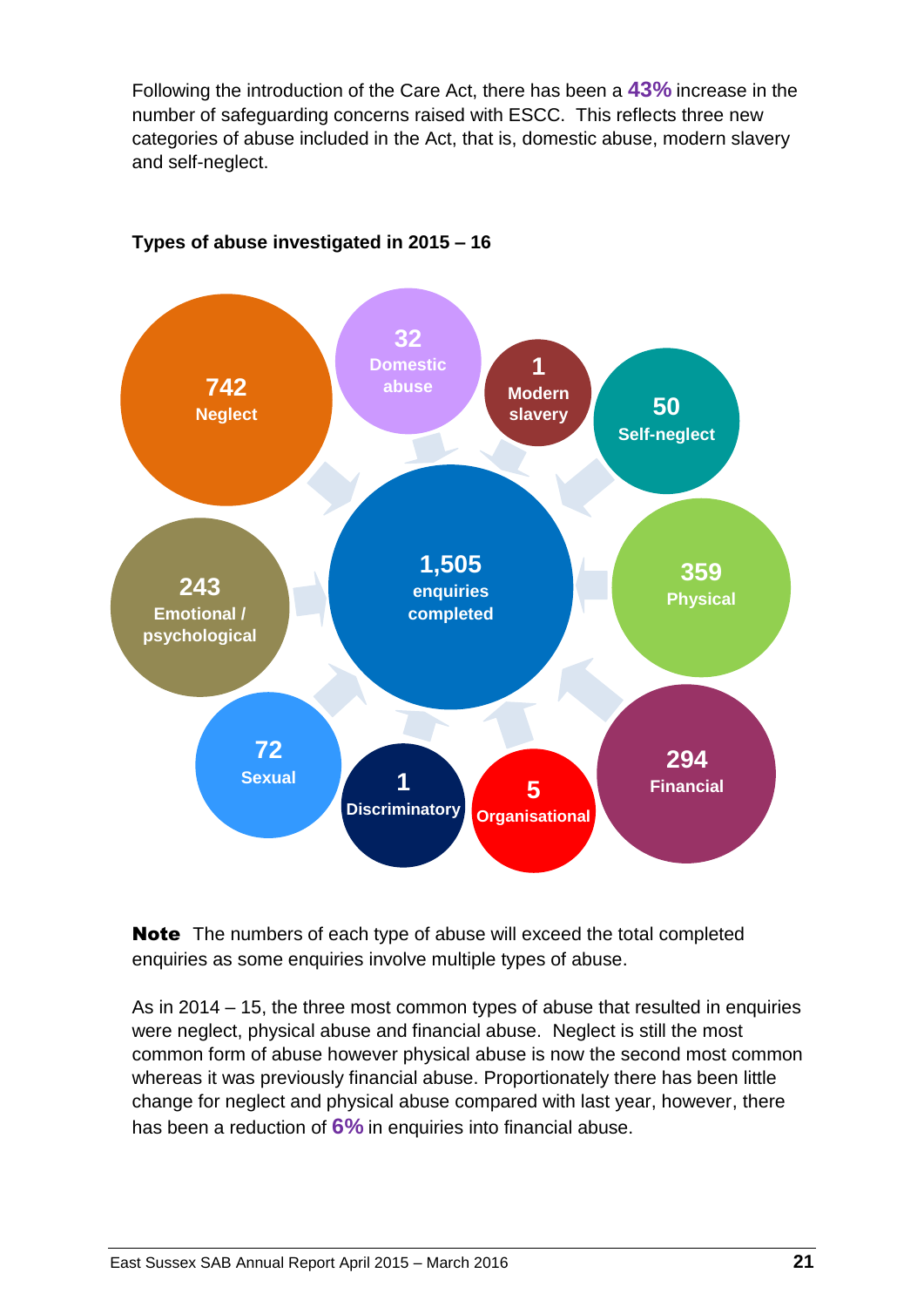#### **Locations of abuse**

| 63 Public place          | <b>63</b> Supported accommodation    |
|--------------------------|--------------------------------------|
| <b>52</b> Acute hospital | 46 Person alleged responsible's home |
|                          | 46 Mental health inpatient setting   |
| 29 Other setting         | 623 Care home                        |
|                          | <b>12 Day centre</b>                 |
| 46 Not known             | <b>23</b> Community hospital         |
|                          | <b>502</b> Adult at risk's own home  |

The most common location of abuse is in care homes, accounting for **41%** of all the enquiries completed in 2015 – 16. The second most frequent location of abuse is the adult's own home, accounting for **33%**. This continues the trend that has been seen for the last three years.

Compared to 2014 – 15, the most significant change is an increase in the number of cases where the location of abuse was in care homes from **38%** in 2014 – 15 to **41%** in 2015 – 16. Proportionately, there has also been a reduction of cases of abuse in acute hospitals from **8%** in 2014 – 15 to **4%** in 2015 – 16.

#### **Sources of referrals**

| 23 Day care staff                     | <b>74 Domiciliary staff</b> |                                    |  |
|---------------------------------------|-----------------------------|------------------------------------|--|
| <b>260</b> Other social care staff    |                             |                                    |  |
| <b>181</b> Residential care staff     |                             | <b>6</b> Another service user      |  |
|                                       | <b>6</b> Friend / neighbour |                                    |  |
| <b>28</b> Care Quality Commission     |                             |                                    |  |
|                                       |                             | <b>124 Family member</b>           |  |
| <b>68</b> NHS mental health staff     |                             | 96 Housing                         |  |
| <b>204</b> NHS secondary health staff |                             | <b>40 NHS primary health staff</b> |  |
| Police                                | <b>34</b> Self referral     | 272 Other sources                  |  |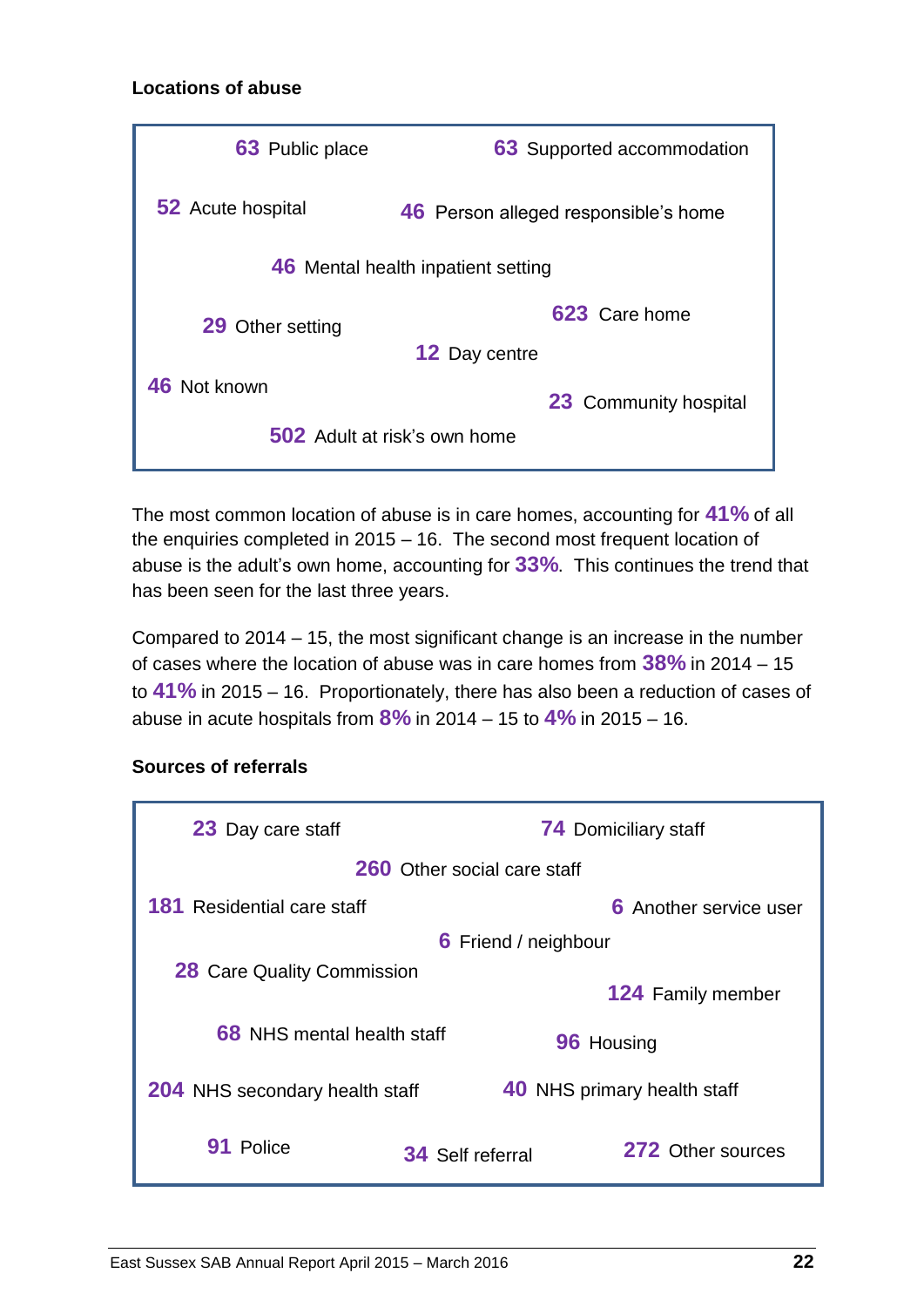There has been an increase in the number of enquiries resulting from concerns raised by the police from **72** in 2014 – 15 to **91** in 2015 – 16. This is attributed to the improved referral form from Sussex Police introduced part way through the previous year along with continued awareness raising within this staffing group.

There has also been a significant increase in the number of enquiries resulting from concerns raised by home care from just **12** in 2014 – 15 to **74** in 2015 – 16. This accounts for **5%** of all the enquiries completed compared to **1%** in the previous year. This is attributed to the successful awareness raising campaign with this staffing group last year, together with home care now being represented on the SAB.

Six more enquiries were completed this year compared to last year as a result of concerns raised by primary care (40 up from 34). However, proportionately this is a **1%** reduction to **3%** of all enquiries from **4%** last year. Safeguarding awareness training with primary care began last year, but remains a priority for  $2016 - 17$ .

South East Coast Ambulance Service NHS Foundation Trust (SECAmb) implemented a complete migration onto an online referral process in April 2015 which has resulted in an increase in referrals being made.

#### **Future plans**

- Roadshow in July facilitated by Healthwatch for increased awareness of safeguarding among the public.
- Further training and raising awareness of safeguarding with primary care.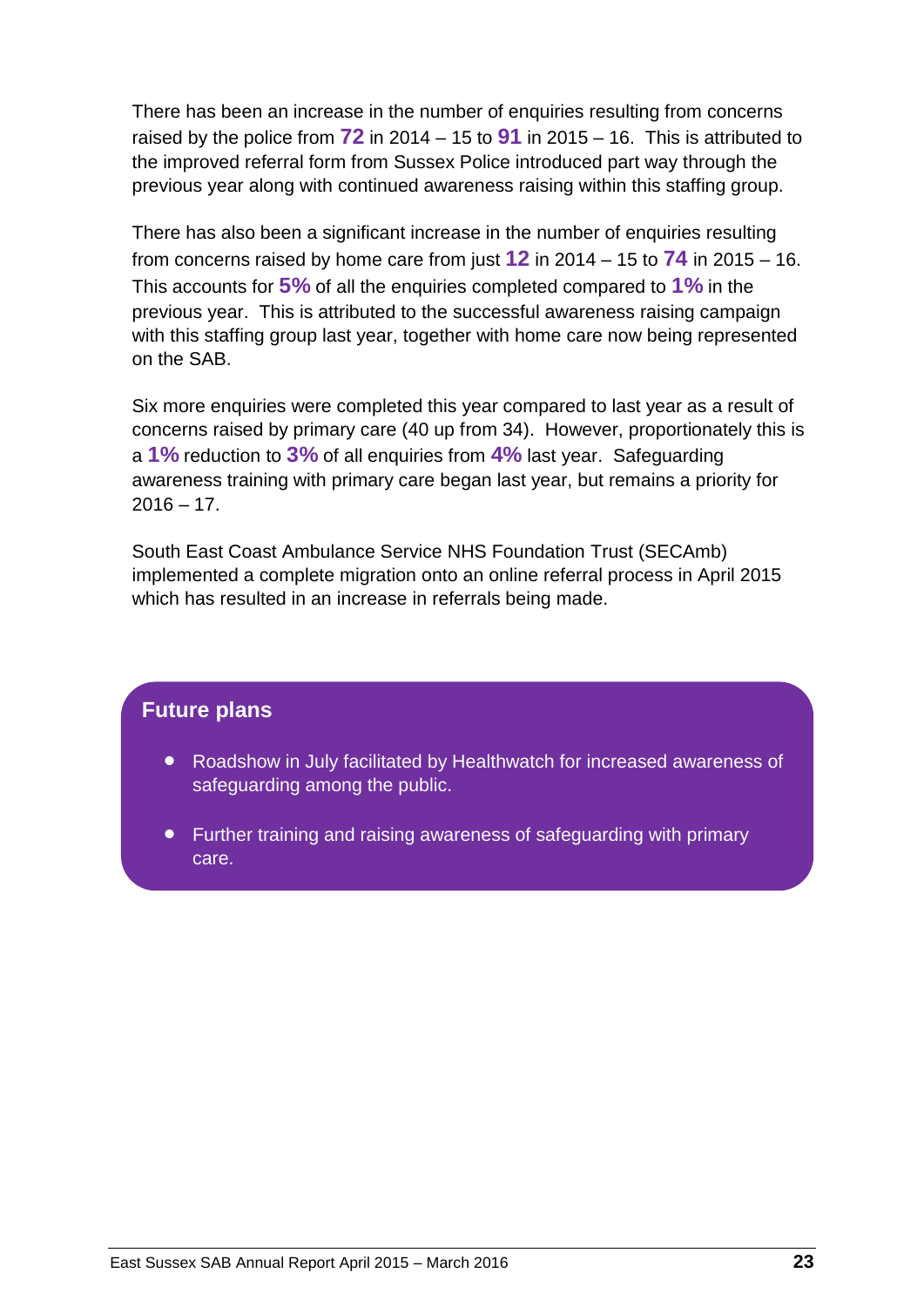### **4.1 Allow the voice of clients, carers, and the local community to be heard in safeguarding policy and practice**

#### **Quality assurance activity in Adult Social Care**

Quality assurance activity in Adult Social Care (ASC) includes analysis of audits and feedback from stakeholders.

Between April 2015 and March 2016, the Safeguarding Development Team undertook approximately **100** audits, consisting of threshold audits (to ensure cases are appropriately taken forward into an enquiry where required), full case audits, deprivation of liberty safeguards (DoLS) audits, and safeguarding plan audits.

Feedback from **8** stakeholders was received during the same period from questionnaires and interviews.

From this quality assurance activity, the following strengths and areas for development were identified:

#### **Strengths**

- Well co-ordinated enquiries.
- **•** Effective, planned multi-agency partnership working.
- A personalised, Making Safeguarding Personal (MSP) approach embedding more widely into practice, with adults or their representatives being asked to identify outcomes and the achievement of these, where possible.

#### **Key areas for development**

- Understanding and application of the three key tests and when the duty to undertake a Section 42 enquiry is triggered.
- Showing explicit and detailed evidence of mental capacity decisions and considering the need for advocacy involvement more widely.
- Ensuring routine information sharing when this is warranted in the interests of others, such as with Trading Standards, the police, and Children's Services.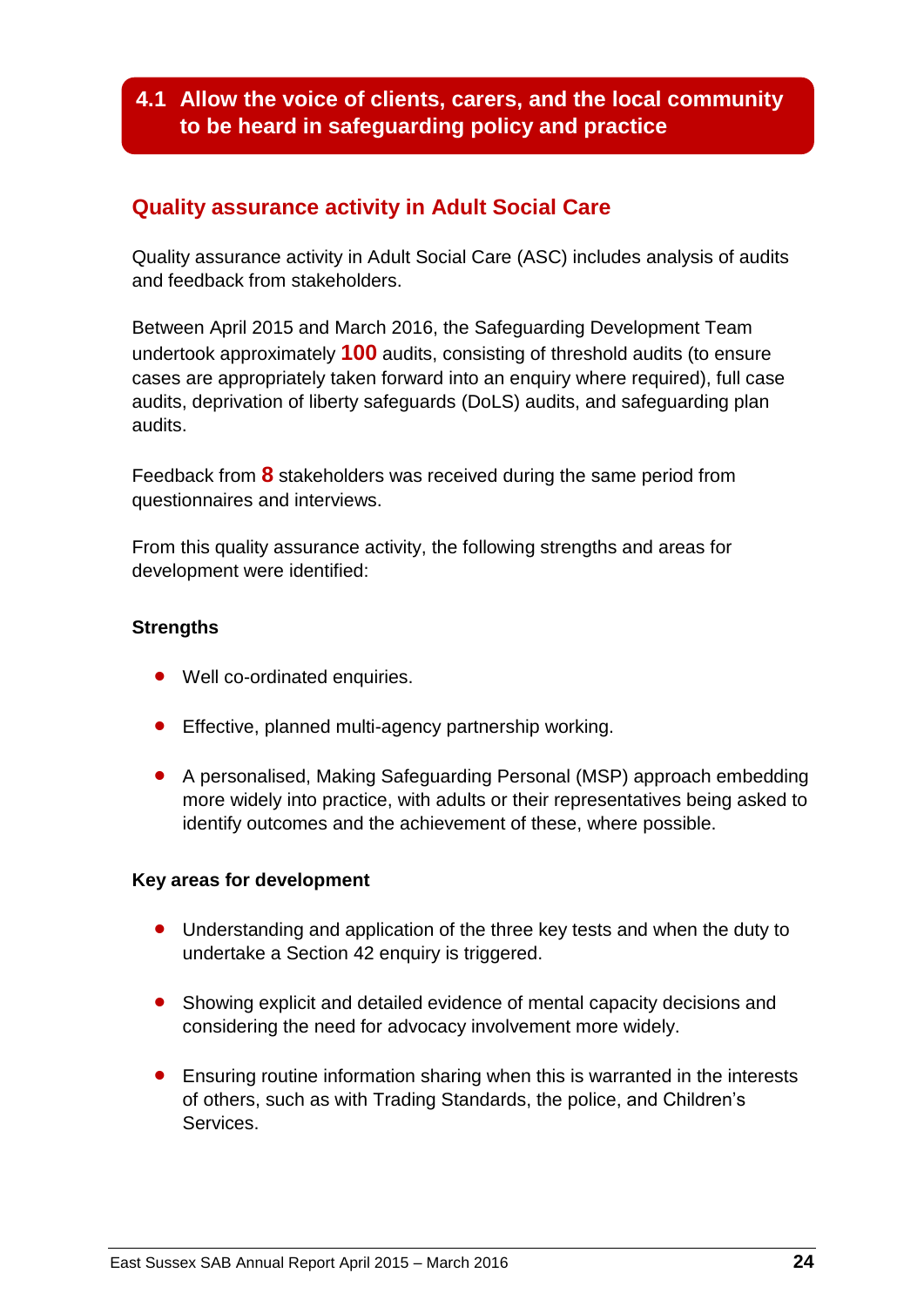#### **Alice's story**

Alice has care and support needs around her dementia and physical needs. She lives at home with her 24-hour carer. The ambulance service raised a safeguarding concern, as they felt the carer had delayed contacting them when Alice was having a stroke.

Alice identified her desired outcomes as:

- Wanting the carer to be "reprimanded" if she was at fault.
- To "feel safe in her own home".

Alice was consulted throughout the enquiry and her desired outcomes resulted in the following safeguards being put in place:

- The carer was dismissed from her post and referred to the Disclosure and Barring Service.
- Another carer was employed with whom Alice felt safer.
- The care agency reviewed staff training particularly in relation to adult safeguarding.

### **Analysis of outcome data**

A Safeguarding Performance Quality and Assurance Framework is in place to drive improvements in safeguarding outcomes. The framework includes the collection and review of safeguarding activity data. From this, we can monitor the difference made and identify gaps in service provision.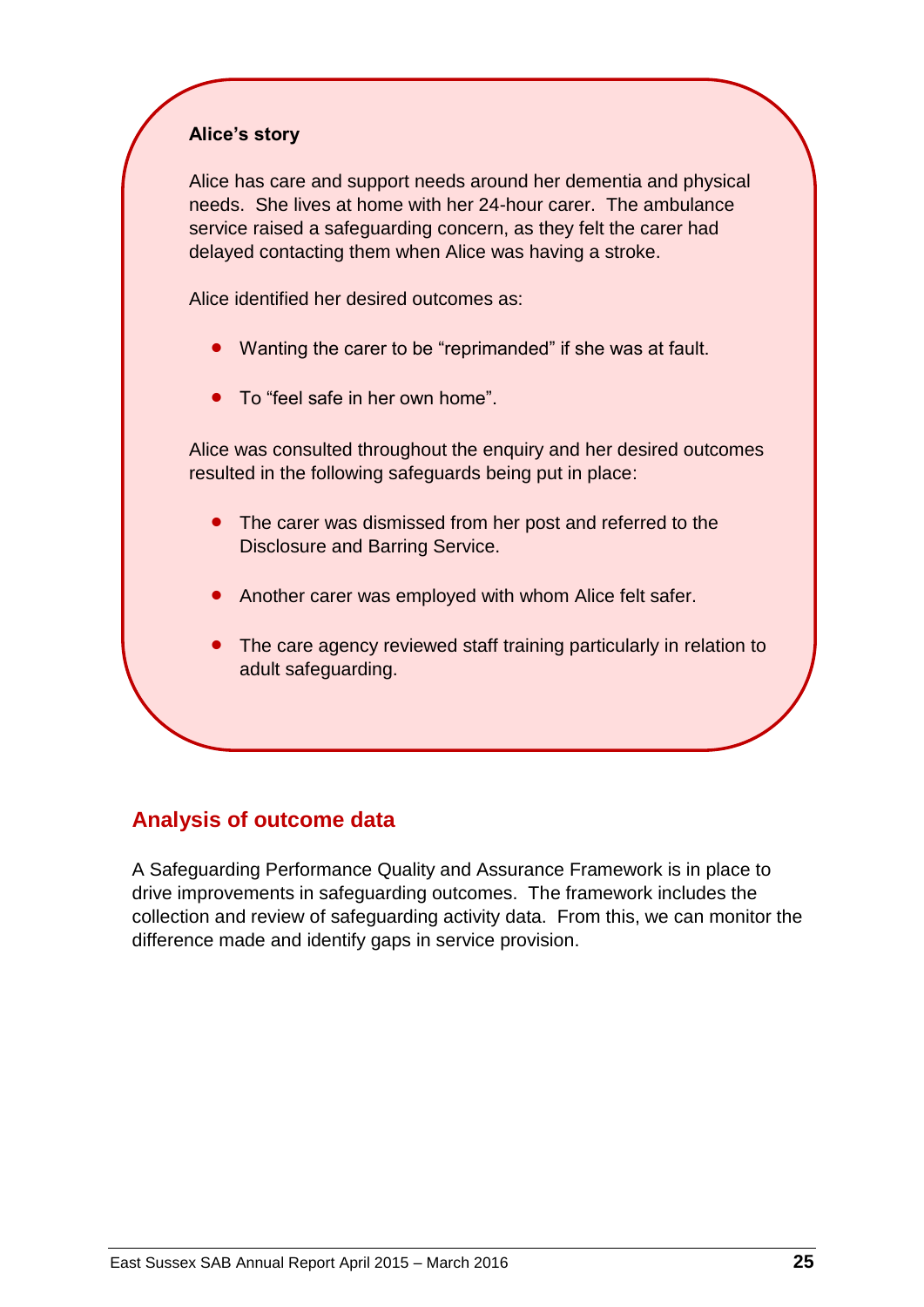

Local authorities are required to report whether, following safeguarding actions, the level of risk remains, has reduced or has been removed. In **86%** of cases, where there was on-going action under safeguarding arrangements, the risk was reduced or removed. This is a slight reduction from **93%** in 2014 – 15. However, it reflects the nature of the additional types of abuse and neglect now included under the Care Act 2014, where there is an increased likelihood of decisions being made that balance risk factors against other quality of life decisions, such as maintaining contact with a family member who was the source of the risk.





The proportion of people receiving support from an advocate, family member or friend where they lacked capacity was **92%**. This is an increase compared to the figure of **86%** in 2014 – 15, and is significantly higher than the 2014 – 15 national average of **61%**.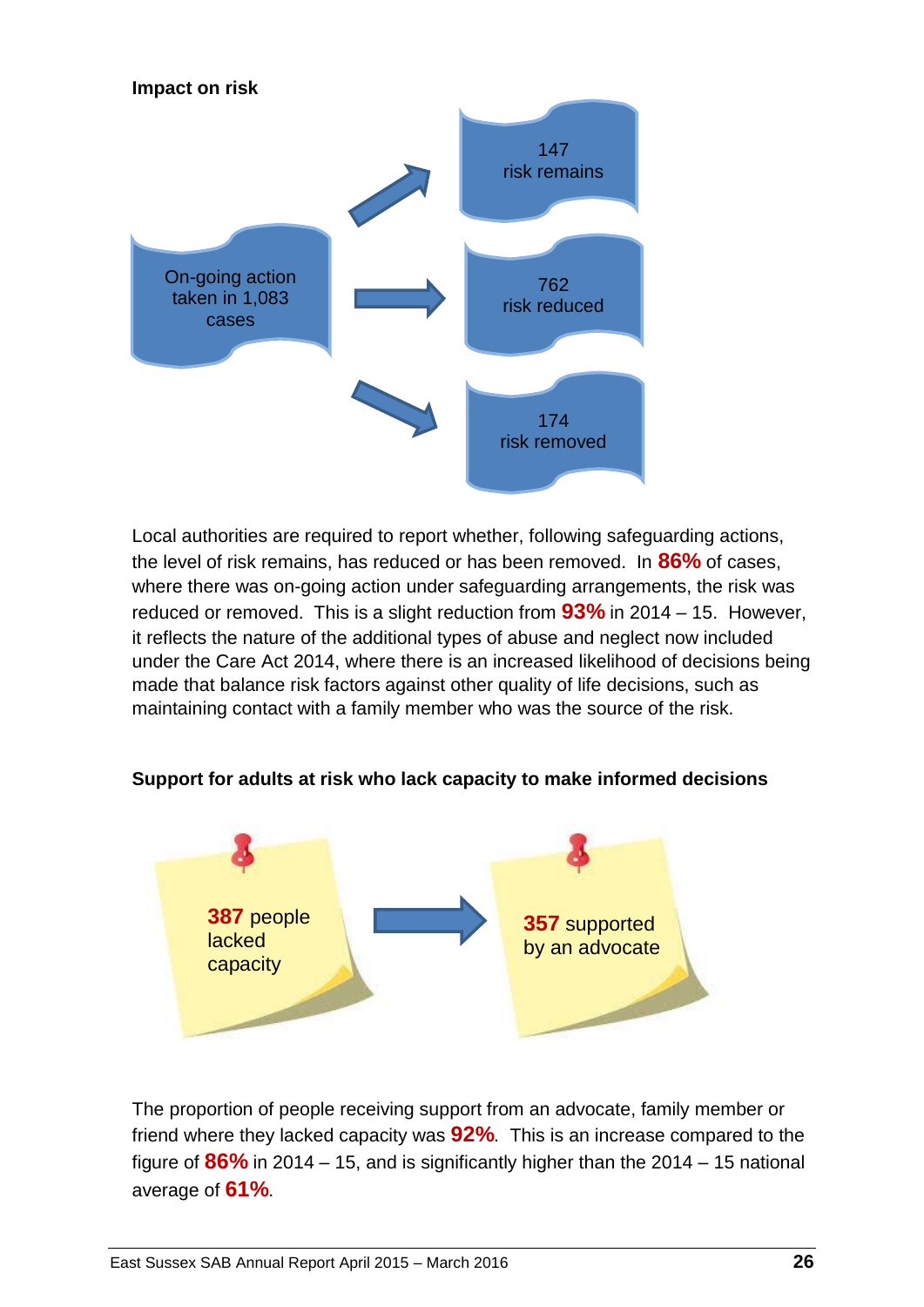#### **Outcomes achieved through safeguarding**



Compared to 2014 – 15, the most significant difference is an increase in adults seeking greater dignity and respect as a result of a safeguarding enquiry from **5%** of all the reviewed safeguarding cases to **11%**. The proportion of people seeking to protect others from abuse has also increased from **5%** in 2014 – 15 to **10%** in 2015 – 16. There has also been a decrease in cases recorded as 'other' from **37%** in 2014 – 15 to **26%** in 2015 – 16.

Of the total desired outcomes identified, **99%** were either met or partially met through the safeguarding enquiry process. This figure has increased from **81%** in 2014-15, suggesting the Making Safeguarding Personal approach is becoming further embedded into practice, with the adult's views and wishes being central to actions taken.

There will be occasions where an adult's desired outcomes cannot be met, as these may not be realistic or achievable, for example if a desired outcome is to receive stolen goods back where this is not possible. However, the aim is always to acknowledge and record the desired outcomes, and to be open with the adult or their representative about what is realistic.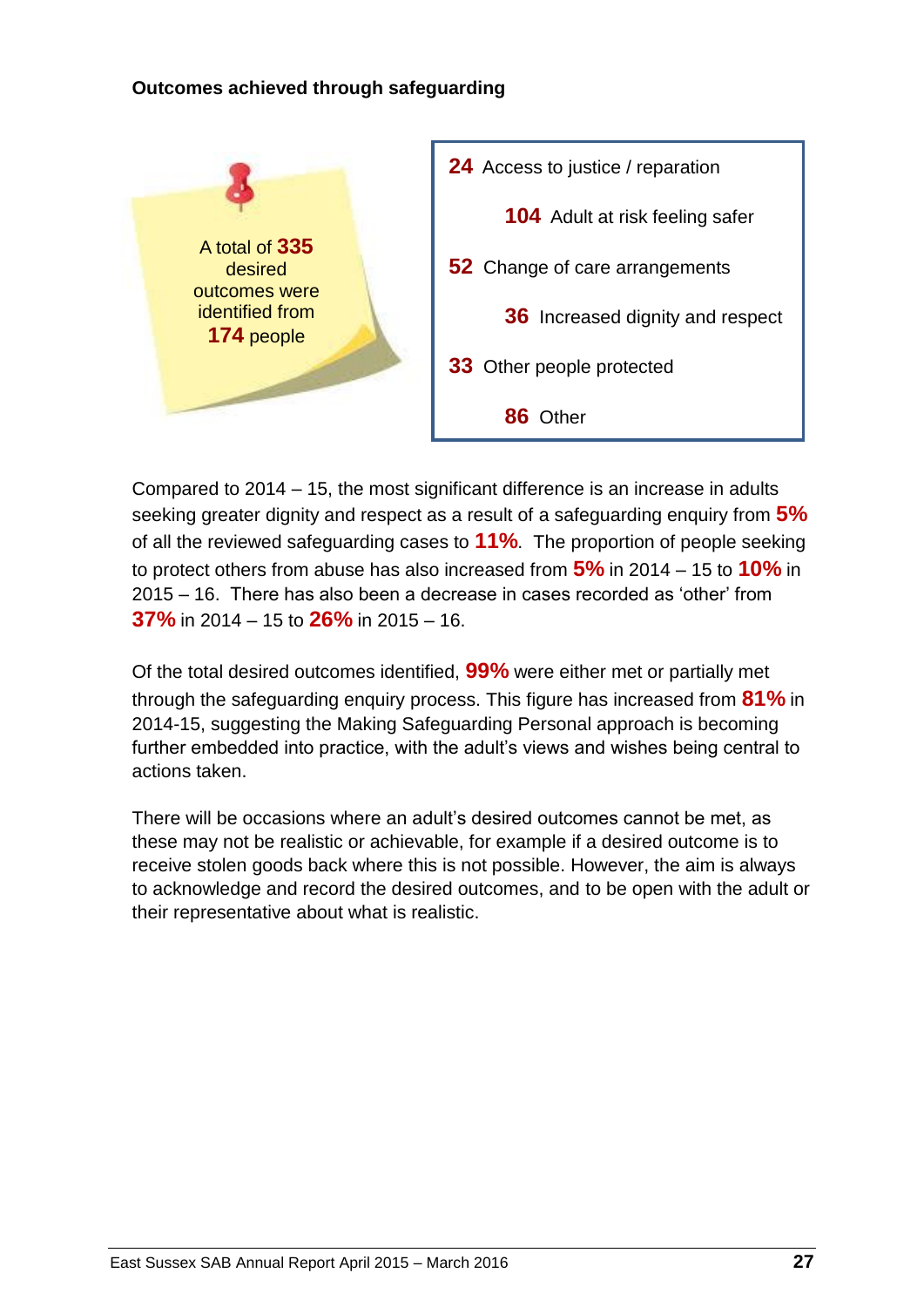#### **Sally's story**

Sally has care and support needs arising from health problems associated with her kidneys and heart condition. She lives at home with her husband. He raised a concern with a carer that the home care agency had been administering medication incorrectly. A formal safeguarding concern was then raised.

Due to not having mental capacity in relation to the safeguarding enquiry, Sally was not able to voice her desired outcomes. However, her husband, who acted as her advocate, identified the following:

- The circumstances of the errors to be fully investigated.
- The practice of the agency to be improved and for other individuals not to have to go through the anxiety and distress he experienced.
- The family to oversee the administration of Sally's medication.

Clear information about the safeguarding process was provided to Sally's husband, and he was kept informed throughout the enquiry. He felt his outcomes were met as:

- Sally's GP was contacted and advised there should be no illeffects from the medication errors.
- The Medication Administration Records were amended. incorrect medication stopped and home care carers reminded of their responsibilities to follow the support plan.
- The family took over medication administration.
- Training was provided for the carers.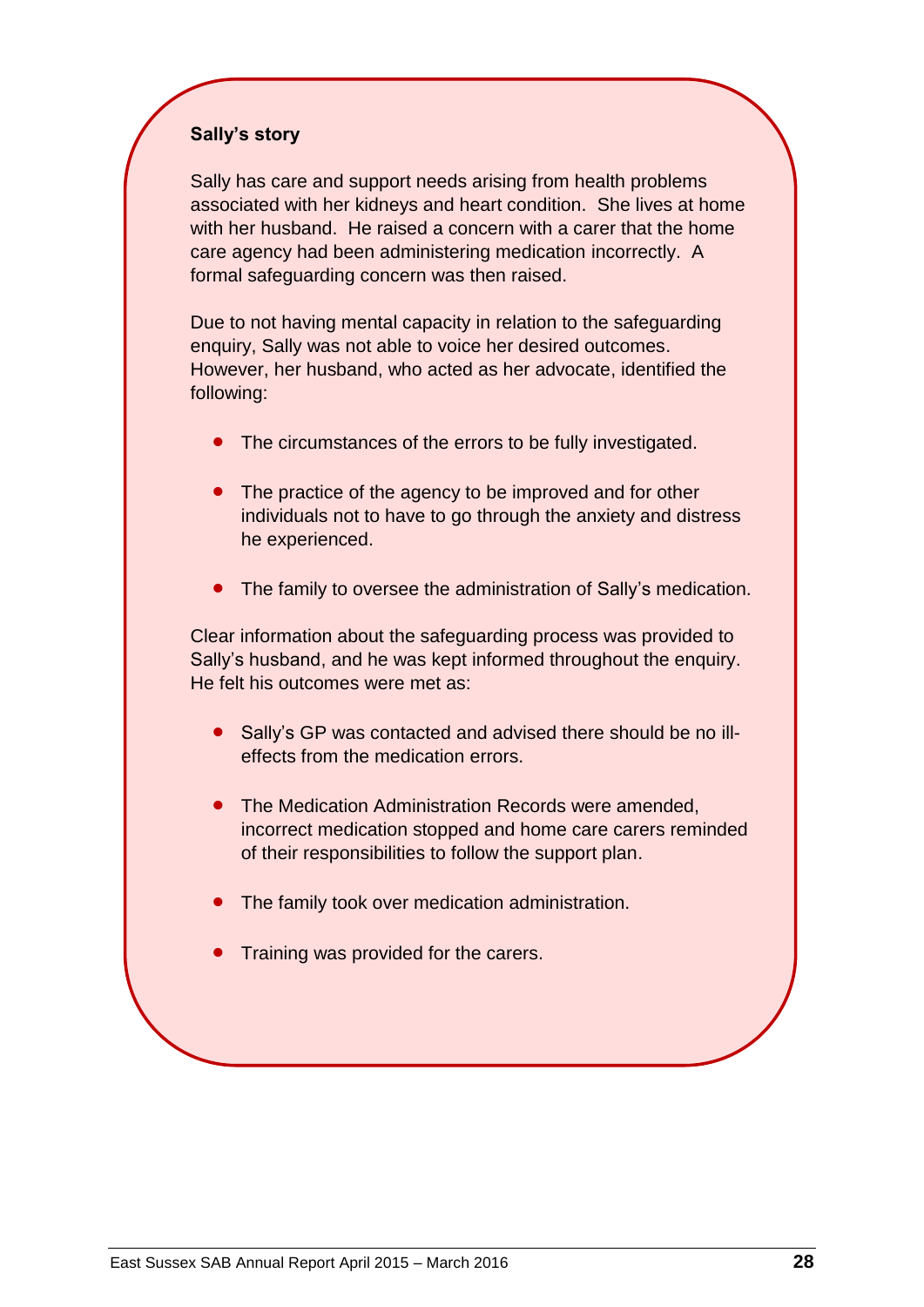### **Learning from complaints**

The total number of complaints recorded for Adult Social Care for 2015 – 16 was 388. Of these 19 related to safeguarding, this is **5%** of the total complaints received.

In addition to these 19 complaints, four MP / councillor enquiries were received. This represents **4%** of the total number of MP / councillor enquiries received in 2015 – 16, which was 103 enquiries.

This compares to 14 complaints and two MP / councillor enquiries in 2014 – 15.

# **Complaint category Manner / attitude / respect 3 Appropriateness 3 Dispute outcome 6 Decision 2 Policy 1 Delay 1 Responsiveness 1 Information 2 Partially upheld 2 Not upheld 13 Upheld 1 Other 3**

#### **Complaint outcome**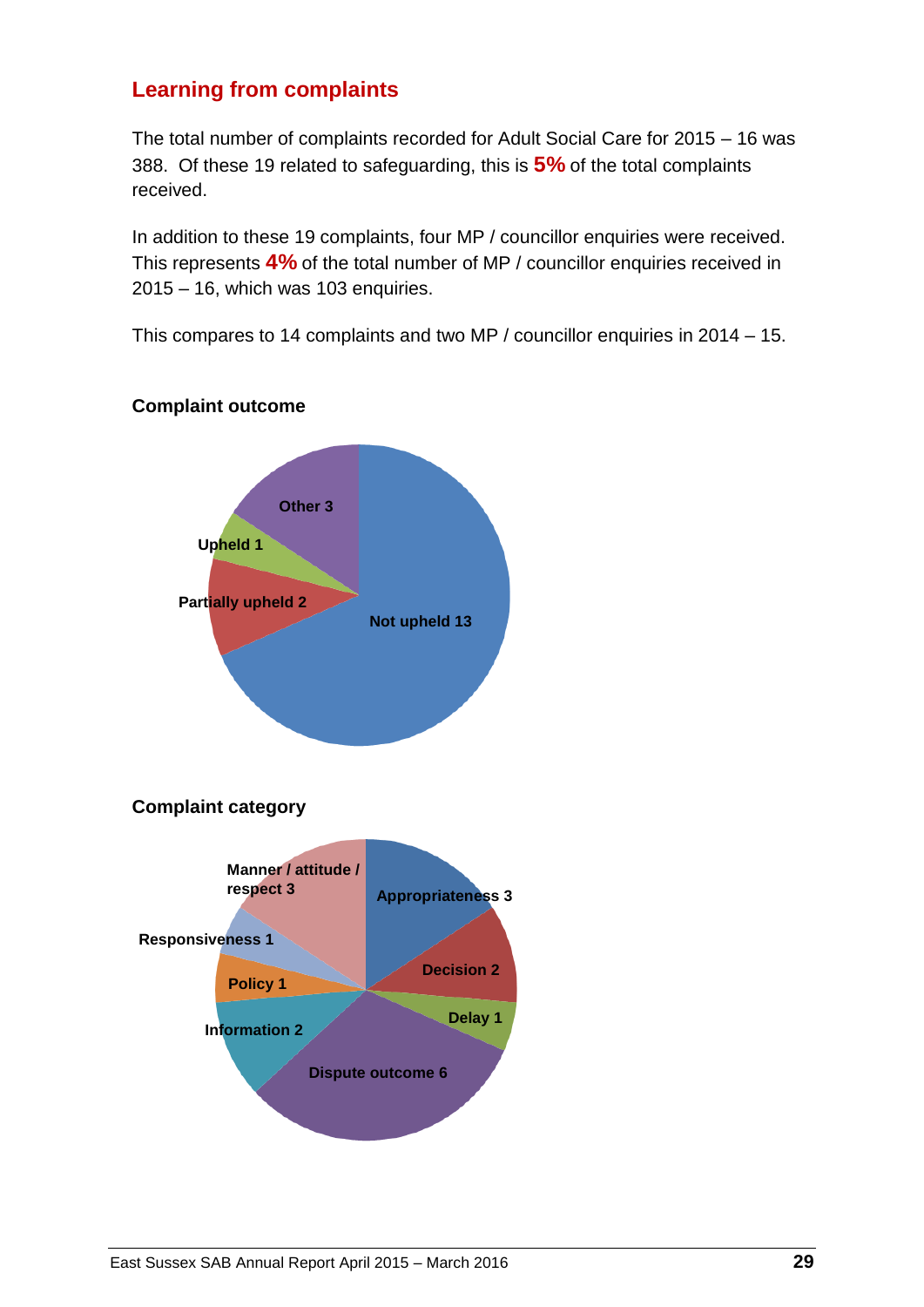#### **Key themes**

Eight complaints were received from clients or their representatives. The themes of these complaints were:

- Querying decisions not to take concerns into safeguarding enquiries.
- Outcomes of safeguarding enquiries.
- Communication during safeguarding enquiries.

None of these complaints were upheld.

Five complaints were received from owners / directors / managers of care providers. All of these complaints were about the conduct of safeguarding enquiries. One of these complaints was upheld, one complaint was partially upheld and two complaints were not upheld. One complaint had an outcome of 'other' as the CCG responded and no input was required from ASC.

Five complaints were received from persons thought to be the cause of risk. The themes these complaints were:

- Concerns about the allegations and outcomes.
- The conduct of safeguarding enquiries.
- The treatment of persons thought to be the cause of risk within safeguarding enquiries.

One complaint was partially upheld and three complaints were not upheld. One complaint had the outcome of 'other' as we were unable to make enquiries about an agency social worker and the other issues raised were not upheld.

One complaint was received from a GP who was concerned that they received an inadequate response when raising a safeguarding concern. The outcome of this complaint was 'other' as the feedback was acknowledged and acted upon.

#### **Learning and actions**

- Discussions with workers regarding methods and approaches used in safeguarding enquiries.
- Discussions with workers regarding miscommunication and delay in communicating outcomes.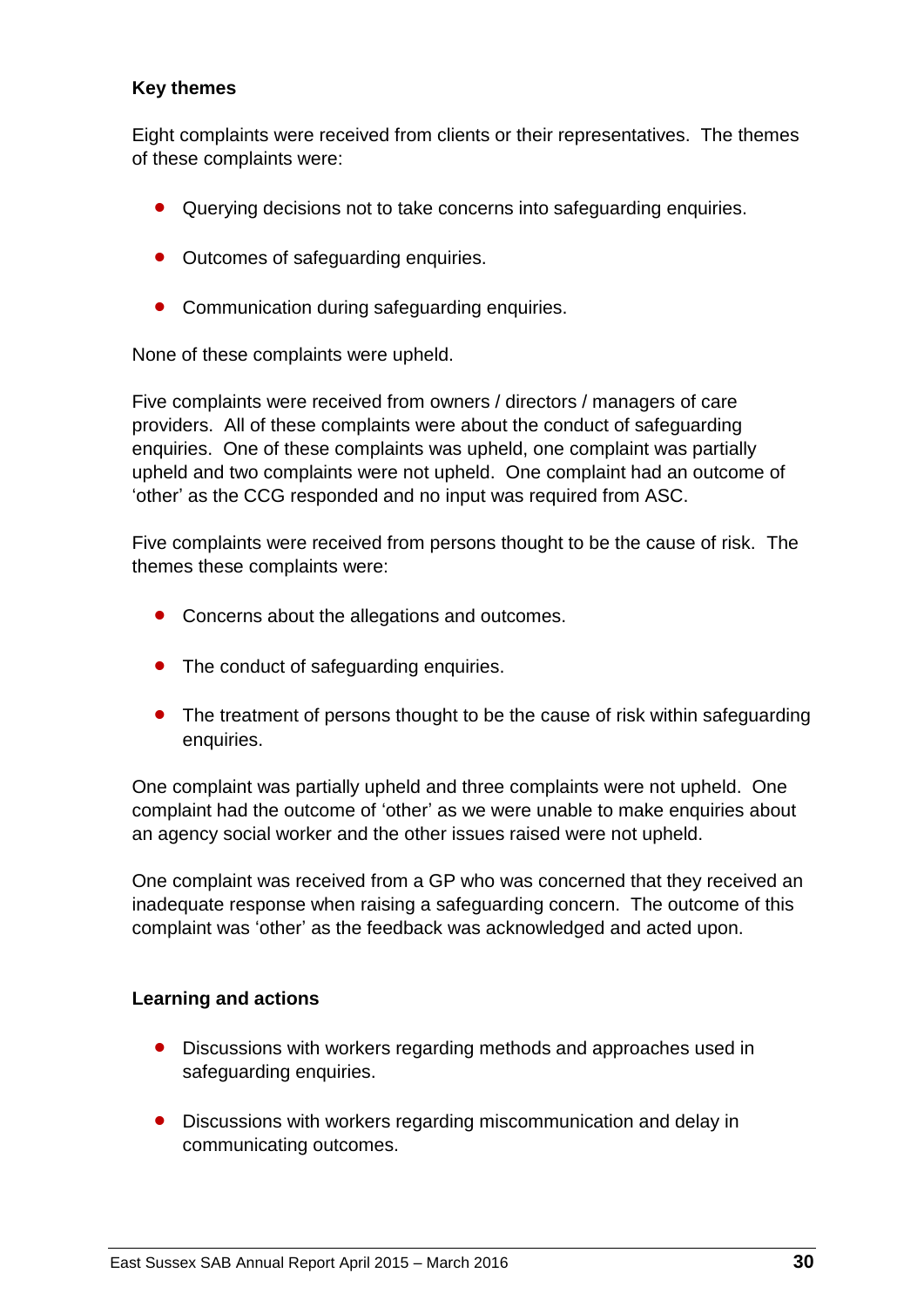- Discussions with workers regarding breaching confidentiality during safeguarding enquiries.
- Minutes of a safeguarding outcome meeting were amended to put the term 'financial abuse' in its proper context.

#### **Local Government Ombudsman (LGO) cases**

The LGO has not asked us to look at any complaints about safeguarding in 2015 – 16. In 2014 – 15 they asked us to look at one complaint.

#### **Compliments**

The Safeguarding Development Team has received the following feedback:



### **Lay members**

The Safeguarding Adults Board (SAB) recruited a lay member in January 2016, as an additional mechanism for consulting with the local community. More specifically, the role of lay members is to enable effective ties to be developed between the SAB and the local community, and to ensure the work of the SAB is transparent and accessible.

Lay members support the work of the Board by: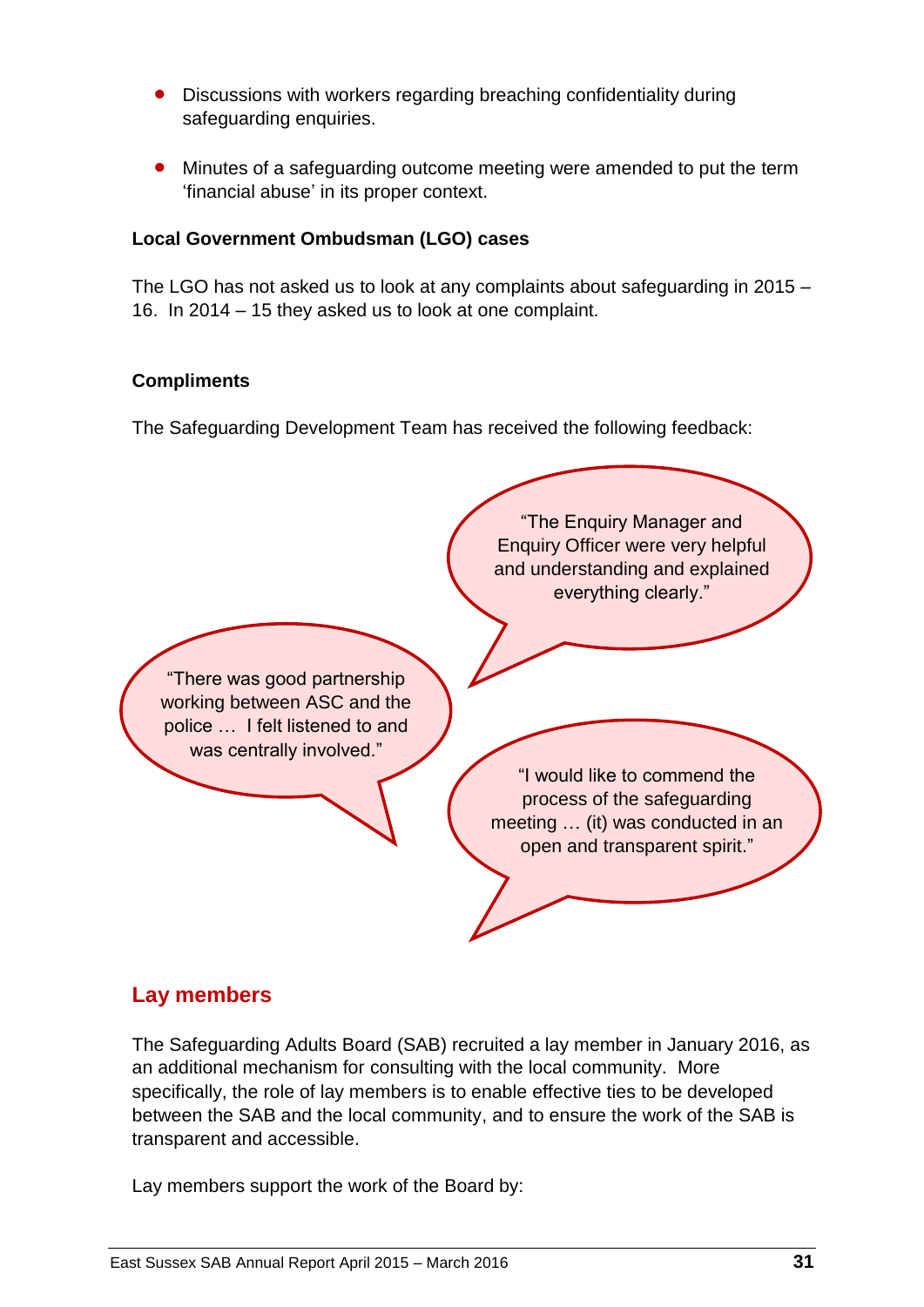- Contributing to the development of strategies and plans to respond to and prevent abuse and neglect.
- Challenging the work of the SAB where required.
- Bringing an awareness and knowledge of the diverse communities and individuals living in East Sussex.

**"**I am a firm believer in measuring the promise to do something by asking to see what has been done and not what will be done. My belief has manifested itself in the number of incidents over the years where vulnerable persons could and should have been safeguarded from harm. When I saw an opportunity to become a lay member on the East Sussex SAB, I knew it was an opportunity to see what is being done, challenge what is not and champion the ongoing rights for vulnerable adults. To date, I have been impressed with the appetite demonstrated by the East Sussex SAB and their desire, not just to fulfil a legal duty, but to go that step further to protect those who are vulnerable through effective practice.

I have confidence that the right plans are in place and now set the Board the challenge of delivering them.**"**

Board lay member, 2016

The SAB plans to recruit another lay member in the coming year.

### **4.2 Ensure that people are aware of safeguarding and know what to do if they have a concern**

#### **Healthwatch roadshow**

In September 2015, Healthwatch East Sussex organised a 'red bus roadshow' across different locations in the county, engaging with the public on health and social care matters, including adult safeguarding.

During these events, **13** surveys were completed with members of the public to gauge people's awareness and understanding of adult safeguarding, and whether people knew where to go if they had concerns. Results from this indicated a clear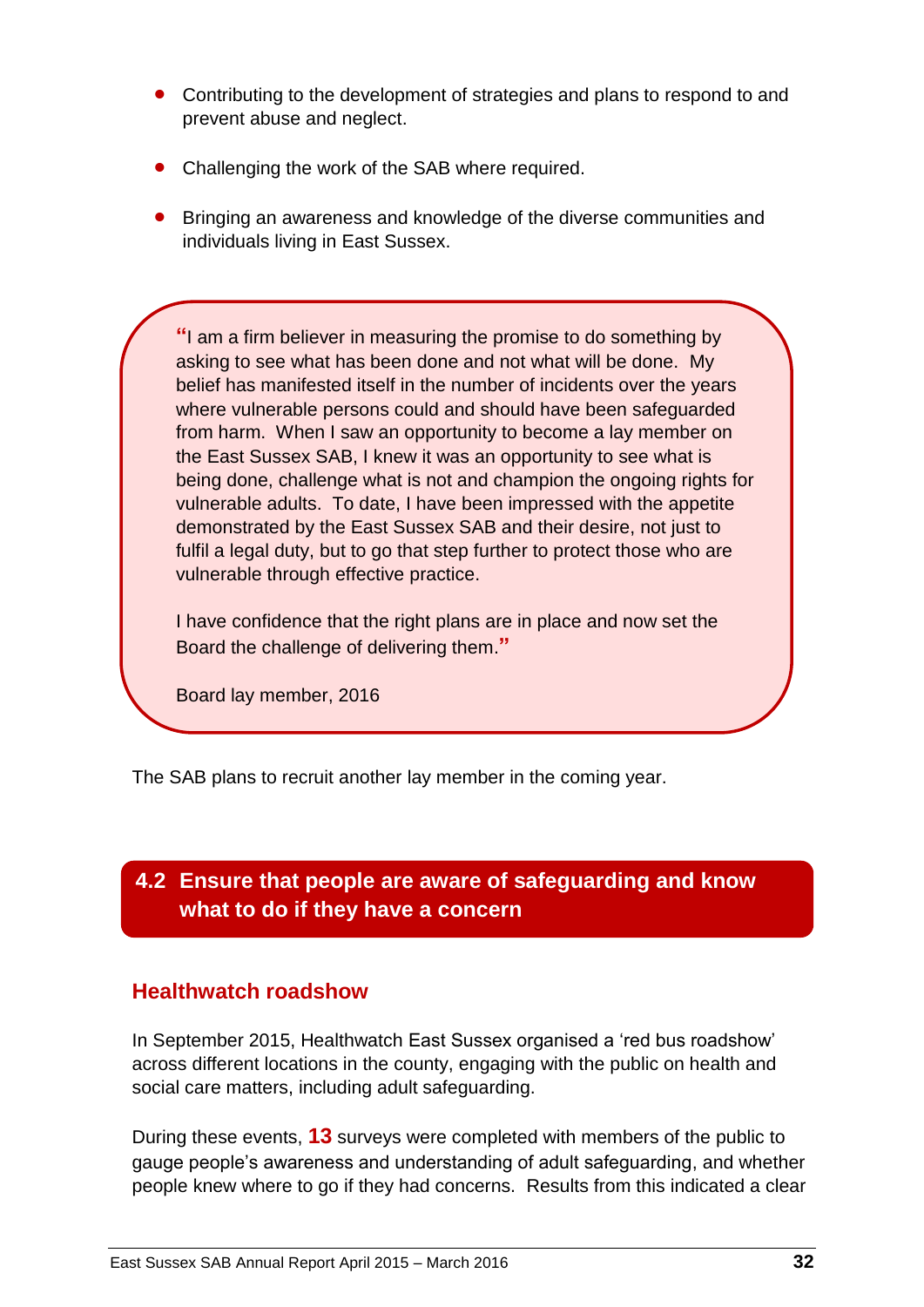appetite for more information on safeguarding in different formats, and that while there was a basic level of understanding, more needs to be done to raise awareness and the profile of such matters.

In addition to the survey, **58** contacts (conversations and information giving) were achieved over the three day bus tour period.

### **Safeguarding conference**

On 2<sup>nd</sup> March 2016, the SAB, in partnership with the Local Safeguarding Children's Board and the East Sussex Safer Communities Partnership, hosted a conference that was open to any professional working with children and / or adults.

The event, held in Eastbourne, focussed on 'Modern Slavery, Human Trafficking and Missing People', and included speakers from Sussex Police and UK charities 'Missing People' and 'A21'. Over 130 delegates attended, representing a broad range of agencies supporting vulnerable adults and children, including East Sussex Healthcare NHS Trust, borough councils, the probation service, colleges, refuges, East Sussex Fire and Rescue Service as well as staff from Adult Social Care and Children's Services.

The event was held to raise awareness of these topics, especially as modern slavery is now a type of abuse in its own right under the Care Act, and was a partnership event in recognition that these issues can affect all ages and family units.

The event was timed to tie in with National Safeguarding Day (29<sup>th</sup> February) and was part of a week long programme of activities as described below.

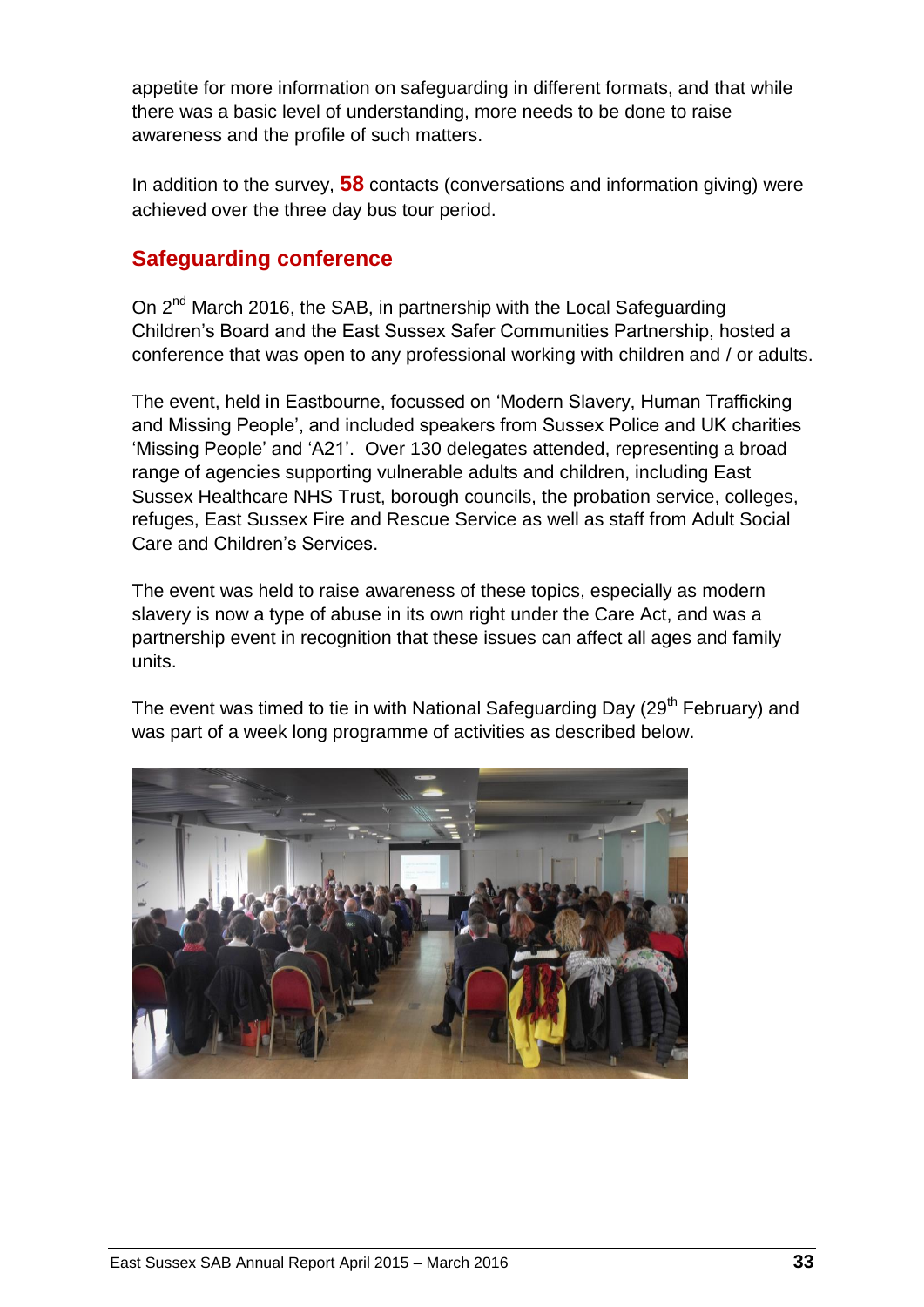#### **Safeguarding awareness**

Staff members from the Adult Social Care Safeguarding Development Team (SDT), alongside representatives from Trading Standards, Sussex Police and East Sussex Fire and Rescue Service, were involved in safeguarding public awareness events across the county in a range of venues including shopping centres, libraries and a community centre. A total of **457** contacts were made with members of the public.



Members of the SDT also visited two care homes to meet with residents and have a conversation regarding safeguarding issues, with the aim of raising awareness around how to recognise abuse or neglect, and how to raise a concern. Further sessions of a similar nature are now being planned within a day centre for those with mental health needs.

#### **Primary care safeguarding awareness**

Two safeguarding training events were held in March 2016 for primary care staff with a further two sessions to be held in July 2016.

Quality visits to GP practices across Eastbourne Hailsham and Seaford and Hastings and Rother Clinical Commissioning Groups (CCGs) have commenced, supported by the CCG Designated Nurse. Additional visits are planned with the aim of increasing the profile of adult safeguarding and to promote a consistent approach to concerns.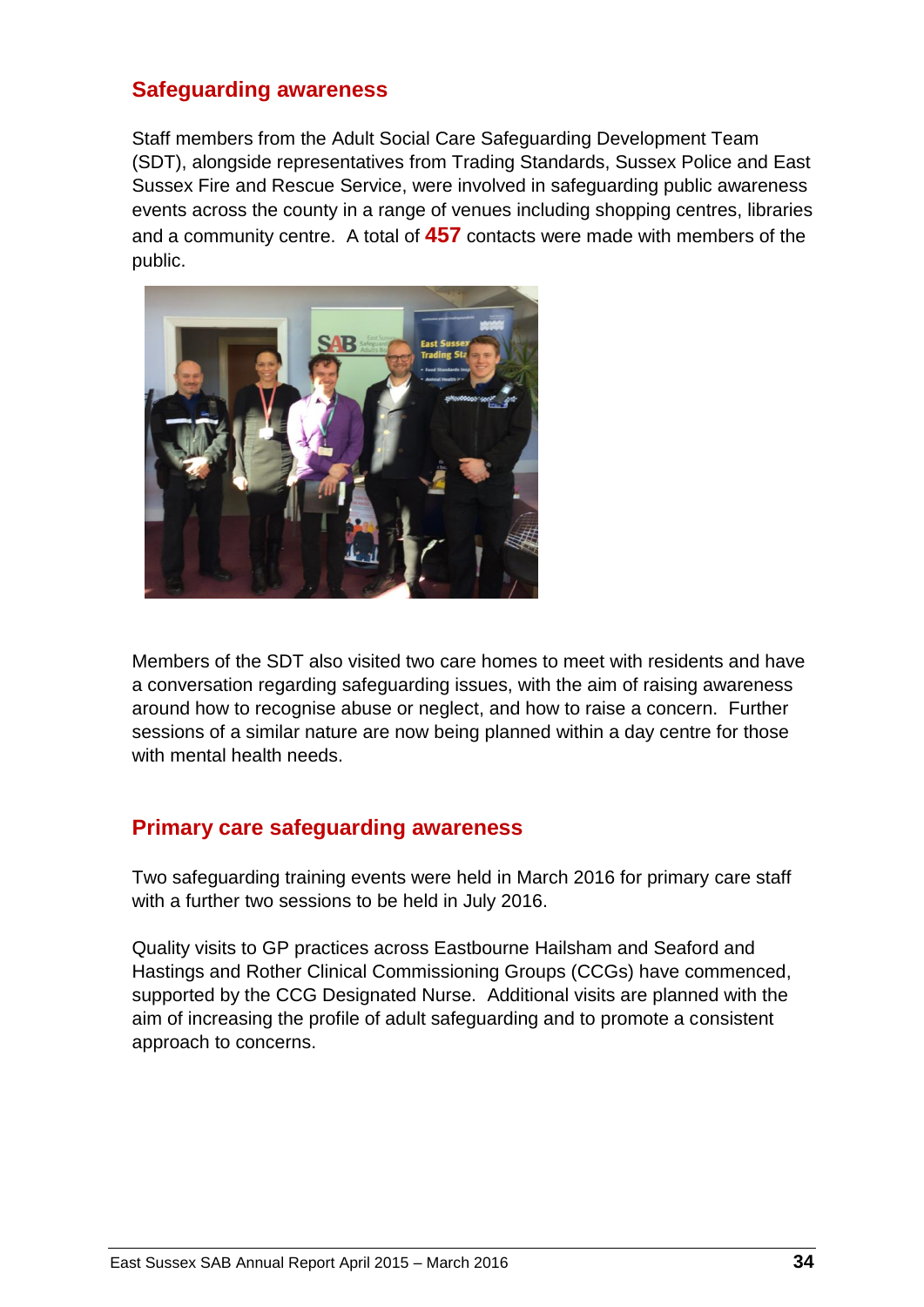### **Tackling social isolation to combat scams**

Trading Standards have been working to tackle the social exclusion that often encourages the vulnerable to engage with fraudsters. There have been a number of strategies for this:

- Encouraging the victim to become a Mail Marshall. Instead of responding to scam mail victims are ask to collect it. The mail is then collected by a Trading Standards Officer who can further engage with the victim.
- **•** Introducing victims to befriending services. Trading Standards are currently piloting a project with East Sussex Age UK Scams Prevention Service to provide befriending and advice services to victims.
- Installing free call blockers.
- **•** Training carers, care home managers and other related service provider volunteers to recognise and report scams. Between April 2015 – 16, Trading Standards Officers delivered 20 talks to 535 such delegates.

During 2015 – 16, Trading Standards Officers made 129 positive interventions to victims of mass marketing fraud.

### **Future plans**

 As part of Scams Awareness Month in July 2016, partner agencies are coming together to hold a series of public events to raise awareness about the various types of scams, how to report scams, and services and support available.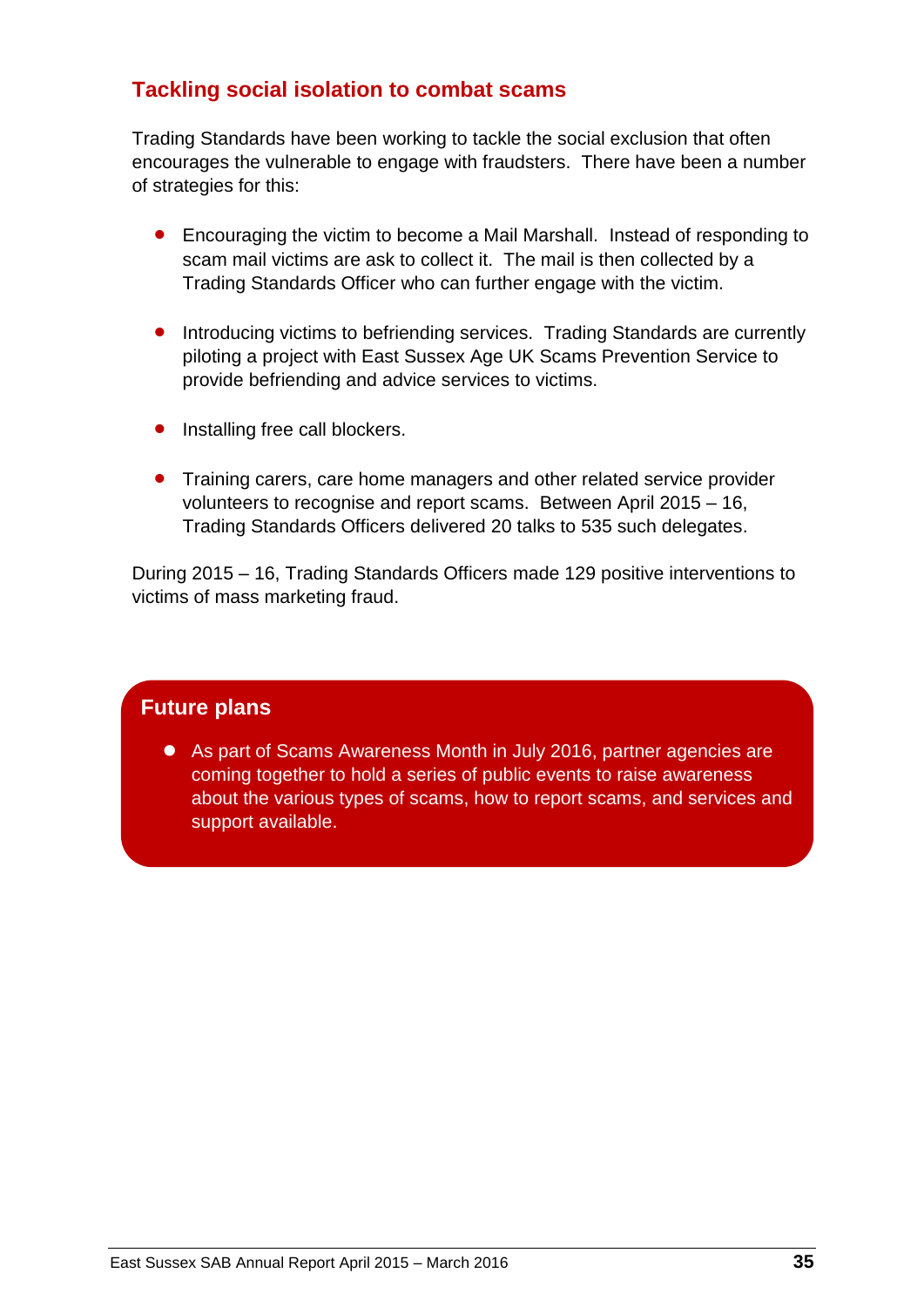### **5.1 Ensure that all people involved in safeguarding have the appropriate skills, knowledge and competencies**

### **Adult Social Care and Trading Standards knowledge exchange**

This project continued into 2015 – 16, with the aim of increasing awareness of the functions of both Trading Standards (TS) and Adult Social Care (ASC) within each other's departments to reduce abuse and exploitation from scams and doorstep crime, and achieve more effective outcomes for individuals.

A target was set of increasing referrals between departments by 20%. This was exceeded by both departments:

- For referrals from TS to ASC, referrals increased from 7 (quarter 1 in 2014 15) to 20 (quarter 1 in 2015 – 16), nearly a 200% increase.
- **•** For referrals from ASC to TS, there was a 150% increase within the same period.

TS and ASC have continued to train social workers on a monthly basis. Between September 2015 and June 2016, 25 training sessions where delivered to 293 members of ASC operational teams, directly provided services teams and finance teams.

Safeguarding and Mental Capacity Act awareness mentoring took place between officers, and Trading Standards Officers also mentored volunteers from agencies such as the Citizens Advice Bureau, Age Concern and East Sussex Fire and Rescue Service.

#### **Priorities for Trading Standards 2016 – 17**

- Undertake refresher training on safeguarding and the Mental Capacity Act in September 2016 to coincide with the recruitment of four new members of staff.
- Trading Standards has recently divided staff into two teams, to better meet service priorities. These are, the Business and Growth Team and the Community Protection Team. The Community Protection Team has a number of aims based on the Police Risk, Harm and Threat model. Two of these endorse the priorities of the ASC / TS knowledge exchange:
	- Protect those most at risk from mass marketing fraud by engaging with victims and working with partner agencies to create a support network around them to reduce the likelihood of them continuing to be a victim in the future.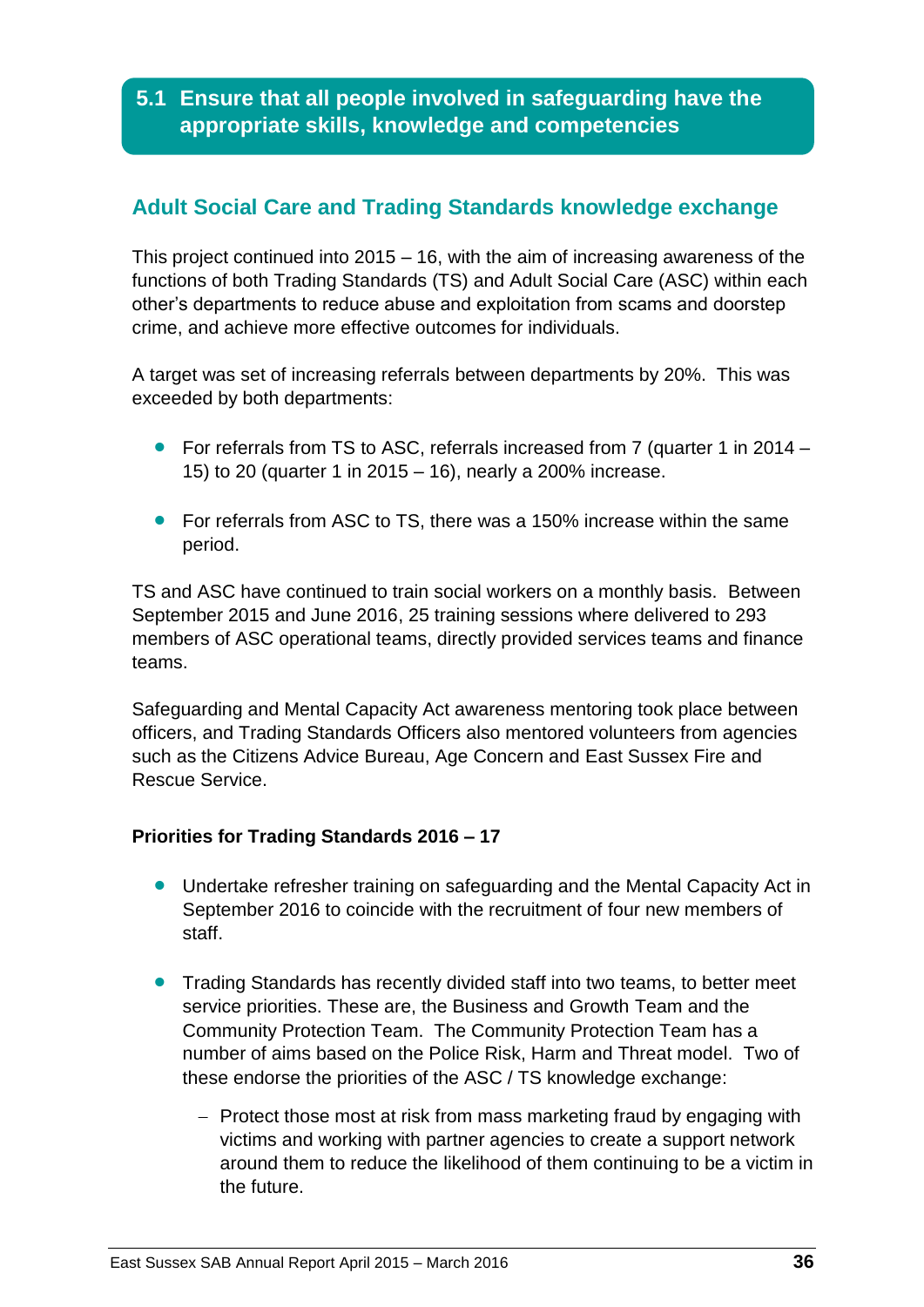- Protect those most at risk from rogue trading by engaging in awareness raising activities to reduce this risk.

### **Key training figures and initiatives**

#### **Adult Social Care training**

April 2015 – March 2016

| <b>Course title</b>                                                            | No. of<br><b>courses</b> | No. of<br>attendees | <b>Bespoke</b><br><b>courses</b> | No. of<br><b>attendees</b> |
|--------------------------------------------------------------------------------|--------------------------|---------------------|----------------------------------|----------------------------|
| Safeguarding Adults: Basic Awareness                                           | 12                       | 268                 | 4                                | 62                         |
| Safeguarding Adults and the Law                                                | 3                        | 44                  |                                  |                            |
| Safeguarding and the Care Act                                                  | 20                       | 427                 | 1                                | 14                         |
| Safeguarding Adults: Refresher                                                 | 27                       | 379                 | 3                                | 18                         |
| <b>Making Safeguarding Enquiries for</b><br><b>Enquiry Managers / Officers</b> | 4                        | 82                  |                                  |                            |
| <b>Managing Safeguarding Enquiries for</b><br><b>Enquiry Managers</b>          | 3                        | 41                  |                                  |                            |
| Safequarding training for a provider                                           |                          |                     | $\overline{2}$                   | 30                         |
| <b>Mental Capacity Act 2005</b>                                                | 19                       | 367                 | $\overline{4}$                   | 59                         |
| Deprivation of Liberty Safeguards                                              | 9                        | 196                 | 1                                | 11                         |

#### **KWANGO safeguarding adults e-learning**

April 2015 – March 2016

| <b>Organisation</b>                  | <b>Number of attendees</b> |
|--------------------------------------|----------------------------|
| <b>ESCC</b>                          | 1,324                      |
| <b>Hospitals</b>                     | 131                        |
| Independent care sector              | 1,832                      |
| <b>Clinical Commissioning Groups</b> | 571                        |

#### **Sussex Police**

During 2015 – 16, there has been a particular focus on domestic abuse training, as well as harmful practices and modern slavery awareness with the following courses being held: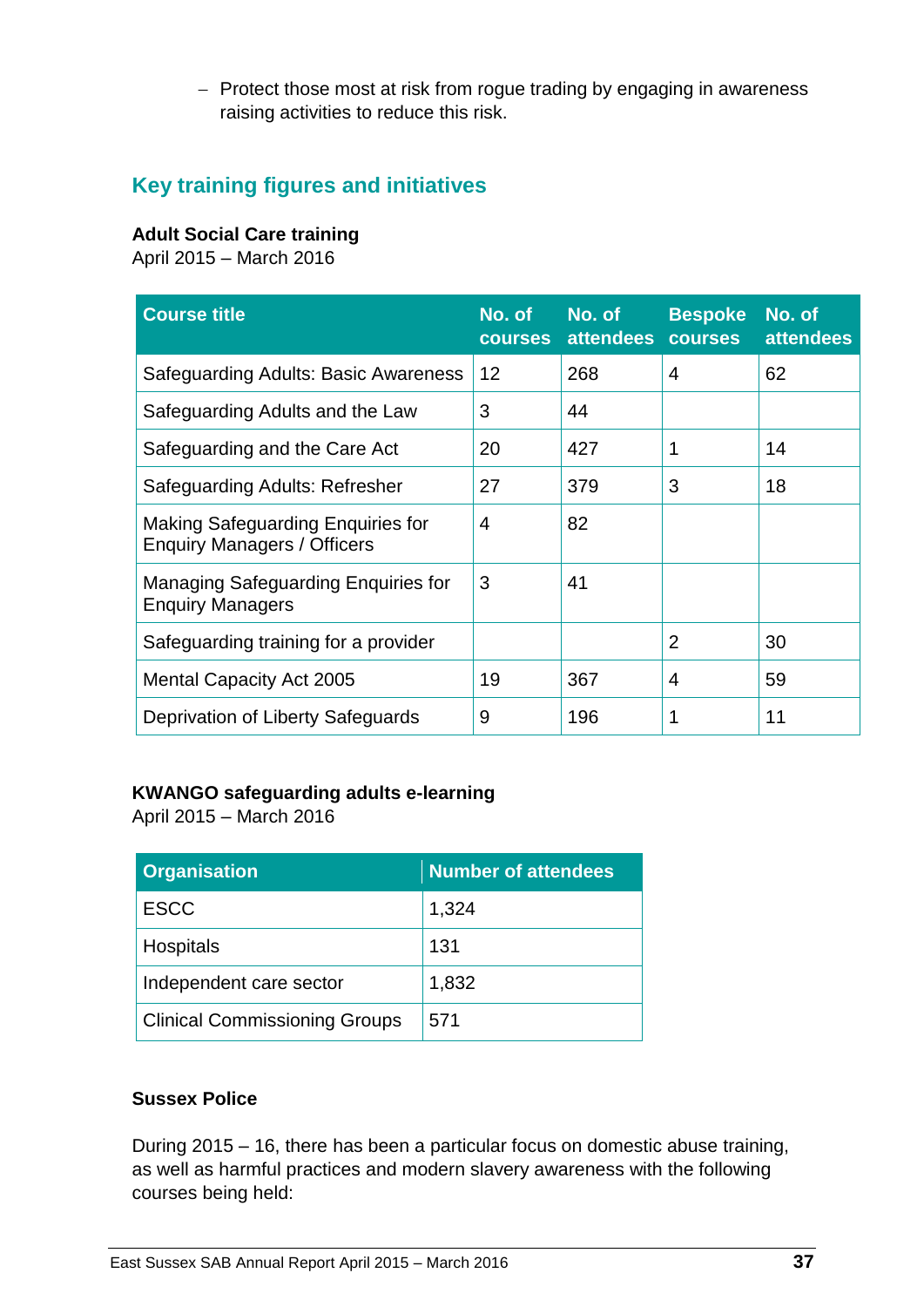- Domestic abuse workshop for response and investigating officers.
- Secondary investigators training. This covers coercive and controlling behaviour, DASH overview, and information about the National Centre for Domestic Violence.
- Specialist training has been provided for points of contact throughout the force and general awareness training for call handlers, as well as an information video which is being developed for all officers and staff.
- A booklet about honour based violence, female genital mutilation and forced marriage is being produced, and will assist in raising awareness both internally and within local communities.
- Modern slavery training has been provided to a large audience to help raise awareness of the means, purpose and act of trafficking.
- **•** The Learning Development Team has developed training and awareness packages and briefings for the public protection week of the Initial Crime Investigators Development Programme for trainee Detective Constables. These ensure officers are made aware of harmful practices and trafficking indicators, and effective actions to take if confronted with these incidents, along with effectively safeguarding victims.

#### **Adult safeguarding activity / initiatives**

- The force's safeguarding vulnerable adults policy and procedures was reviewed and updated to align with the Care Act.
- A representative from the force's Public Protection Branch has attended the Safeguarding Adults Board and relevant sub-groups throughout the year.
- The force has developed police operations to provide an enhanced response to domestic abuse over key times of the year. Operation Ribbon took place over the Christmas period, and will be repeated during the European Football Championship this summer.

With the support and active involvement of partners, these operations enable us to provide an effective police response to reports of domestic abuse, whilst also improving the support we are able to offer to victims and survivors.

• Operation Signature (scam mail fraud) and Operation Edisto (courier fraud) continue to identify and support vulnerable, and often elderly, victims of these types of fraud within Sussex.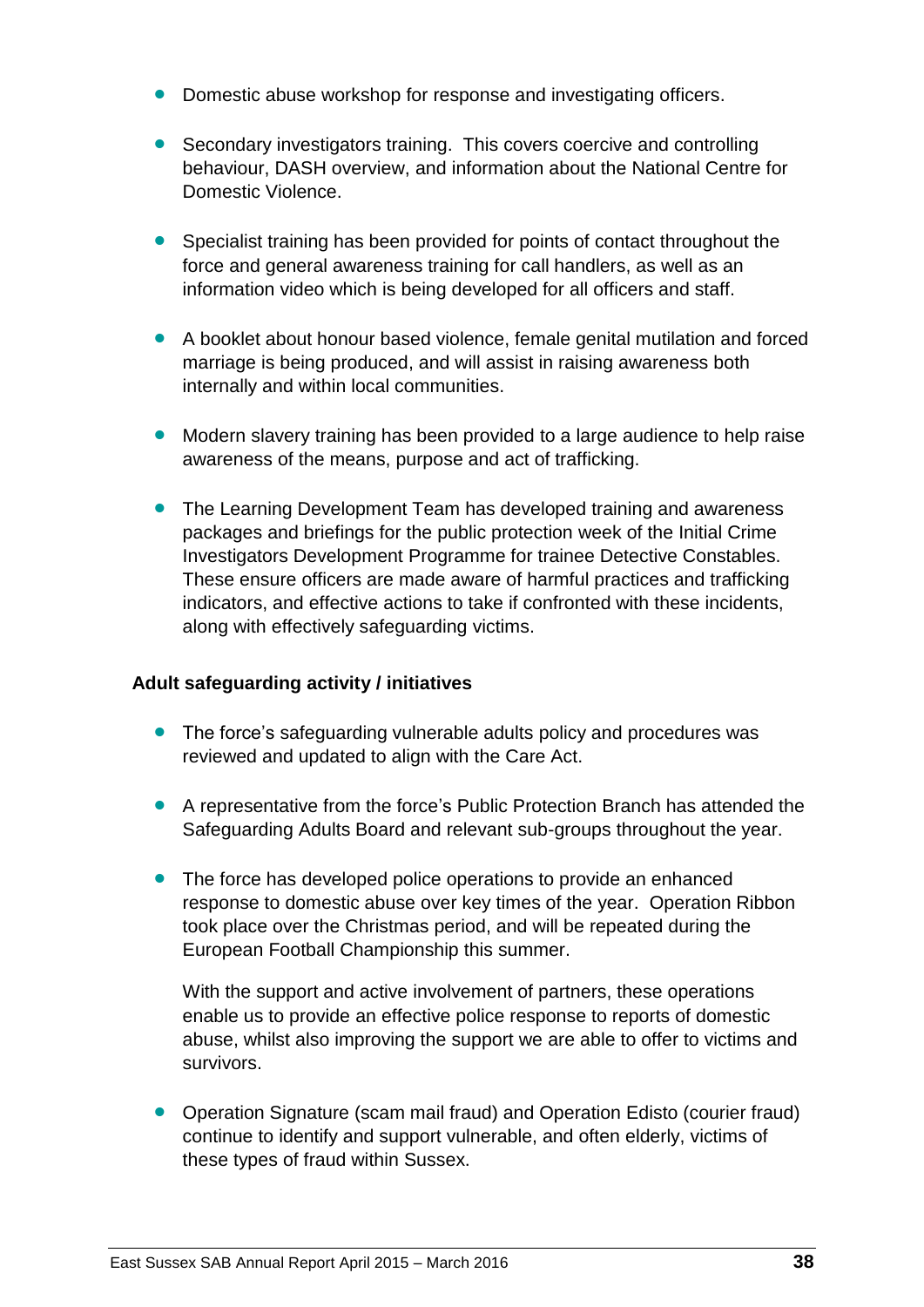The force continues to raise awareness internally and externally to ensure the public are aware of the support available for these victims.

#### **Priorities for 2016 – 17**

- Domestic abuse, harmful practices and modern slavery remain priority areas for Sussex Police.
- The force will continue to focus on Care Act awareness, particularly for specialist officers and new officers.

#### **East Sussex Fire and Rescue Service (ESFRS)**

ESFRS will be providing awareness training to Adult Social Care assessors to ensure that they have the skills to properly assess the risk of fire whilst undertaking Care Link assessments. The expectation is that this will increase the number of clients where a linked smoke detector is part of the Care Link package from the outset, as well as being incorporated at the review stage. Discussions have taken place regarding the possibility of ESFRS funding a linked smoke alarm where a risk has been identified.

Future training plans include:

• Continuing to provide training for staff on adult safeguarding with an emphasis on self-neglect, hoarding, dementia and scams.

#### **South East Coast Ambulance Service NHS Foundation Trust**

Just over 90% of all staff completed the Trust's safeguarding training during 2015 – 16. This was not as good as hoped – the target being 95%. However, it is a huge improvement on the previous year.

A development day for Board members and senior managers was held in September 2015. This focussed on general safeguarding requirements (both children and adults) for Executive and Non-Executive Directors, and the implications of the Care Act for the Trust.

A domestic abuse pilot was extended during 2015 – 16 to provide training and improved patient pathways and experience across the whole of Sussex. This was partially funded by external partners in East Sussex, West Sussex and Brighton & Hove, however, it was not possible to secure full internal funding to continue the work and the pilot came to an end in December 2015. Further funding opportunities to continue this work are currently being explored within the Trust.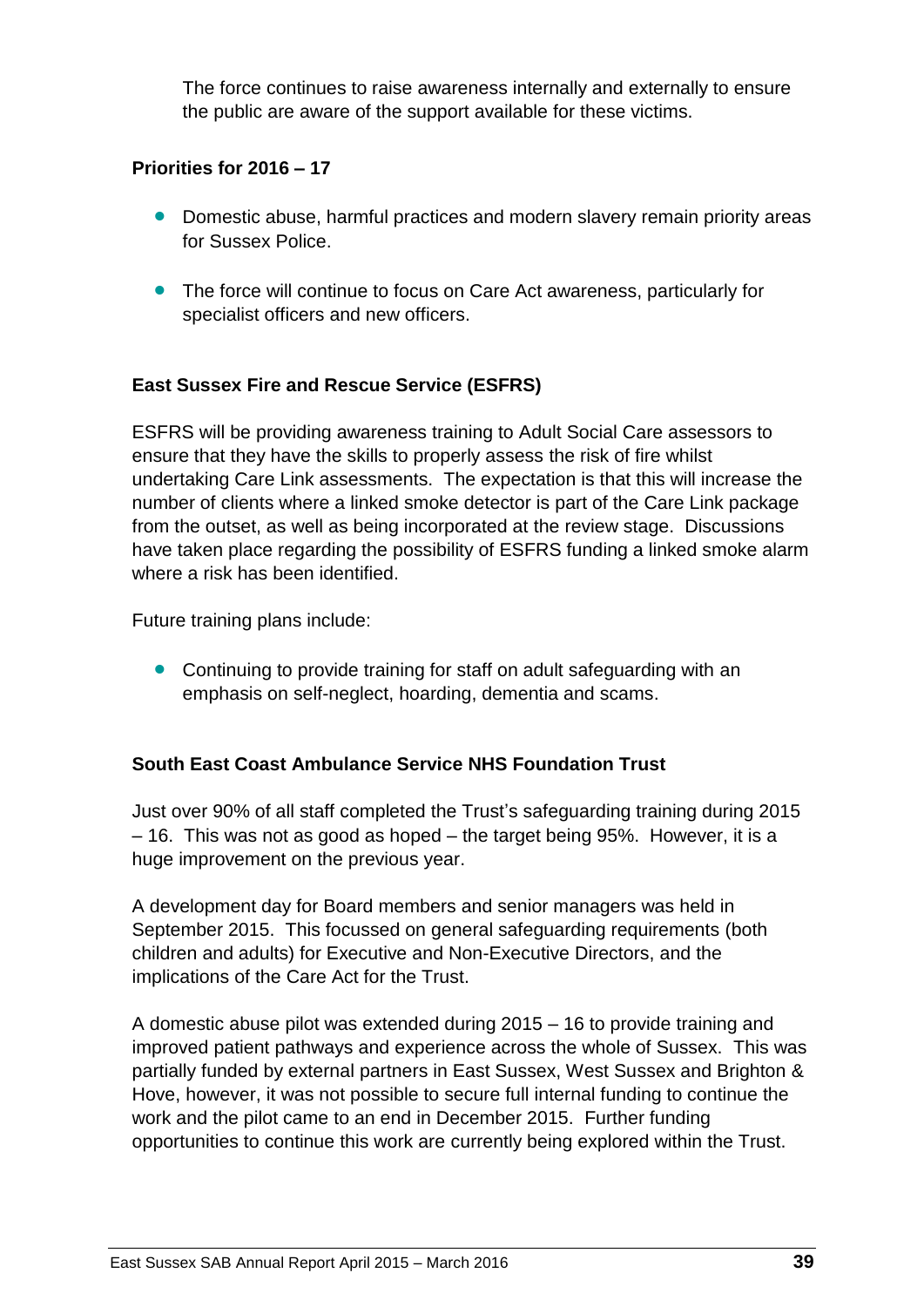#### **Priorities for 2016 – 17**

- The improved data available from the online referral process will be used to better understand reporting patterns within the Trust.
- The Trust will pilot using this information within the appraisal process at a practitioner level, so that staff will be able to benchmark their activity within their own teams / station areas. This will help the Trust identify possible learning needs for a specific area, or areas of good practice which could be shared.

#### **East Sussex Healthcare NHS Trust (ESHT)**

Adult safeguarding continues to maintain a high profile within ESHT.

The principles of the Care Act 2014 have now embedded within ESHT practice. This has included a review of all related Trust policies and training programmes.

The Care Act recommends that safeguarding adults supervision sits within clinical supervision, and ESHT has adopted this practice. ESHT has already completed several group supervision sessions pertaining to safeguarding adults.

Mandatory adult safeguarding training is undertaken on appointment and every three years thereafter. All non-patient facing staff complete Level 1 training, and all patient facing staff complete Level 2 training. In line with the National Competency Framework for Safeguarding Adults, ESHT is in the process of reviewing training with a view to introducing Level 3 training for senior management staff. ESHT uses a number of modes of training, including face-toface, online and workbooks.

| <b>Monthly trend</b> | <b>Safeguarding</b><br><b>Level 2</b> | <b>Mental Capacity</b><br><b>Act</b> | <b>Deprivation of</b><br><b>Liberty Safeguards</b> |
|----------------------|---------------------------------------|--------------------------------------|----------------------------------------------------|
| <b>April 2015</b>    | 72.98%                                | 92.31%                               | 89.03%                                             |
| May 2015             | 73.24%                                | 92.48%                               | 89.64%                                             |
| <b>June 2015</b>     | 74.38%                                | 92.63%                               | 90.11%                                             |
| <b>July 2015</b>     | 75.08%                                | 93.02%                               | 90.88%                                             |
| August 2015          | 74.62%                                | 92.80%                               | 90.82%                                             |
| September 2015       | 76.05%                                | 93.18%                               | 91.44%                                             |
| October 2015         | 76.05%                                | 92.84%                               | 91.31%                                             |

Training figures show a steady increase over the past year in line with the three year training plan and 90% compliance requirement: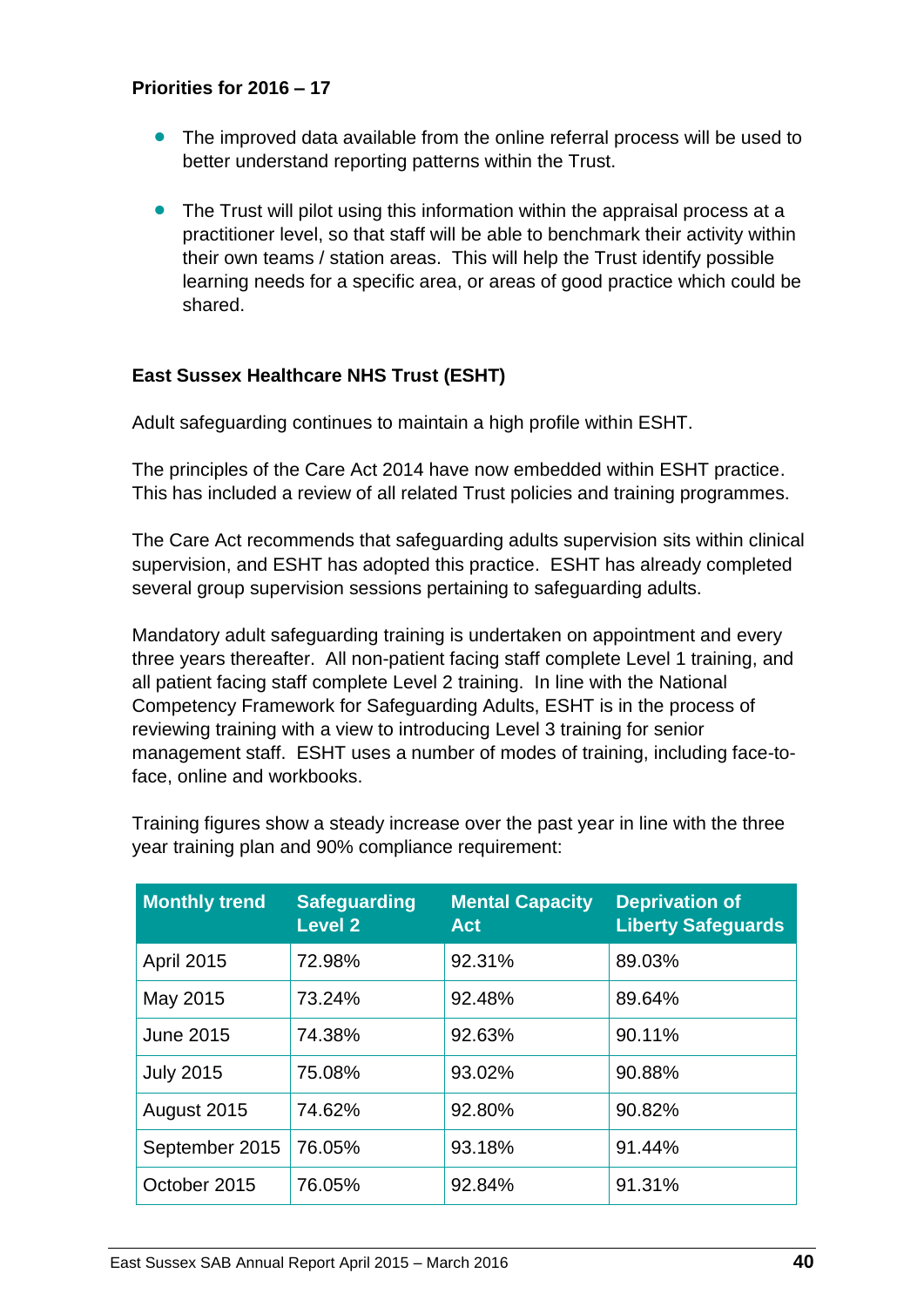| November 2015 | 77.64% | 93.39% | 91.81% |
|---------------|--------|--------|--------|
| December 2015 | 78.06% | 93.36% | 92.29% |
| January 2016  | 78.28% | 93.10% | 92.78% |
| February 2016 | 79.06% | 93.40% | 93.29% |
| March 2016    | 79.71% | 93.10% | 93.81% |

Training includes updates from the Care Act, PREVENT, self-neglect, domestic violence, and Deprivation of Liberty Safeguards.

• PREVENT is part of ESHT's counter-terrorism training. This training is delivered by key ESHT staff who have received Wrap3 training, the latest update in this field, delivered by NHS England. ESHT has also cascaded the Wrap3 training to key trainers within the Trust, enabling a widespread section of staff to be trained, including porters, security staff etc.

ESHT is part of the PREVENT group led by ESCC.

- Mental capacity and Deprivation of Liberty Safeguards training is a mandatory, 'one-off' face-to-face learning event. This training is delivered on three levels:
	- Basic training This is awareness training for all untrained members of staff who have contact with patients.
	- $-$  Standard training  $-$  This is for Band 5 to Band 7 staff.
	- $-$  Advanced training  $-$  This is for Band 8 staff and above, including medical staff, senior managers, specialist nurses and directors. This session has input from a solicitor to ensure clinicians understand the medico-legal aspect of the law in practice.

Learning that has influenced change in the organisation includes:

- The process for community safeguarding enquiries has improved. Clear communication between all agencies has led to processes being completed in a timely manner.
- ESHT Integrated Patient Documentation v5 is in the final approval stage. This includes an updated section on discharge planning and a revised Patient's Property Disclaimer, resulting from learning following enquiries.
- During 2015 16, ESHT appointed a 'speak up, speak out' champion to enable staff easy and confident access to this supportive process. ESHT has a whistle blowing policy for staff accessible on the Trust's intranet.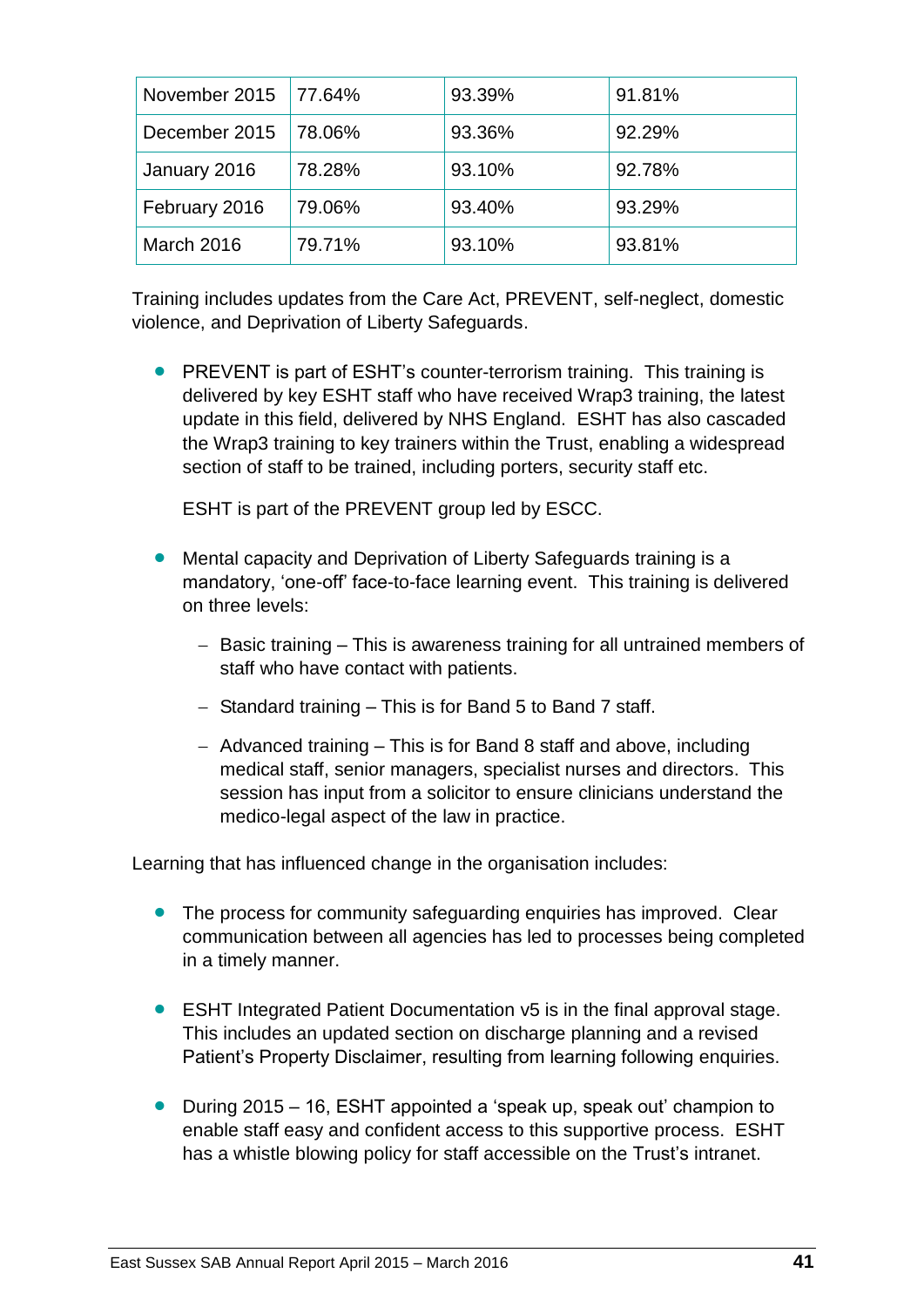#### **Sussex Partnership NHS Foundation Trust (SPFT)**

A new e-learning programme has been developed which promotes Care Act compliance. This operates at two levels:

- All staff have to undertake the Level 1 basic awareness training.
- Clinical staff also have to undertake the Level 2 training which is aimed at all staff with responsibilities for safeguarding. This corresponds to staff group B in the National Competency Framework for Safeguarding Adults. Group B represents qualified professionals in health and social care and all frontline managers who manage / supervise staff providing services directly to the public.

Staff with enhanced responsibilities for safeguarding also undertake specialist training with ESCC.

| <b>Safeguarding adults e-learning</b> | <b>Completions Overall</b> | compliance |
|---------------------------------------|----------------------------|------------|
| Safeguarding Adults Level 1           | 325                        | 71%        |
| <b>Safeguarding Adults Level 2</b>    | 57                         | 62%        |

Training figures for 2015 – 16 are as follows:

#### **Adult safeguarding activities / initiatives**

A new safeguarding adults policy promoting Care Act compliance has been adopted.

SPFT has been part of a successful national project focussing on domestic abuse, and this has led to the development of a new domestic abuse policy and the provision of training to staff. A train the trainer approach is being developed for domestic abuse awareness training.

The Trust has actively supported the Multi-Agency Public Protection Arrangements (MAPPA) and Multi-Agency Risk Assessment Conference (MARAC) processes.

SPFT is represented on the Prevent Board, and has established a clear referral pathway for the Channel process. Prevent training is being provided for staff, and a train the trainer approach is being developed.

SPFT has continued to hold regular safeguarding managers' meetings jointly with Adult Social Care to address quality and practice issues.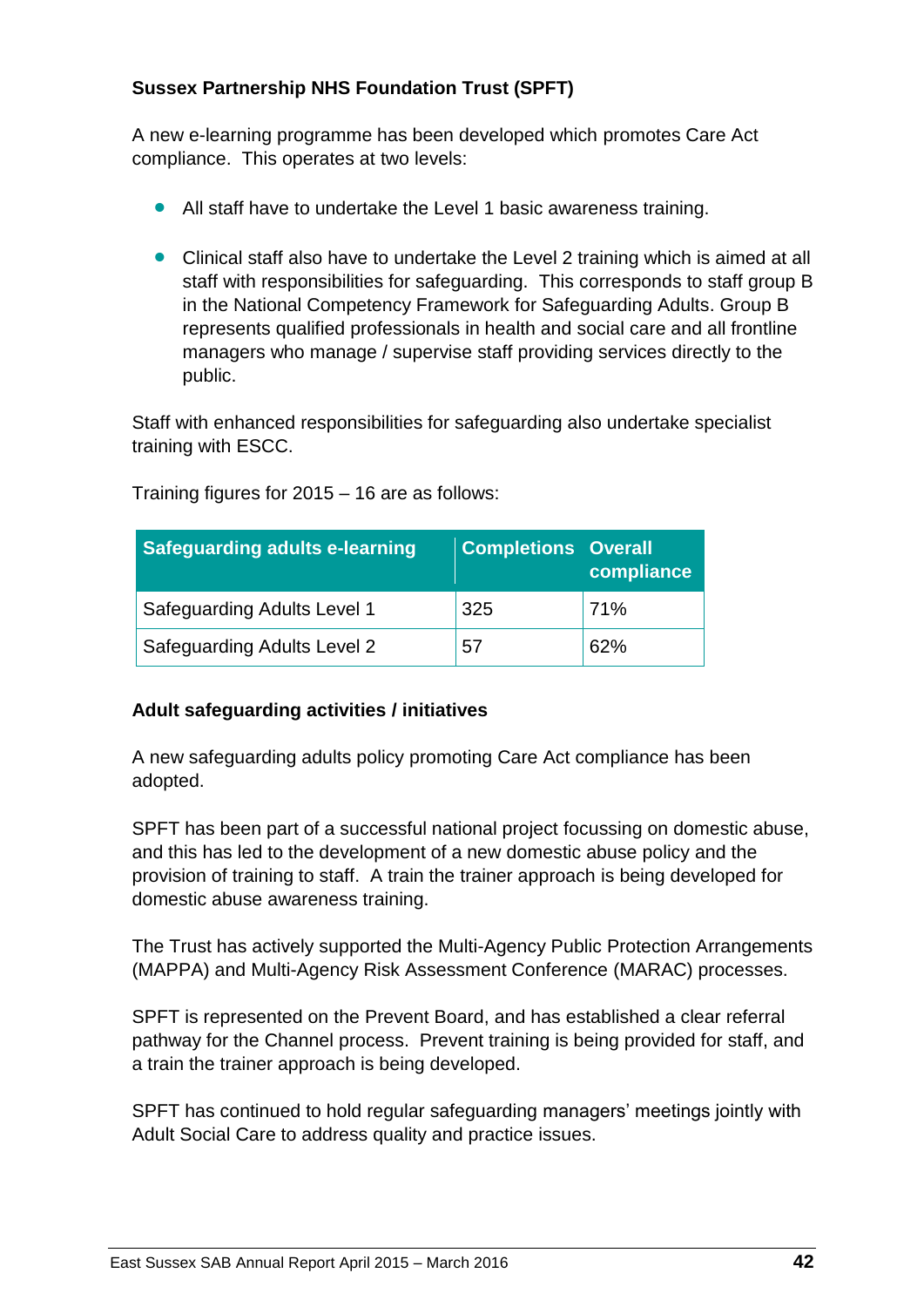#### **Priorities for 2016 – 17**

- Review safeguarding governance and training to take into account the National Competency Framework for Safeguarding Adults, and new guidance that is anticipated from NHS England.
- Continue to support the development of a lead practitioner / trainer approach in relation to domestic abuse.
- Continue to develop a train the trainer approach to Prevent training and ensure access to training across all of our services.
- Publish a Prevent strategy in line with the Counter-Terrorism and Security Act 2015.
- Continue to play an active role as a member of the SAB in the promotion of adult safeguarding in East Sussex.

#### **Clinical Commissioning Groups (CCGs)**

Safeguarding training for both clinical and non-clinical staff continues, with compliance rates having improved from last year.

Training includes Mental Capacity Act (MCA), Deprivation of Liberty Safeguards (DoLS) and domestic abuse awareness, and is delivered on a rolling programme.

| <b>Clinical Commissioning Group</b>                              | <b>Percentage of staff</b><br>undertaking training |                     |
|------------------------------------------------------------------|----------------------------------------------------|---------------------|
|                                                                  | <b>Clinical</b>                                    | <b>Non-clinical</b> |
| <b>High Weald Lewes and Havens</b>                               | 81%                                                | 95%                 |
| Eastbourne, Hailsham and Seaford /<br><b>Hastings and Rother</b> | 87.7%                                              | 89.7%               |

The CCGs continue to engage with East Sussex Safer Communities and the Joint Domestic, Sexual Violence & Abuse and Violence against Women & Girls Unit (Brighton & Hove and East Sussex) to promote awareness of domestic violence and abuse (DVA) and sexual violence and abuse (SVA) with the aim of improved recognition and response amongst provider organisations, community services and the public across East Sussex.

Funding has been obtained for a part-time Multi-Agency Risk Assessment Conference (MARAC) CCG representative who will be the conduit for information sharing between primary care and MARAC regarding victims, alleged perpetrators and children who may be experiencing DVA. The post holder will also ensure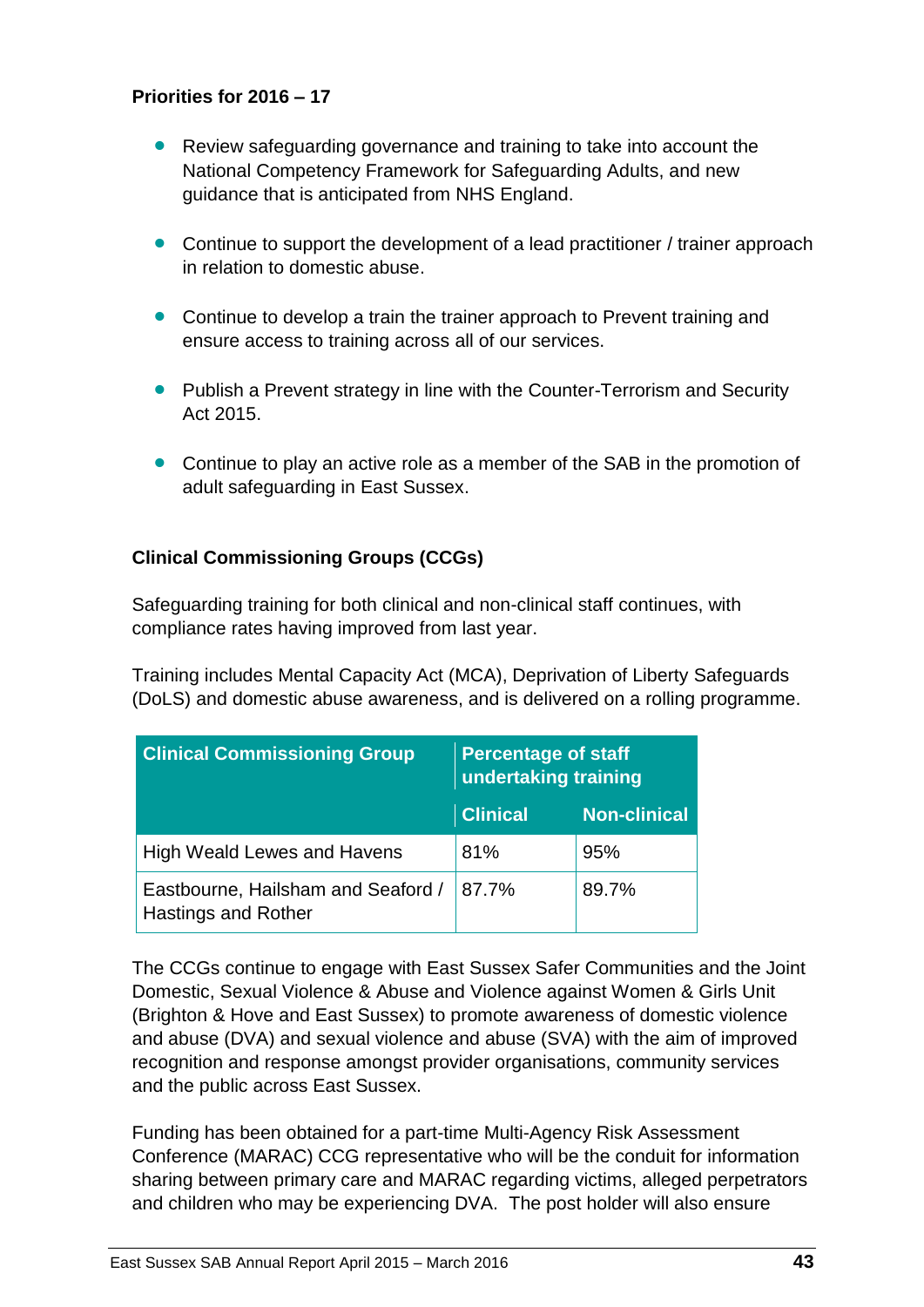safeguarding concerns are brought to the attention of Children's Services or Adult Social Care.

Hastings and Rother CCG will be piloting a scheme within Hastings and St. Leonards primary care practices aimed at improving awareness of domestic abuse. The scheme will provide education and improve referral pathways for people who may be experiencing DVA.

Pathways have been developed with East Sussex Healthcare NHS Trust (ESHT) to ensure adult females who have undergone female genital mutilation are offered support, and any safeguarding risks are identified and addressed.

Group adult safeguarding supervision and reflective practice sessions have been introduced for CCG clinical staff within the Continuing Healthcare Team.

The CCGs continue to facilitate the provision of clinical support and advice to safeguarding enquiries, either directly contributing to the enquiry report, providing guidance, support or signposting to appropriate professionals. The CCGs continue to provide support in monitoring safeguarding plans where there are health or clinical issues.

#### **Future plans and priorities for 2016 – 17**

- The Designated Nurse to work with the SAB Training Sub-group to develop additional MCA / DoLS training for primary care staff, and engage with the Adult Social Care MCA Lead to develop reflective practice groups to include health staff.
- A safeguarding workshop for Hastings and Rother CCG Practice Nurses is planned for August 2016, and this will be rolled-out to Eastbourne, Hailsham and Seaford.
- Increase the profile and promote better understanding of adult safeguarding (including MCA / DoLS) within primary care.
- Continue collaborative work with partner agencies to ensure adults are protected from abuse and neglect.

#### **Multi-agency training**

The CCGs have undertaken to support the planning and delivery of multi-agency training, continued participation in the SAB Training Sub-group and a commitment to the delivery of the SAB training strategy.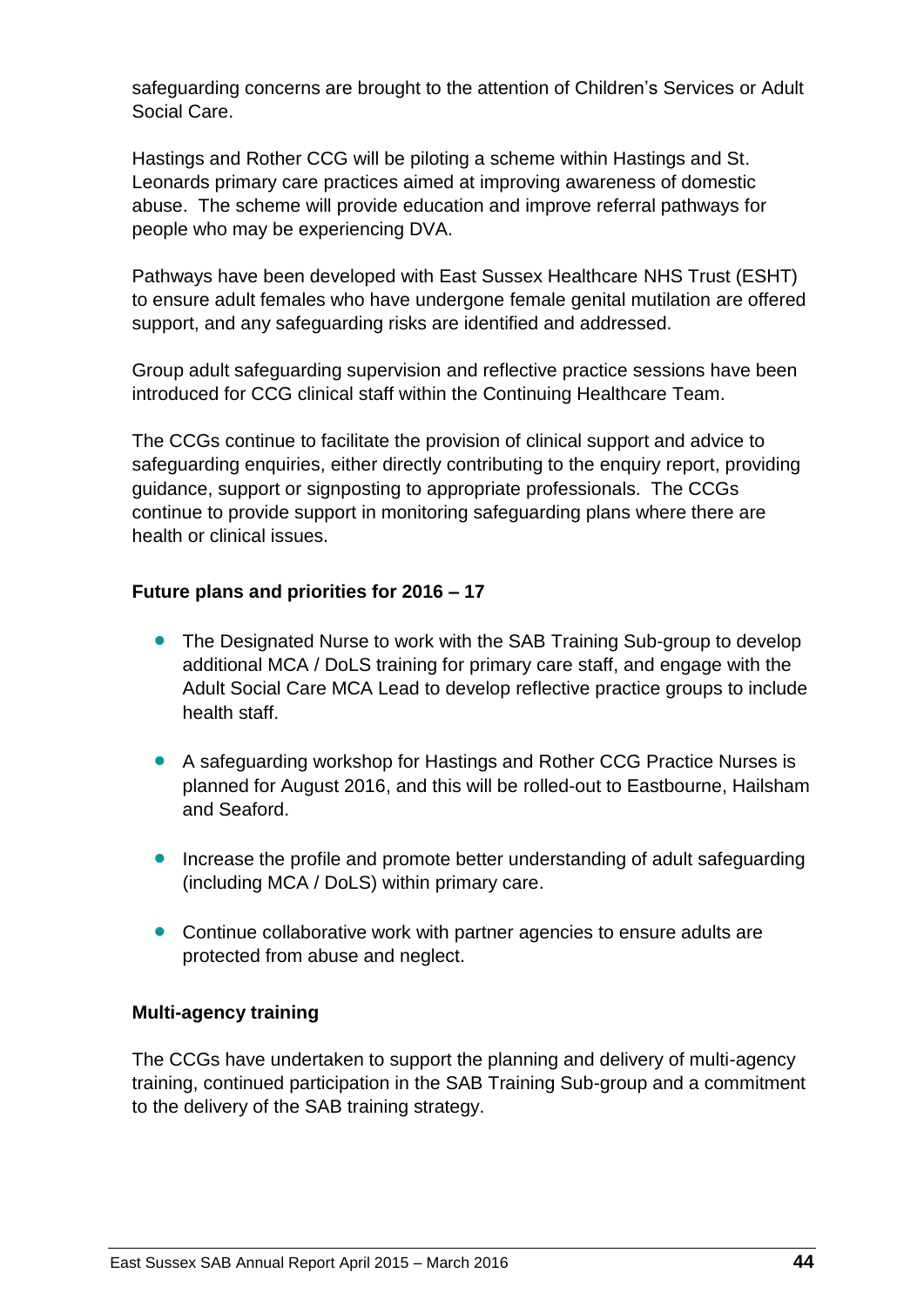### **Future plans**

 Further development of multi-agency training opportunities and implementation of the SAB training strategy.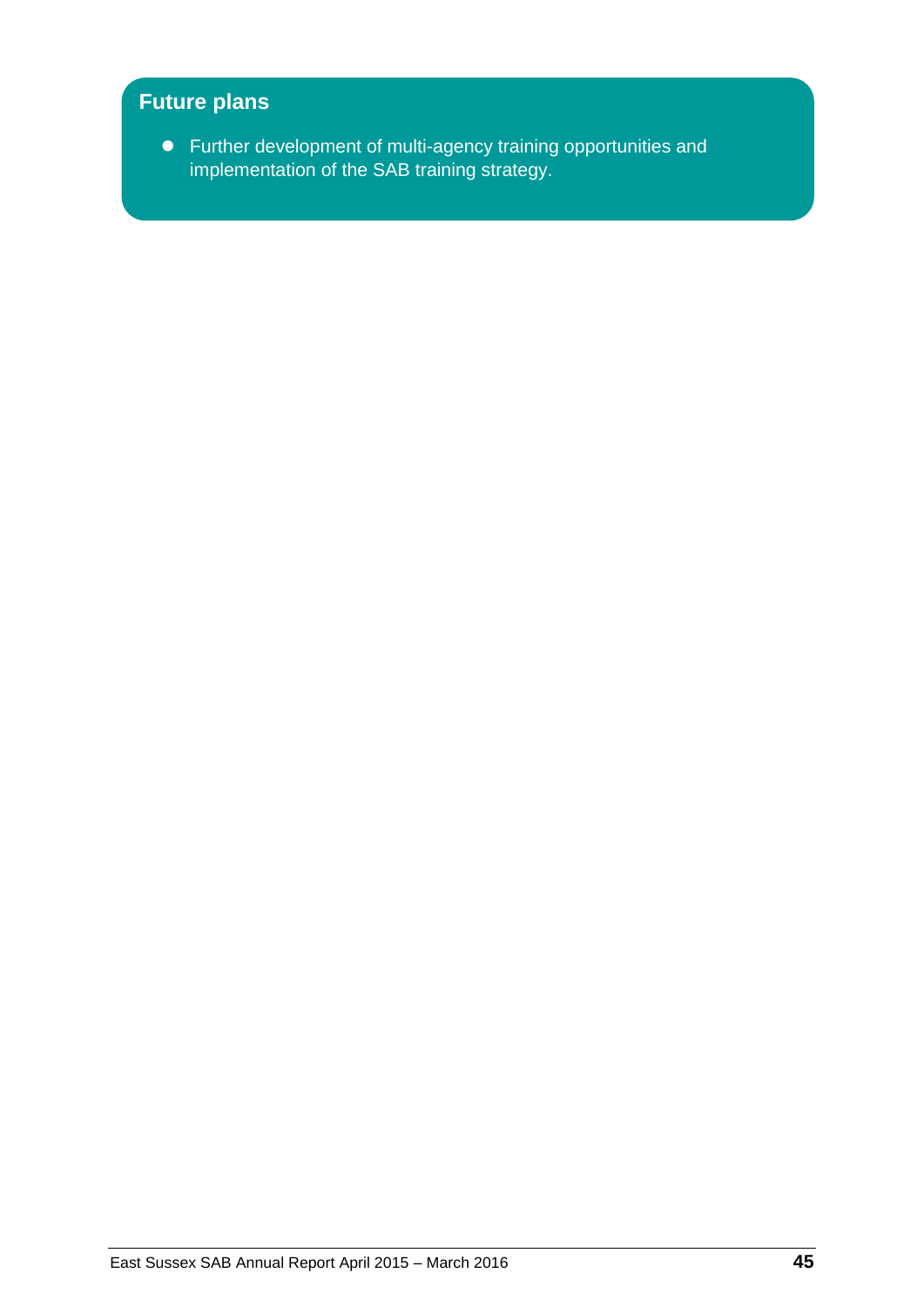# **Conclusion**

This annual report has presented the progress of the Safeguarding Adults Board (SAB) against its key priorities for 2015 – 16, and has shown the continued effort of partner agencies represented at the Board to work together in their commitment to safeguard adults from abuse and neglect.

The Board was placed on a statutory footing for the first time during this period, and the development of the SAB budget highlighted in this report has assisted the achievement of agreed objectives.

A particular focus in the past year was on ensuring adults who lacked capacity or had substantial difficulty in understanding the safeguarding process had appropriate advocacy arrangements in place, given the new duty of advocacy enshrined in the Care Act. The SAB is pleased to report that we have seen an increase from 86% in 2014 – 2015 to 92% in 2015 – 2016 in those lacking capacity being supported by an advocate. This reflects the Making Safeguarding Personal approach of ensuring the adult is central to all decisions in the safeguarding process, even where they may lack mental capacity.

The SAB was also pleased to have joined with the Local Safeguarding Children's Board and Safer Communities partnership to host an event for professionals on 'Missing People, Modern Slavery and Human Trafficking'. The event reflected the crossover between these Boards and partnerships in safeguarding matters affecting both children and adults, and future joint events are planned for the coming year.

The SAB looks forward to launching its website in the coming year for greater accessibility of information for the public and professionals alike. The Board also welcomes continued direction under an Independent Chair, to assist in driving forward our key objectives and to achieve our vision of ensuring the adults of East Sussex are able to live a life free from abuse and neglect.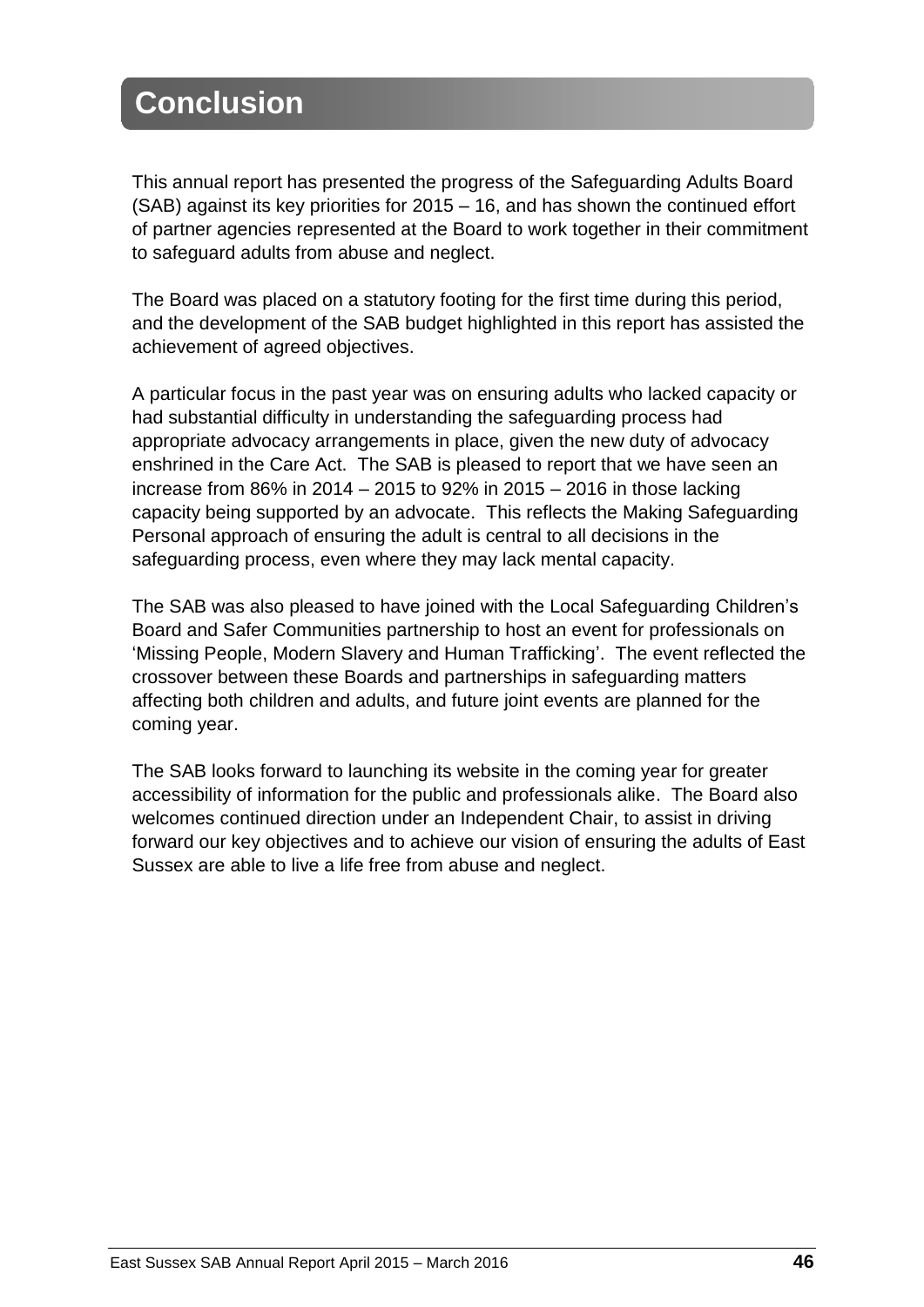# **Appendix 1 – SAB Budget 2015 – 16**

| <b>Income</b>                                                                     |         | <b>Expenditure (excluding VAT)</b>                                            |         |
|-----------------------------------------------------------------------------------|---------|-------------------------------------------------------------------------------|---------|
| <b>East Sussex County</b><br>Council                                              | £32,347 | <b>SAB Development</b><br>Manager                                             | £54,846 |
| <b>Sussex Police</b>                                                              | £10,000 | <b>SAB Administrator</b>                                                      | £9,202  |
| <b>East Sussex Healthcare</b><br>NHS Trust (ESHT)                                 | £10,000 | Independent Chair                                                             | £6,421  |
| NHS Hastings and<br><b>Rother Clinical</b><br><b>Commissioning Group</b><br>(CCG) | £10,000 | Training programme (inc.<br>admin. and safeguarding<br>promotional materials) | £3,648  |
| NHS Eastbourne,<br><b>Hailsham and Seaford</b><br>CCG                             | £10,000 | <b>Safeguarding Network</b><br>(venue / reward and<br>recognition payments)   | £414    |
| <b>NHS High Weald Lewes</b>                                                       | £10,000 | Policy and procedures                                                         | £917    |
| <b>Havens CCG</b>                                                                 |         | <b>SAB</b> website                                                            | £2,499  |
|                                                                                   |         | SARs / Multi-Agency<br>Reviews (facilitator and<br>venue costs)               | £4,400  |
| <b>Totals</b>                                                                     | £82,347 |                                                                               | £82,347 |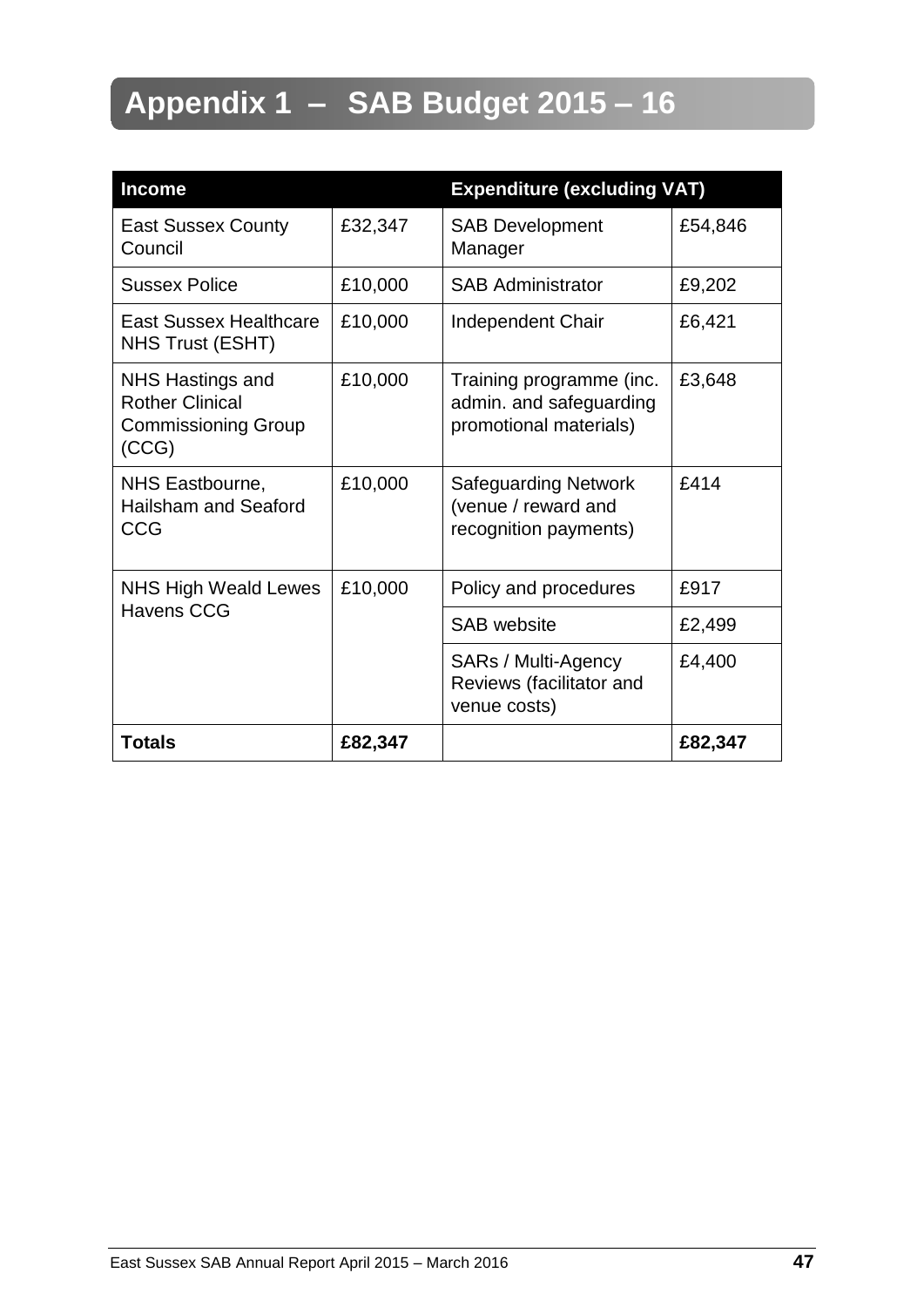# **Appendix 2 – Work plan 2016 – 17**

### **Strategic Aim 1 – Accountability and leadership**

**SAB Priority 1.1 Ensure the effectiveness and transparency of the SAB to oversee and lead adult safeguarding and the prevention of abuse**

**Desired outcome for clients: Confidence in Multi-agency safeguarding responses, and safeguarded from abuse and neglect** 

| <b>Action / Measure</b>                                                                                                                                                                                                                                                                      | Lead                         | <b>Timescale</b> | <b>Progress</b>                                                                                                                                                               |
|----------------------------------------------------------------------------------------------------------------------------------------------------------------------------------------------------------------------------------------------------------------------------------------------|------------------------------|------------------|-------------------------------------------------------------------------------------------------------------------------------------------------------------------------------|
| Oversee and lead on adult safeguarding activities<br>that contribute to prevention of abuse, regularly<br>reviewing priorities and SAB membership.<br>This will be evidenced by participation, challenge<br>and transparency in SAB meetings and by holding<br>annual Business planning day. | <b>SAB</b>                   | Ongoing          | Business planning day planned for September<br>2016.                                                                                                                          |
| Ensure SAB budget plan reflects fair and<br>appropriate partner contributions, evidenced by a<br>report on budget spend given annually.                                                                                                                                                      | <b>SAB</b>                   | <b>July 2016</b> | Core SAB partners contributing to the budget.<br>Review and negotiation of contributions to be<br>completed by July 2016.                                                     |
| Annual report, strategic plan and relevant<br>documents to be available on SAB web page.                                                                                                                                                                                                     | <b>SAB</b>                   | <b>July 2016</b> | SAB website to be up and running by May 2016,<br>and will include these documents for transparency<br>amongst professionals and the public alike.                             |
| Work of the SAB to be fully informed, owned and<br>driven by a Multi-agency approach, and client<br>experience and voice.<br>This is by way of multi-agency chairing of<br>subgroups, and evidenced by the TOR for each<br>subgroup including 6 and 12 month milestones,                     | PQA / CCSAN<br>$\sqrt{O}$ ps | October 2016     | PQA chaired by Police, CCSAN by Healthwatch,<br>Ops subgroup by ASC.<br>SAB to review effectiveness of current chairing<br>arrangements and progress made in October<br>2016. |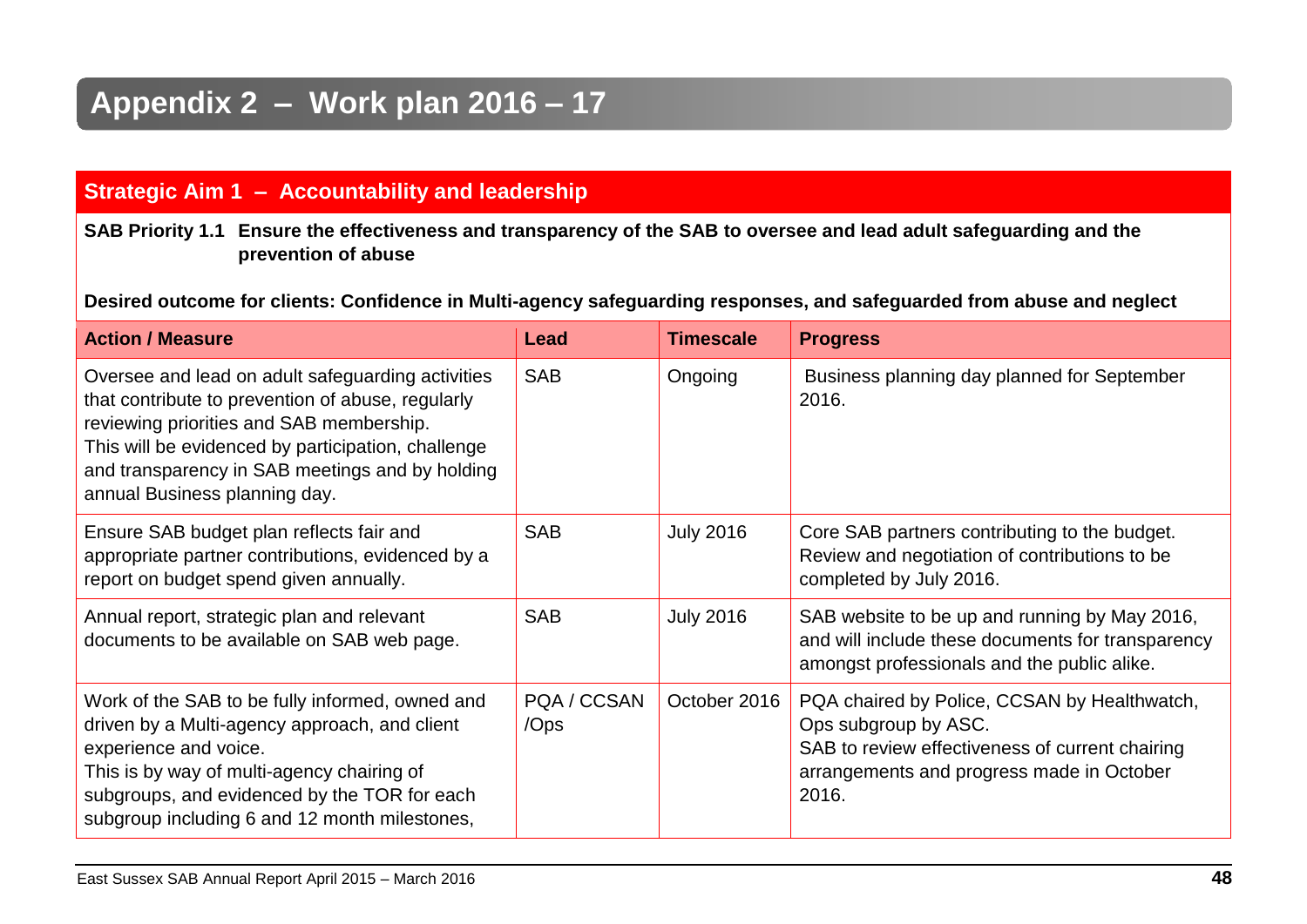| with regular feedback to the SAB on progress.                                                                                                                                                                                                                                                                                                      |                         |            |                                                                                                                                                                                                                                                                                                      |
|----------------------------------------------------------------------------------------------------------------------------------------------------------------------------------------------------------------------------------------------------------------------------------------------------------------------------------------------------|-------------------------|------------|------------------------------------------------------------------------------------------------------------------------------------------------------------------------------------------------------------------------------------------------------------------------------------------------------|
| Consider SAB Peer review to reflect commitment<br>to continual improvement and transparency.<br>Success criteria for this action will reflect a focus<br>on development needs within this review and a<br>clear plan of how improvements will be made by all<br>agencies.                                                                          | <b>SAB</b>              | March 2017 |                                                                                                                                                                                                                                                                                                      |
| Develop strategic learning across agencies, boards<br>and borders, learning from national best practice<br>and Safeguarding Adults Reviews (SAR). Learning<br>from recent Multi-agency review to be carried<br>forward by way of learning events.<br>This will be evidenced by an open and honest<br>culture, and attendance at learning sessions. | Ops / PQA /<br>Training | Ongoing    | Topic based multi-agency workshops have<br>commenced.<br>Further roll out to be taken forward by Training<br>subgroup.<br>Learning briefings to continue following any SAR or<br>Multi-agency review, and consideration to be made<br>of academic research and evaluation that could be<br>utilised. |

#### **Strategic Aim 2 – Policies, procedures and Care Act implementation**

**SAB Priority 2.1 Ensure Section 42 safeguarding arrangements are in place under the Care Act, with appropriate feedback and review arrangements**

**Desired outcome for clients: Desired outcomes advocated for and proportionate responses given**

| <b>Action / Measure</b>                                                                                                                                                                                                   | <b>Lead</b> | <b>Timescale</b> | <b>Progress</b>                                                                                                                                                                                                         |
|---------------------------------------------------------------------------------------------------------------------------------------------------------------------------------------------------------------------------|-------------|------------------|-------------------------------------------------------------------------------------------------------------------------------------------------------------------------------------------------------------------------|
| Ensure SAB members are aware of and carrying<br>out their responsibilities under the Care Act to<br>Safeguard Adults.<br>This will be demonstrated by ensuring the self<br>audit tool to be completed by members is up to | Ops / PQA   | October 2016     | Sussex wide Self audit tool for strategic and<br>organisational safeguarding arrangements has<br>been updated, and outcomes from audit to be<br>discussed in April 16.<br>Multi-agency audit on Care Act compliance and |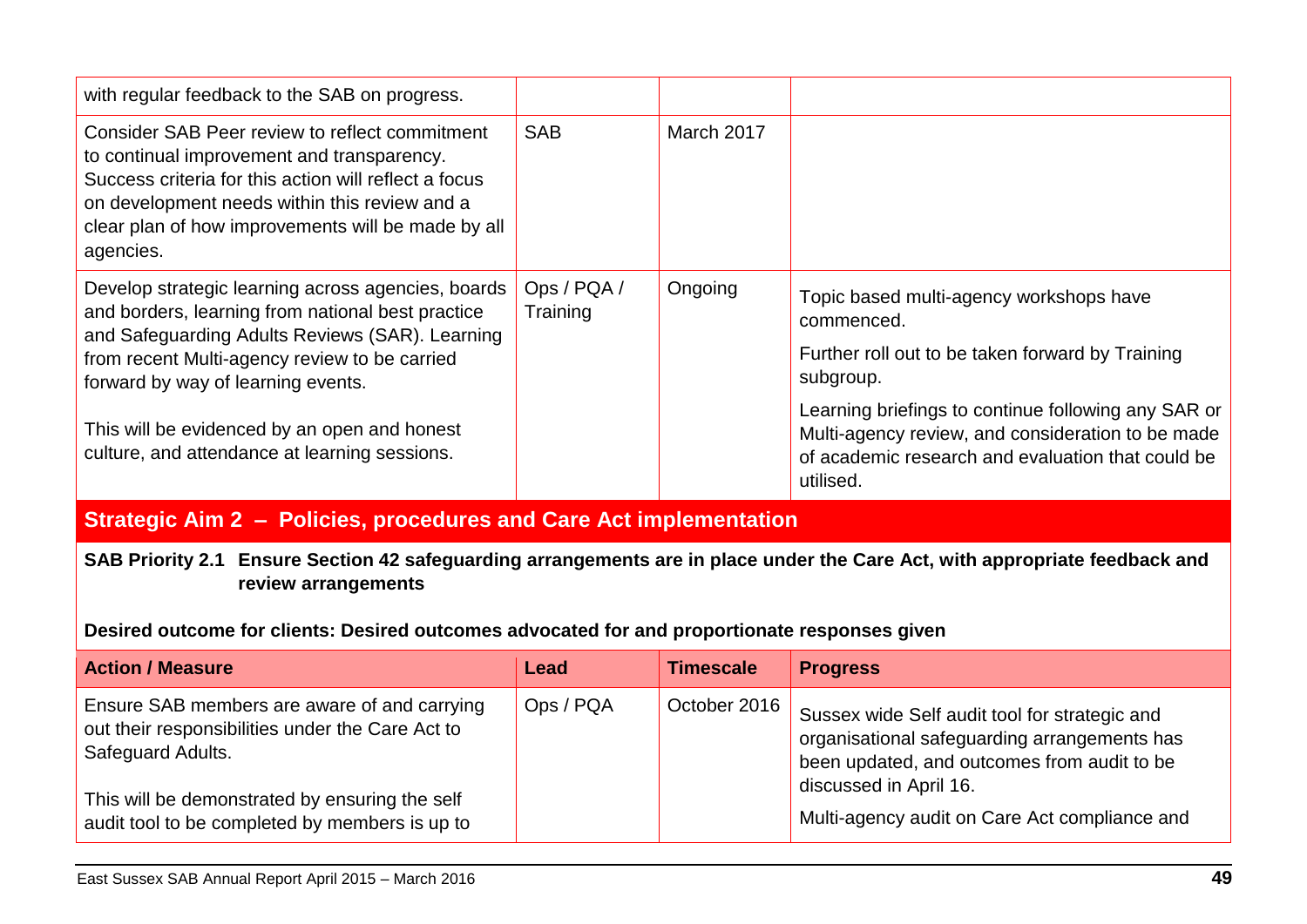| date and consistent across Sussex, and an action<br>plan will be monitored by the SAB to ensure<br>compliance and improvement.<br>Multi-agency case audits will be undertaken<br>regularly to address and monitor areas identified<br>as requiring improvement.            |                                                      |                   | new duties to be discussed at April 16 SAB<br>meeting.                                                                                                                                                                                                                                    |
|----------------------------------------------------------------------------------------------------------------------------------------------------------------------------------------------------------------------------------------------------------------------------|------------------------------------------------------|-------------------|-------------------------------------------------------------------------------------------------------------------------------------------------------------------------------------------------------------------------------------------------------------------------------------------|
| All agencies sign the Information sharing protocol<br>and embed its use in multi-agency safeguarding.<br>This will be evidenced by way of audit returns,<br>case audits and successful development of a multi-<br>agency data set.                                         | <b>PQA</b>                                           | October 2016      |                                                                                                                                                                                                                                                                                           |
| Sussex Safeguarding Adults Policy and<br>Procedures to reflect up to date guidance, case<br>law and legislation and enable staff to undertake<br>Care Act safeguarding duties effectively. This will<br>be evidenced by feedback gained from<br>professionals and clients. | <b>SAB</b>                                           | <b>March 2017</b> | Small scale update of procedures to be in place by<br>April 16. Further update planned for Autumn 2016<br>to include latest Care Act statutory guidance. Full<br>update to be in place for April 17, and will involve a<br>consultation process from professionals and<br>clients/carers. |
| Annual review of procedures, or when significant<br>national updates occur, will involve statutory<br>partners of the SAB, to provide opportunity for<br>changes needed and create audit trail.                                                                            | Ops / Sussex<br>Policy and<br>Procedures<br>subgroup | <b>March 2017</b> | Sussex wide subgroup now in place consisting of<br>statutory SAB members.                                                                                                                                                                                                                 |
| Review SAR referral and panel process, to ensure<br>increased awareness, accountability and<br>transparency in referral and decision making<br>processes are achieved. This will be in line with<br>regional development work, by maintaining contact                      | <b>PQA</b>                                           | <b>July 2016</b>  | Review of policy underway.                                                                                                                                                                                                                                                                |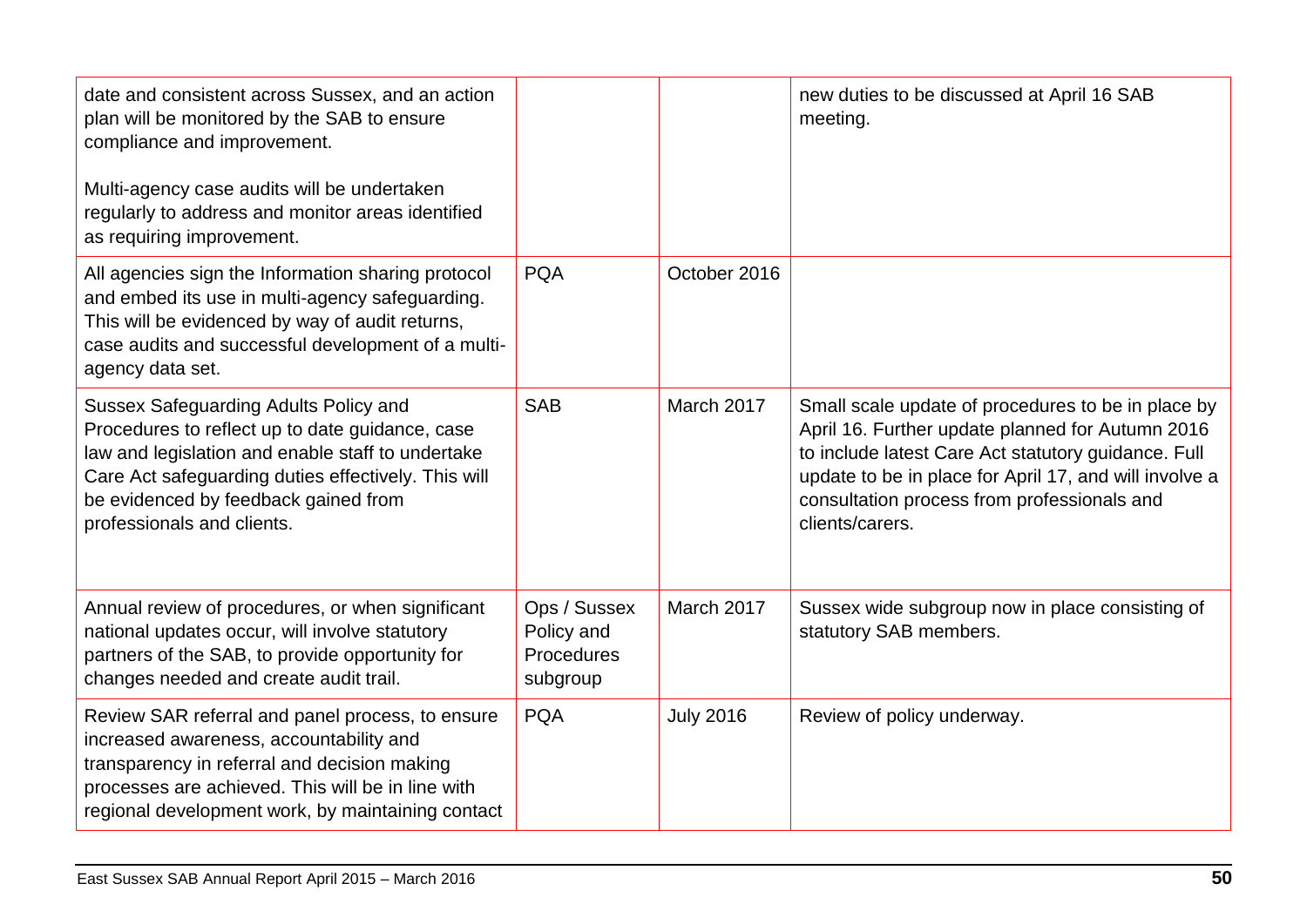| with regional networks.                                                                                                                                                                                                                                                                                                                                    |            |         |                                                                                                                  |
|------------------------------------------------------------------------------------------------------------------------------------------------------------------------------------------------------------------------------------------------------------------------------------------------------------------------------------------------------------|------------|---------|------------------------------------------------------------------------------------------------------------------|
| Ensure the voice and views of clients within<br>safeguarding enquiries are heard, including when<br>client's lack capacity, by way of appropriate<br>Advocacy and support arrangements being in<br>place. This will be regularly monitored via Ops sub-<br>group, which includes the advocacy commissioner,<br>provider, and practitioners where required. | <b>Ops</b> | Ongoing | Commissioning and provider arrangements for<br>advocacy in place.<br>Referral rates to continue to be monitored. |

### **SAB Priority 2.2 Develop clear mechanisms for responding to and monitoring quality concerns**

| <b>Action / Measure</b>                                                                                                                                                 | Lead       | <b>Timescale</b>  | <b>Progress</b>                                                                                                          |
|-------------------------------------------------------------------------------------------------------------------------------------------------------------------------|------------|-------------------|--------------------------------------------------------------------------------------------------------------------------|
| Review the model of responding to quality<br>concerns initially involving ASC, Health and<br>Commissioners, with outcomes on effectiveness<br>reviewed by the SAB.      | <b>Ops</b> | <b>July 2016</b>  | Communication with Commissioners and<br>operational representatives at a quality and<br>safeguarding interface workshop. |
| A successful model will demonstrate relevant<br>partners responding and reacting appropriately to<br>quality concerns alongside established Section 42<br>arrangements. |            |                   |                                                                                                                          |
| Address gaps regarding information sharing by<br>agencies, in line with Care Act requirements, by<br>way of developing a Multi-agency data set.                         | <b>PQA</b> | September<br>2016 | Initial scoping for PQA subgroup in April.                                                                               |
| Monitor the use of information and its strategic<br>application through audits, client feedback and<br>national returns.                                                | <b>PQA</b> | Ongoing           | Discussions to be held via PQA sub group and fed<br>back to SAB.                                                         |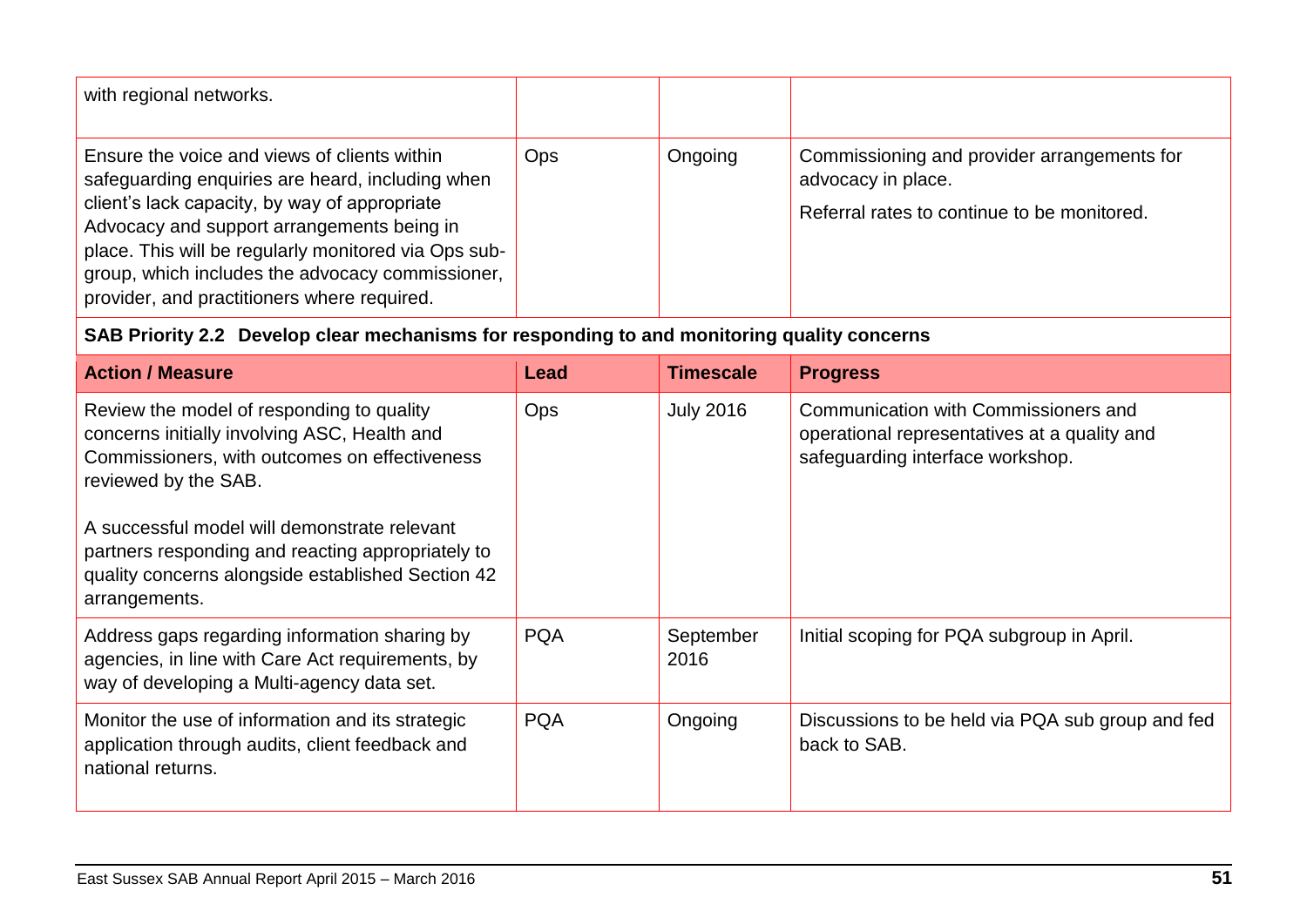### **Strategic Aim 3 – Performance, Quality and Audit**

**SAB Priority 3.1 Focus on personalising and integrating safeguarding responses, and measure safeguarding outcomes that bring safety and people's wishes together**

**Desired outcome for clients: Offered choice and control in safeguarding responses** 

| <b>Action / Measure</b>                                                                                                                                                   | Lead                        | <b>Timescale</b> | <b>Progress</b>                                                                                                                    |
|---------------------------------------------------------------------------------------------------------------------------------------------------------------------------|-----------------------------|------------------|------------------------------------------------------------------------------------------------------------------------------------|
| Embed outcomes focused engagement with clients<br>through the Making Safeguarding Personal (MSP)<br>roll-out.                                                             | Ops / PQA /<br><b>CCSAN</b> | Ongoing          | Workshops and training emphasise MSP approach<br>with case study learning.<br>Multi-agency audits to include a focus on MSP.       |
| This will be achieved by reflecting the 'story'<br>behind the outcomes in reporting arrangements,<br>such as case audits, and client feedback.                            |                             |                  |                                                                                                                                    |
| Raise awareness of Network meetings as part of a<br>safeguarding response, evidenced by an increase<br>in referrals, and evaluate the impact these<br>interventions make. | CCSAN / Ops                 | October 2016     | Item on Network meetings and referral process to<br>be brought to the SAB in April.                                                |
| Consider opportunities to promote effective risk<br>assessment and decision making at initial concern<br>stage.                                                           | <b>Ops</b>                  | October 2016     | ASC to visit the Children's Multi-Agency<br>Safeguarding Hub (MASH) in East Sussex to<br>consider opportunities in Adult services. |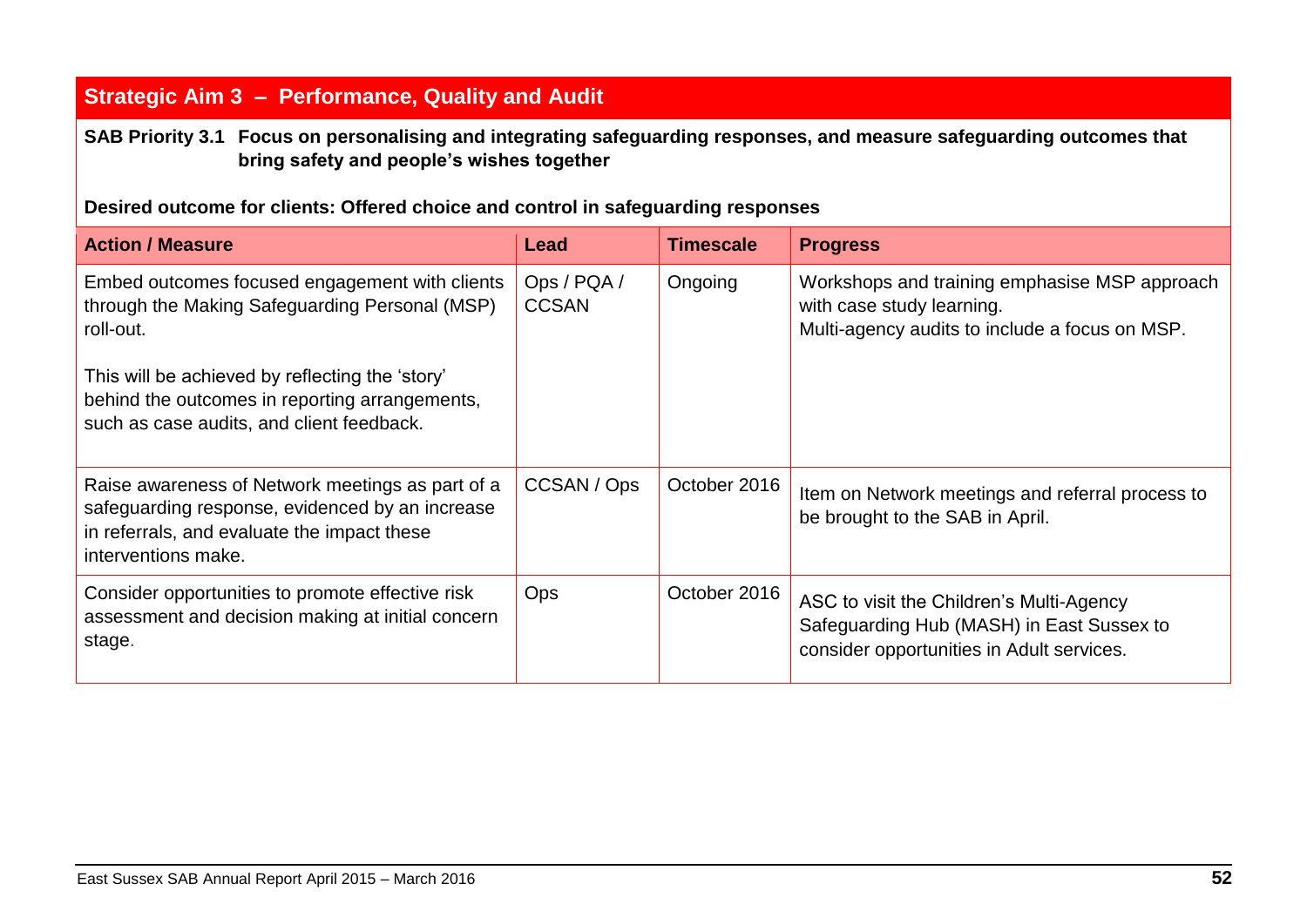### **Strategic Aim 4 – Prevention and engagement**

**SAB Priority 4.1 Allow the voice of clients, carers, and the local community to be heard in safeguarding policy and practice**

#### **Desired outcome for clients: Influence over service delivery**

| <b>Action / Measure</b>                                                                                                                                   | Lead         | <b>Timescale</b> | <b>Progress</b>                                                                                                                           |
|-----------------------------------------------------------------------------------------------------------------------------------------------------------|--------------|------------------|-------------------------------------------------------------------------------------------------------------------------------------------|
| Clients and Carers to be involved in the work of the<br>SAB, by way of attendance and contribution in the<br>CCSAN.                                       | <b>CCSAN</b> | Ongoing          | Healthwatch continue to chair the CCSAN.<br>Carer representation now in place. Client<br>representation to be taken forward by the CCSAN. |
| Client feedback to be obtained and presented to<br>SAB, by way of regular updates from the CCSAN,<br>and Healthwatch attendance at SAB meetings.          | CCSAN / PQA  | Ongoing          |                                                                                                                                           |
| Feedback from CCSAN members to be<br>incorporated into SAB annual report and strategic<br>plan that are to be published.                                  | <b>CCSAN</b> | <b>July 2016</b> | Feedback to be sought.                                                                                                                    |
| SAB to increase Lay member representation, by<br>way of further recruitment in 2016. This will be<br>undertaken through Healthwatch.                      | <b>SAB</b>   | October 2016     | SAB has one Lay member. Recruitment for<br>additional Lay member to be undertaken by<br>October 2016.                                     |
| Develop and promote use of website and social<br>media to increase engagement with public and<br>accessibility of the SAB.                                | <b>SAB</b>   | October 2016     |                                                                                                                                           |
| Success criteria will reflect an accessible and<br>interactive website, and social media linked with all<br>partners for consistent safeguarding message. |              |                  |                                                                                                                                           |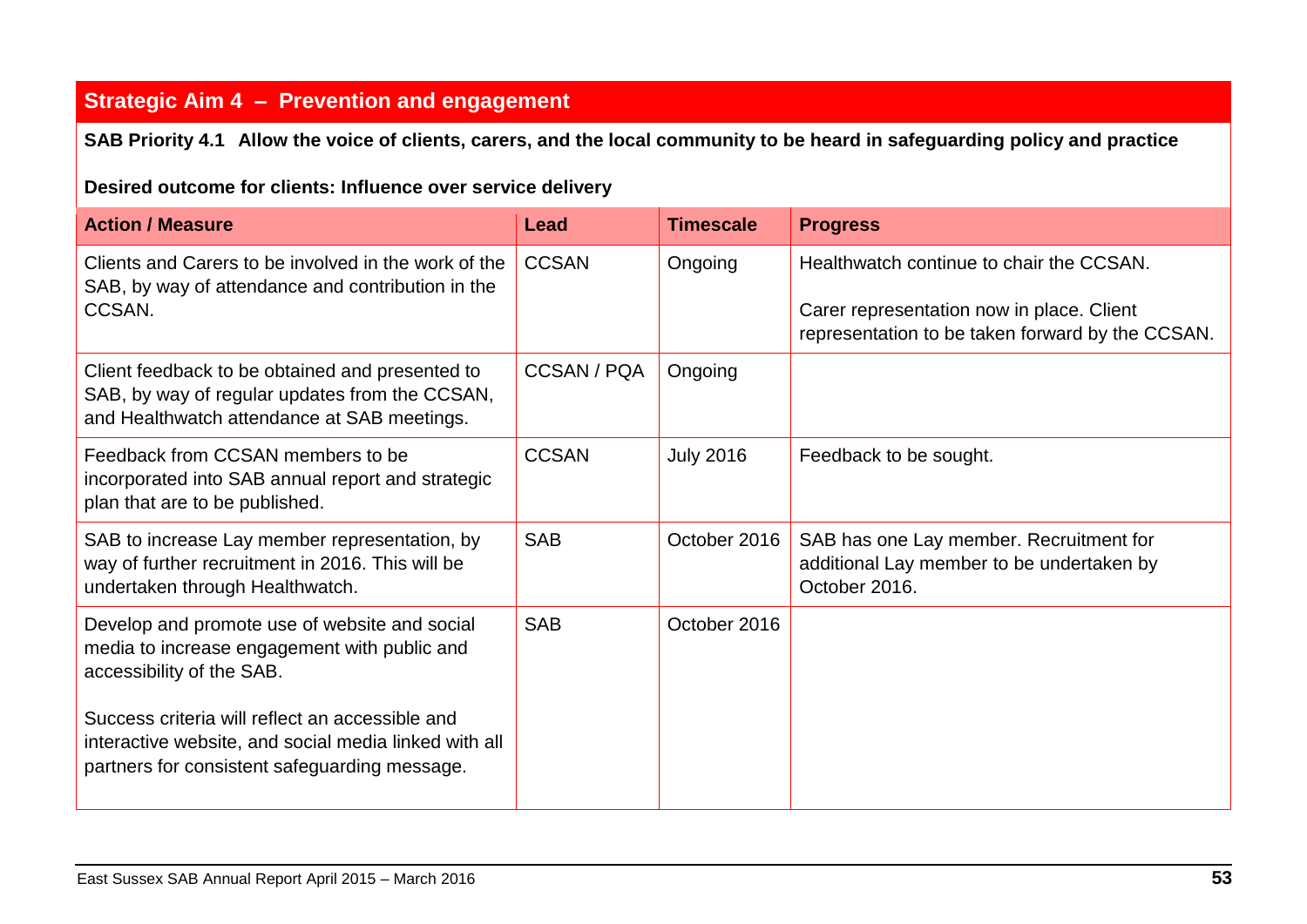| SAB Priority 4.2 Ensure that people are aware of safeguarding and know what to do if they have a concern                                                                                                                                                                  |                          |                  |                                                                                                                                                                                                                   |  |  |  |
|---------------------------------------------------------------------------------------------------------------------------------------------------------------------------------------------------------------------------------------------------------------------------|--------------------------|------------------|-------------------------------------------------------------------------------------------------------------------------------------------------------------------------------------------------------------------|--|--|--|
| <b>Action / Measure</b>                                                                                                                                                                                                                                                   | Lead                     | <b>Timescale</b> | <b>Progress</b>                                                                                                                                                                                                   |  |  |  |
| Continue safeguarding training sessions for<br>primary care, and evaluate impact by way of<br>monitoring safeguarding referral rates.<br>Success criteria would reflect an increase in<br>referrals from primary care from April 2016<br>compared with previous year.     | PQA/Training<br>subgroup | <b>July 2016</b> | Three training sessions held as of April 2016 with<br>further sessions planned. Update to the SAB to be<br>given in July 2016.                                                                                    |  |  |  |
| Continue 'Don't turn your back on abuse'<br>campaign, by way of social media, leaflets and<br>posters.<br>Evaluate impact of campaign by monitoring<br>safeguarding referral rates, and the number of<br>questions and queries raised by the public and<br>professionals. | <b>SAB</b>               | <b>July 2016</b> | Safeguarding week from 29 <sup>th</sup> February promoted<br>this safeguarding message and included multi-<br>agency partners. Referral rates from this to be<br>monitored and reported back to SAB in July 2016. |  |  |  |
| Revise SAB web content for clear information for<br>the public.                                                                                                                                                                                                           | <b>SAB</b>               | May 2016         | SAB website to be in place by May 2016.                                                                                                                                                                           |  |  |  |
| SAB to take part in roadshow planned by<br>Healthwatch in July 2016, as another mechanism<br>to raise public awareness of Safeguarding.                                                                                                                                   | <b>CCSAN</b>             | <b>July 2016</b> |                                                                                                                                                                                                                   |  |  |  |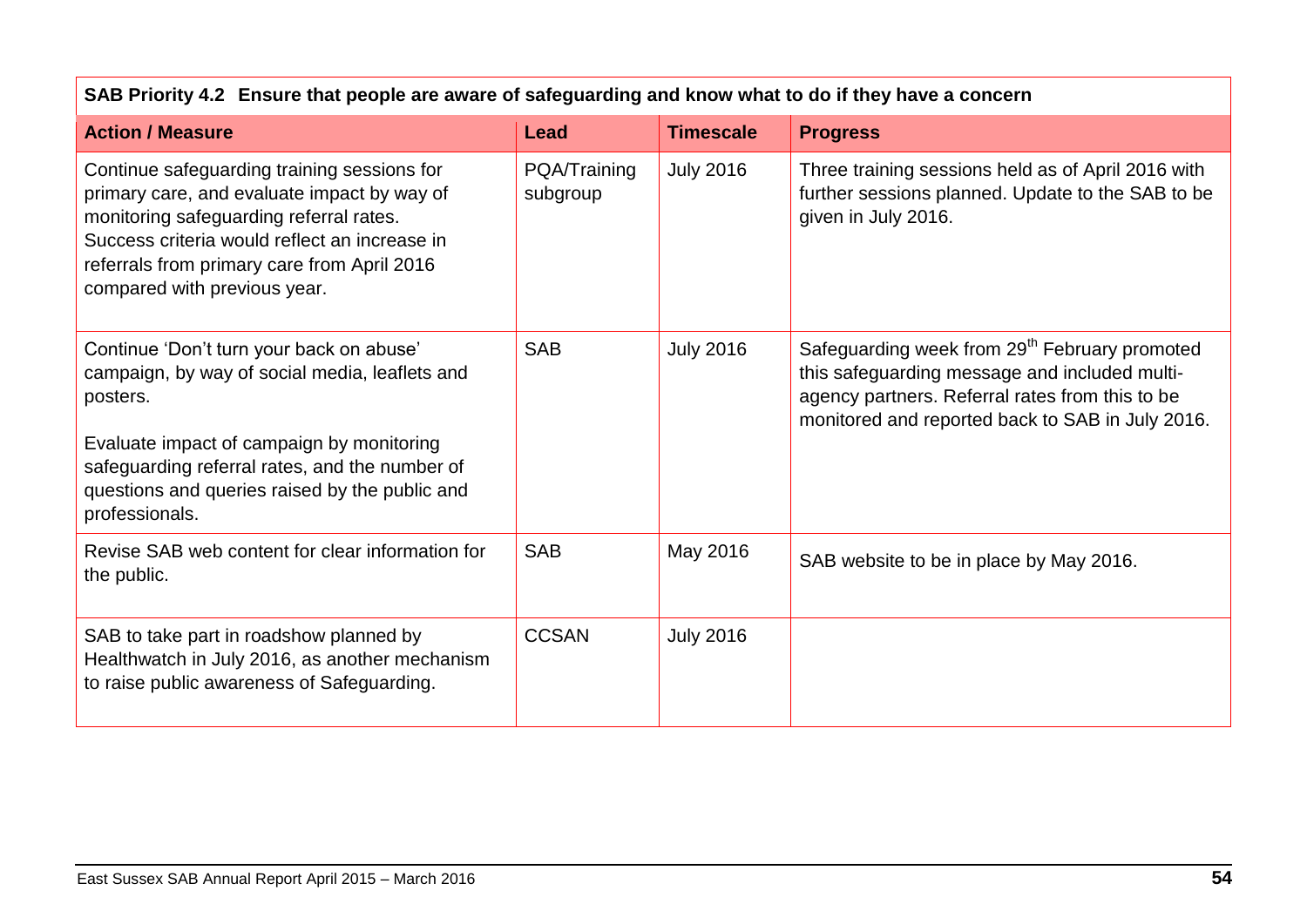| Distribute Sussex wide easy read safeguarding<br>leaflet, developed in partnership with the three<br>Sussex SABs and include this resource on SAB<br>Website. | SAB/CCSAN | <b>July 2016</b> |  |
|---------------------------------------------------------------------------------------------------------------------------------------------------------------|-----------|------------------|--|
|                                                                                                                                                               |           |                  |  |

**SAB Priority 4.3 Ensure transition arrangements from Children's to Adult services, for those at risk of Child Sexual Exploitation, are addressed in a multi-agency context.** 

| <b>Action / Measure</b>                                                                                      | Lead       | <b>Timescale</b> | <b>Progress</b>                                                             |
|--------------------------------------------------------------------------------------------------------------|------------|------------------|-----------------------------------------------------------------------------|
| All agencies to raise awareness of CSE amongst<br>Adult services staff, by way of briefings and<br>training. | <b>Ops</b> | March 2017       |                                                                             |
| ASC to review its involvement in the Multi Agency<br>CSE (MACSE) group.                                      | <b>Ops</b> | October 2016     | The ASC DASM will attend the MACSE to review<br>how ASC should be involved. |

### **Strategic Aim 5 – Integration/Training and workforce development**

**SAB Priority 5.1 Ensure that all people involved in safeguarding have the appropriate skills, knowledge and competencies** 

**Desired outcome for clients: Consistency received in safeguarding responses** 

| <b>Action / Measure</b>                                                                                                                                        | <b>Lead</b>          | <b>Timescale</b> | <b>Progress</b>                                           |
|----------------------------------------------------------------------------------------------------------------------------------------------------------------|----------------------|------------------|-----------------------------------------------------------|
| SAB members to adopt National Safeguarding<br>Competency framework within induction and<br>ongoing supervision arrangements, as evidenced<br>by audit returns. | <b>Ops</b>           | October 2016     | SAB has purchased licence from Bournemouth<br>University. |
| Training subgroup to oversee and implement<br>training strategy covering new categories in the                                                                 | Training<br>subgroup | Ongoing          | Training subgroup now established.                        |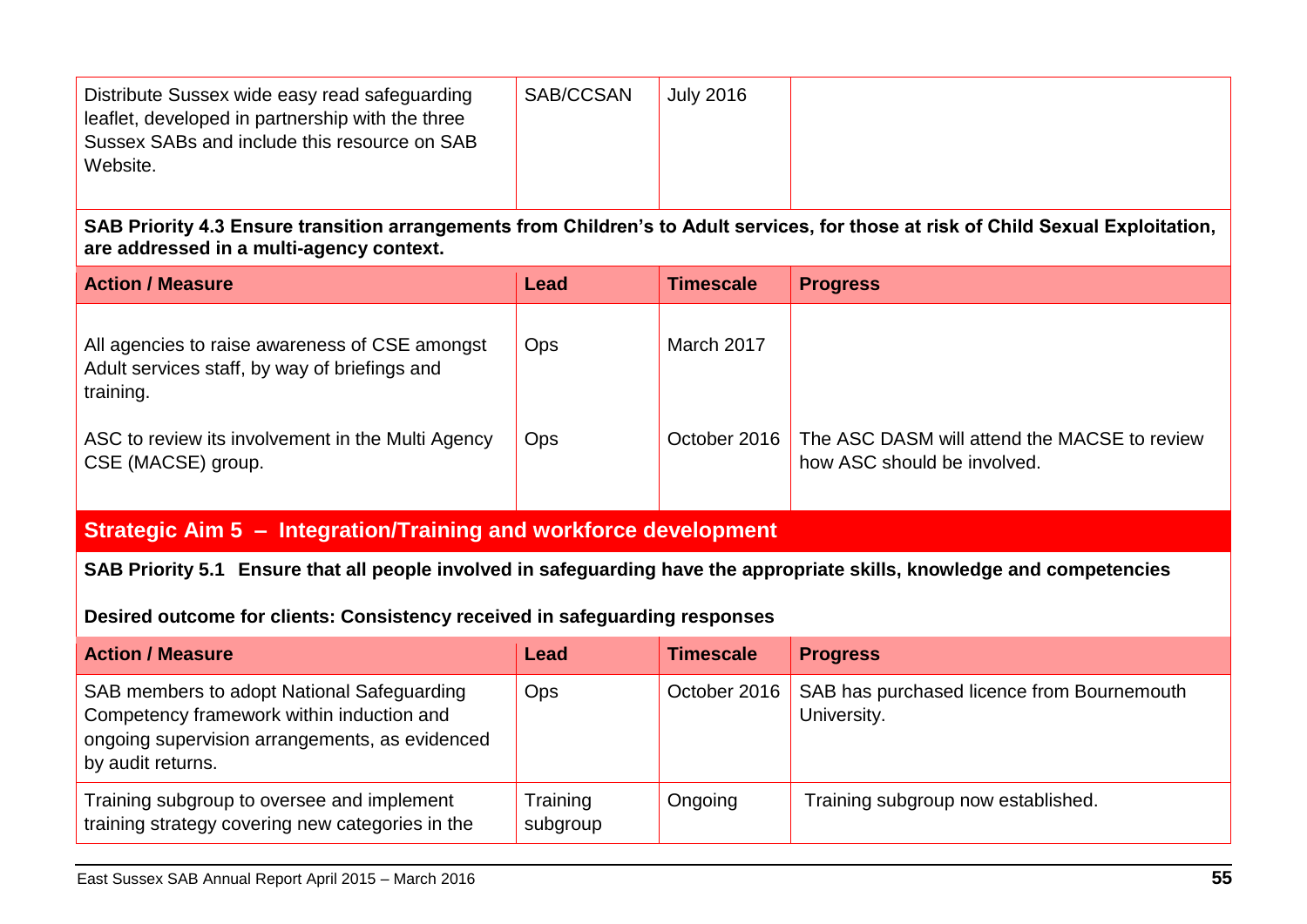| Care Act, and multi-agency learning opportunities.                                                                                                                                                                                                                                                                                                                                          |                          |                   |                                                           |
|---------------------------------------------------------------------------------------------------------------------------------------------------------------------------------------------------------------------------------------------------------------------------------------------------------------------------------------------------------------------------------------------|--------------------------|-------------------|-----------------------------------------------------------|
| Sussex links to be made by training subgroup for<br>specific topic areas, including self neglect<br>awareness and training.                                                                                                                                                                                                                                                                 | Training<br>subgroup     | October 2016      | Self neglect training to be developed from April<br>2016. |
| SAB to take active part in a review of Domestic<br>Abuse and Sexual Violence training, in partnership<br>with the LSCB and Safer Communities partnership.<br>Consider re-branding of training to reflect all three<br>partnerships to increase number of adult services<br>staff attending the necessary training and consider<br>use of staff survey to feed into training<br>development. | SAB/Training<br>subgroup | September<br>2016 |                                                           |
| Refreshed training to include a focus on older<br>people experiencing domestic abuse and<br>appropriate interventions.                                                                                                                                                                                                                                                                      |                          |                   |                                                           |

#### **SAB Priority 5.2 Ensure clear links exist between Partnership Boards with accountability arrangements documented and understood to avoid duplication of work-streams**

| <b>Action / Measure</b>                                                                                                                                                 | <b>Lead</b> | <b>Timescale</b> | <b>Progress</b> |
|-------------------------------------------------------------------------------------------------------------------------------------------------------------------------|-------------|------------------|-----------------|
| Develop protocol for safeguarding relationships,<br>including the SAB, LSCB, Safer Communities,<br>Children's Trust Board and the Health and<br><b>Wellbeing Board.</b> | <b>PQA</b>  | October 2016     |                 |
| This is to clarify priorities, accountabilities, and joint<br>working opportunities, such as with CSE, Domestic<br>Abuse, and Modern Slavery.                           |             |                  |                 |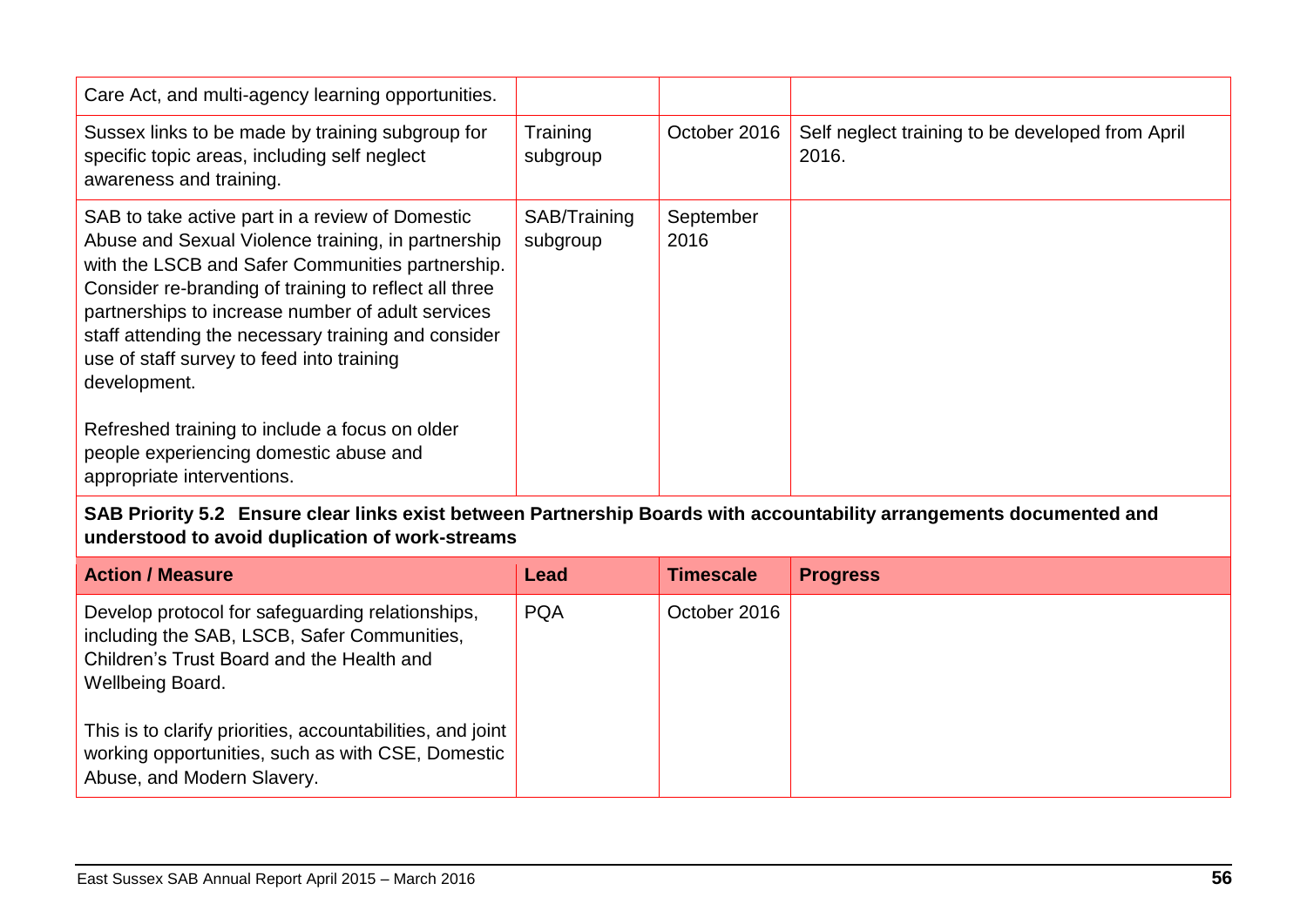### **Key**

SAB Safeguarding Adults Board<br>PQA Performance, Quality & Auc

Performance, Quality & Audit Sub-group

Ops Operational Practice Sub-group

CCSAN Client & Carer Safeguarding Advisory Network